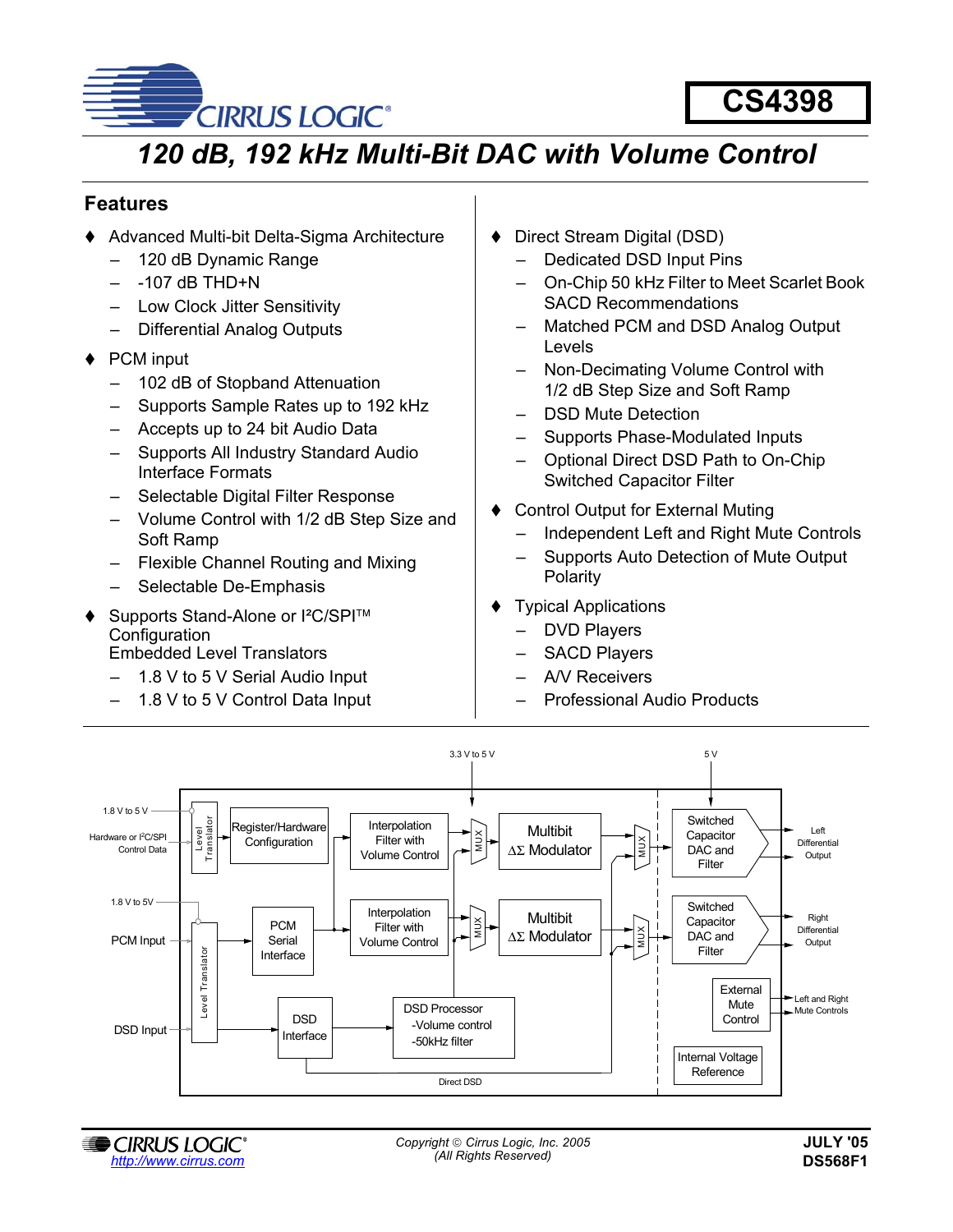# **CIRRUS LOGIC®**

# **Stand-Alone Mode Features**

- Selectable Oversampling Modes
	- 32 kHz to 54 kHz Sampling Rates
	- 50 kHz to 108 kHz Sampling Rates
	- 100 kHz to 216 kHz Sampling Rates
- Selectable Serial Audio Interface Formats
	- Left-Justified, up to 24 bit
	- $-$  I<sup>2</sup>S, up to 24 bit
	- Right-Justified 16 bit
	- Right-Justified 24 bit
- ◆ Auto Mute Output Polarity Detect
- ◆ Auto Mute on Static PCM Samples
- 44.1 kHz 50/15 µs De-Emphasis Available
- ♦ Soft Volume Ramp-up after Reset is Released

# **Control Port Mode Features**

- ◆ Selectable Oversampling Modes
	- 32 kHz to 54 kHz Sampling Rates
	- 50 kHz to 108 kHz Sampling Rates
	- 100 kHz to 216 kHz Sampling Rates
- Selectable Serial Audio Interface Formats
	- Left-Justified, up to 24 bit
	- $-$  I<sup>2</sup>S, up to 24 bit
	- Right-Justified 16 bit
	- Right-Justified 18 bit
	- Right-Justified 20 bit
	- Right-Justified 24 bit
- ◆ Direct Stream Digital Mode
- ◆ Selectable Auto or Manual Mute Polarity
- ♦ Selectable Interpolation Filters
- Selectable 32, 44.1, and 48 kHz De-Emphasis
- Configurable ATAPI Mixing Functions
- Configurable Volume and Muting Controls

# **Description**

The CS4398 is a complete stereo 24 bit/192 kHz digitalto-analog system. This D/A system includes digital deemphasis, half dB step size volume control, ATAPI channel mixing, selectable fast and slow digital interpolation filters followed by an oversampled multi-bit deltasigma modulator that includes mismatch shaping technology that eliminates distortion due to capacitor mismatch. Following this stage is a multi-element switched capacitor stage and low pass filter with differential analog outputs.

The CS4398 also has an proprietary DSD processor that allows for volume control and 50 kHz on-chip filtering without an intermediate decimation stage. It also offers an optional path for direct DSD conversion by directly using the multi-element switched capacitor array.

The CS4398 accepts PCM data at sample rates from 32 kHz to 216 kHz, DSD audio data, has selectable digital filters, consumes little power, and delivers excellent sound quality.

# **ORDERING INFORMATION**

| <b>Product</b> | <b>Description</b>             | Package      | <b>Pb-Free</b>           | Grade      | <b>Temp Range</b> | <b>Container</b> | Order#      |
|----------------|--------------------------------|--------------|--------------------------|------------|-------------------|------------------|-------------|
|                | 120 dB, 192 kHz Multi-         | 28-pin       |                          |            |                   | Rail             | CS4398-CZZ  |
| CS4398         | Bit DAC with Volume<br>Control | <b>TSSOP</b> | YES                      | Commercial | -10° to +70° C    | Tape & Reel      | CS4398-CZZR |
| CDB4398        | CS4398 Evaluation Board        |              | $\overline{\phantom{0}}$ | -          | -                 |                  | CDB4398     |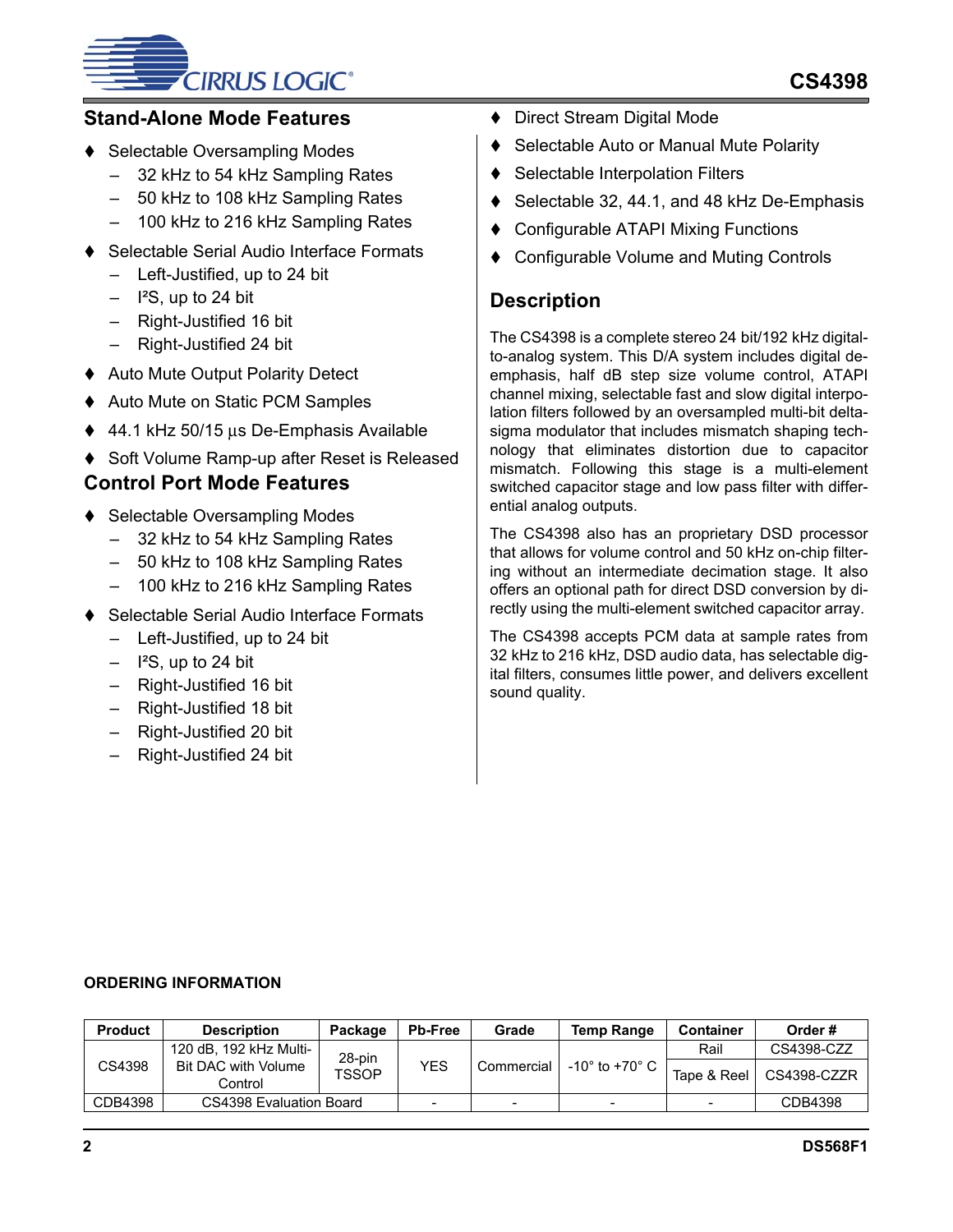# **TABLE OF CONTENTS**

| COMBINED INTERPOLATION & ON-CHIP ANALOG FILTER RESPONSE  10            |  |
|------------------------------------------------------------------------|--|
| COMBINED INTERPOLATION & ON-CHIP ANALOG FILTER RESPONSE  11            |  |
| DSD COMBINED DIGITAL AND ON-CHIP ANALOG FILTER RESPONSE 11             |  |
|                                                                        |  |
|                                                                        |  |
| SWITCHING CHARACTERISTICS - CONTROL PORT - I <sup>2</sup> C FORMAT  15 |  |
| SWITCHING CHARACTERISTICS - CONTROL PORT - SPI™ FORMAT 16              |  |
|                                                                        |  |
|                                                                        |  |
|                                                                        |  |
|                                                                        |  |
|                                                                        |  |
|                                                                        |  |
|                                                                        |  |
|                                                                        |  |
|                                                                        |  |
|                                                                        |  |
|                                                                        |  |
|                                                                        |  |
|                                                                        |  |
|                                                                        |  |
|                                                                        |  |
|                                                                        |  |
|                                                                        |  |
|                                                                        |  |
|                                                                        |  |
|                                                                        |  |
|                                                                        |  |
|                                                                        |  |
|                                                                        |  |
|                                                                        |  |
|                                                                        |  |
|                                                                        |  |
|                                                                        |  |
|                                                                        |  |
|                                                                        |  |
|                                                                        |  |
|                                                                        |  |
| 11. APPENDIX                                                           |  |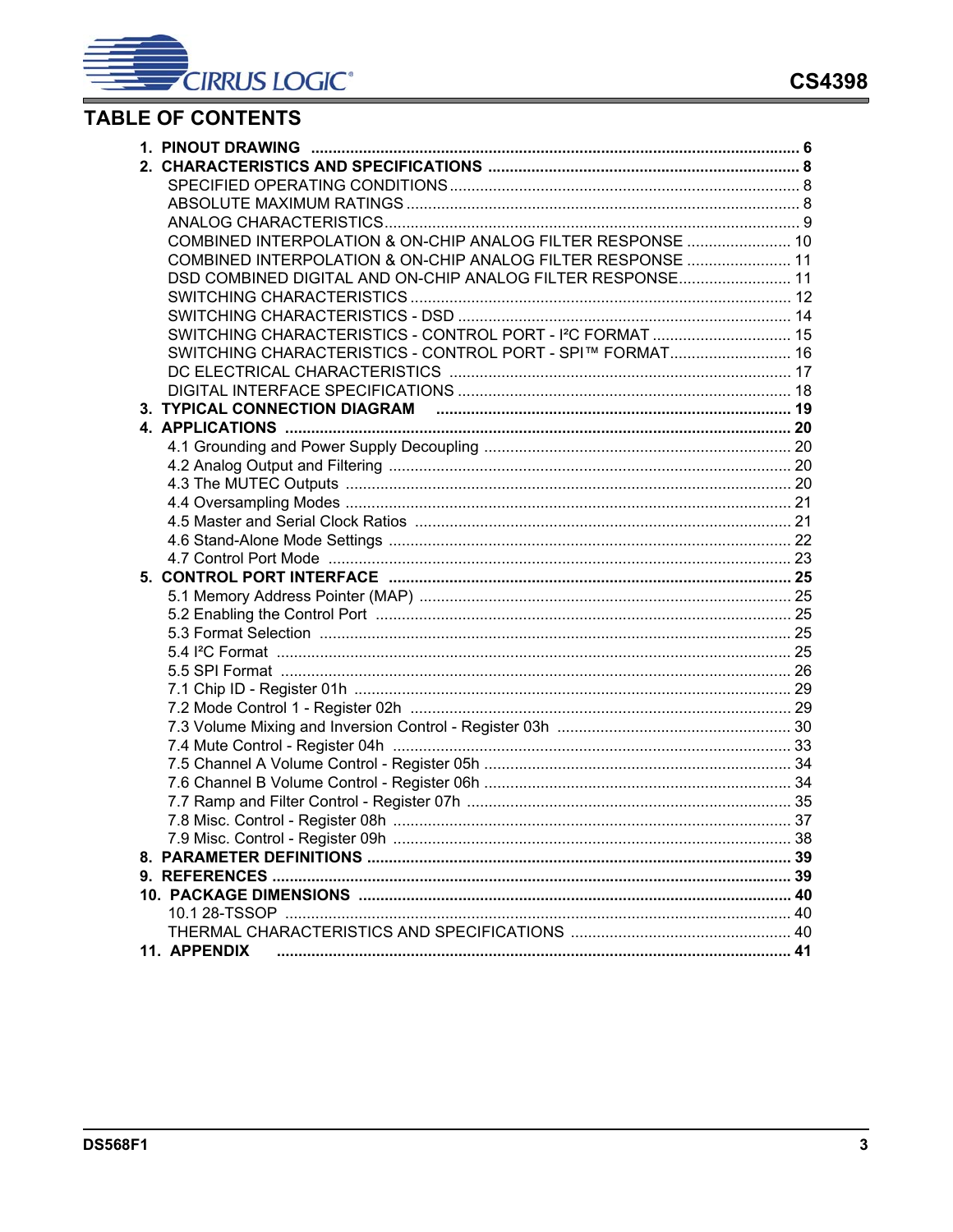

# **LIST OF FIGURES**

| Figure 5. Format 2, Right-Justified 16-Bit Data.                                         |  |
|------------------------------------------------------------------------------------------|--|
| Format 3, Right-Justified 24-Bit Data.                                                   |  |
| Format 4, Right-Justified 20-Bit Data. (Available in Control Port Mode only)             |  |
| Format 5, Right-Justified 18-Bit Data. (Available in Control Port Mode only)  13         |  |
|                                                                                          |  |
| Figure 7. Direct Stream Digital - Serial Audio Input Timing for Phase Modulation Mode 14 |  |
|                                                                                          |  |
|                                                                                          |  |
|                                                                                          |  |
|                                                                                          |  |
|                                                                                          |  |
|                                                                                          |  |
|                                                                                          |  |
|                                                                                          |  |
|                                                                                          |  |
|                                                                                          |  |
|                                                                                          |  |
|                                                                                          |  |
|                                                                                          |  |
|                                                                                          |  |
|                                                                                          |  |
|                                                                                          |  |
|                                                                                          |  |
|                                                                                          |  |
|                                                                                          |  |
|                                                                                          |  |
|                                                                                          |  |
|                                                                                          |  |
|                                                                                          |  |
|                                                                                          |  |
|                                                                                          |  |
|                                                                                          |  |
|                                                                                          |  |
|                                                                                          |  |
|                                                                                          |  |
|                                                                                          |  |
|                                                                                          |  |
|                                                                                          |  |
|                                                                                          |  |
|                                                                                          |  |
|                                                                                          |  |
|                                                                                          |  |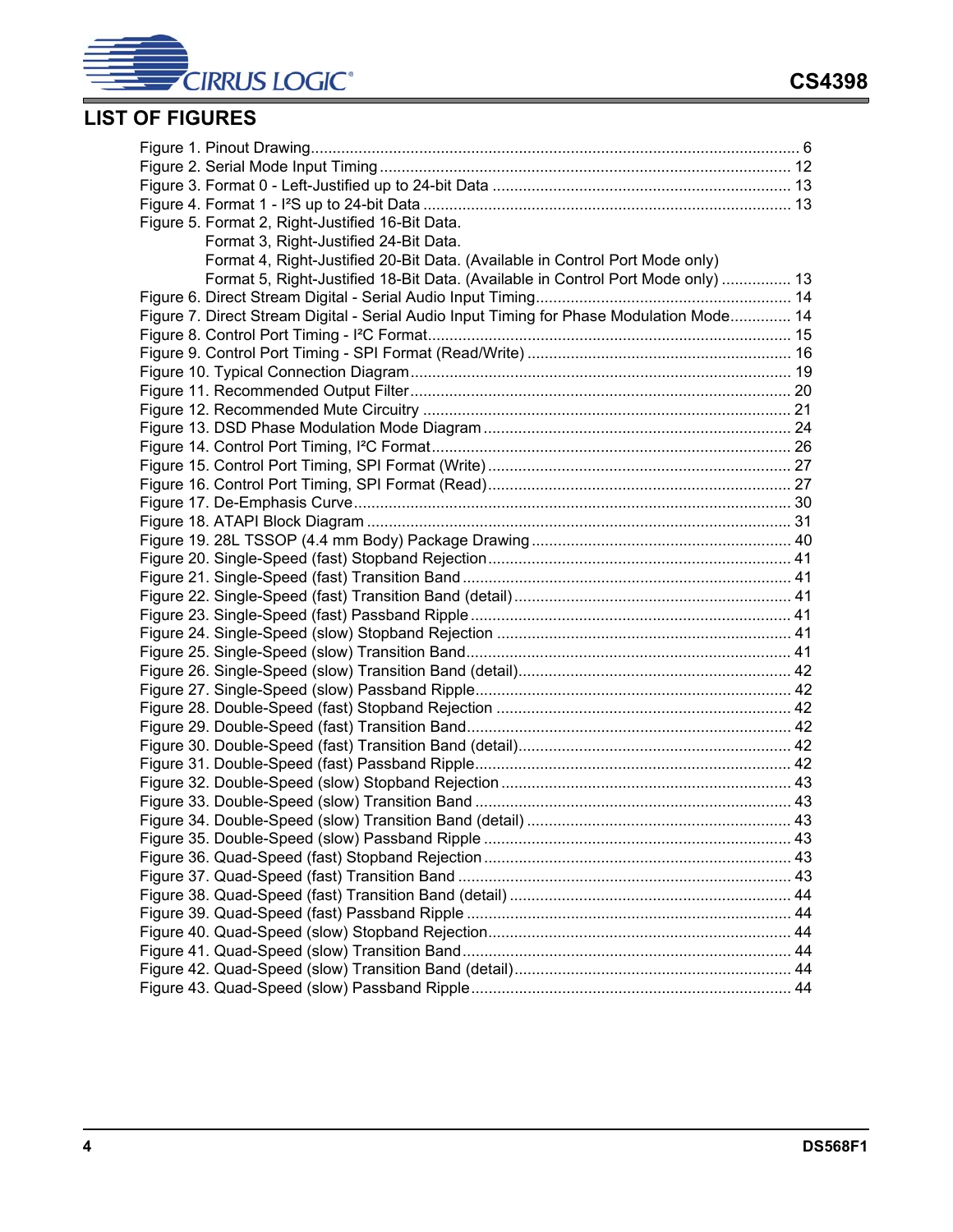

# **LIST OF TABLES**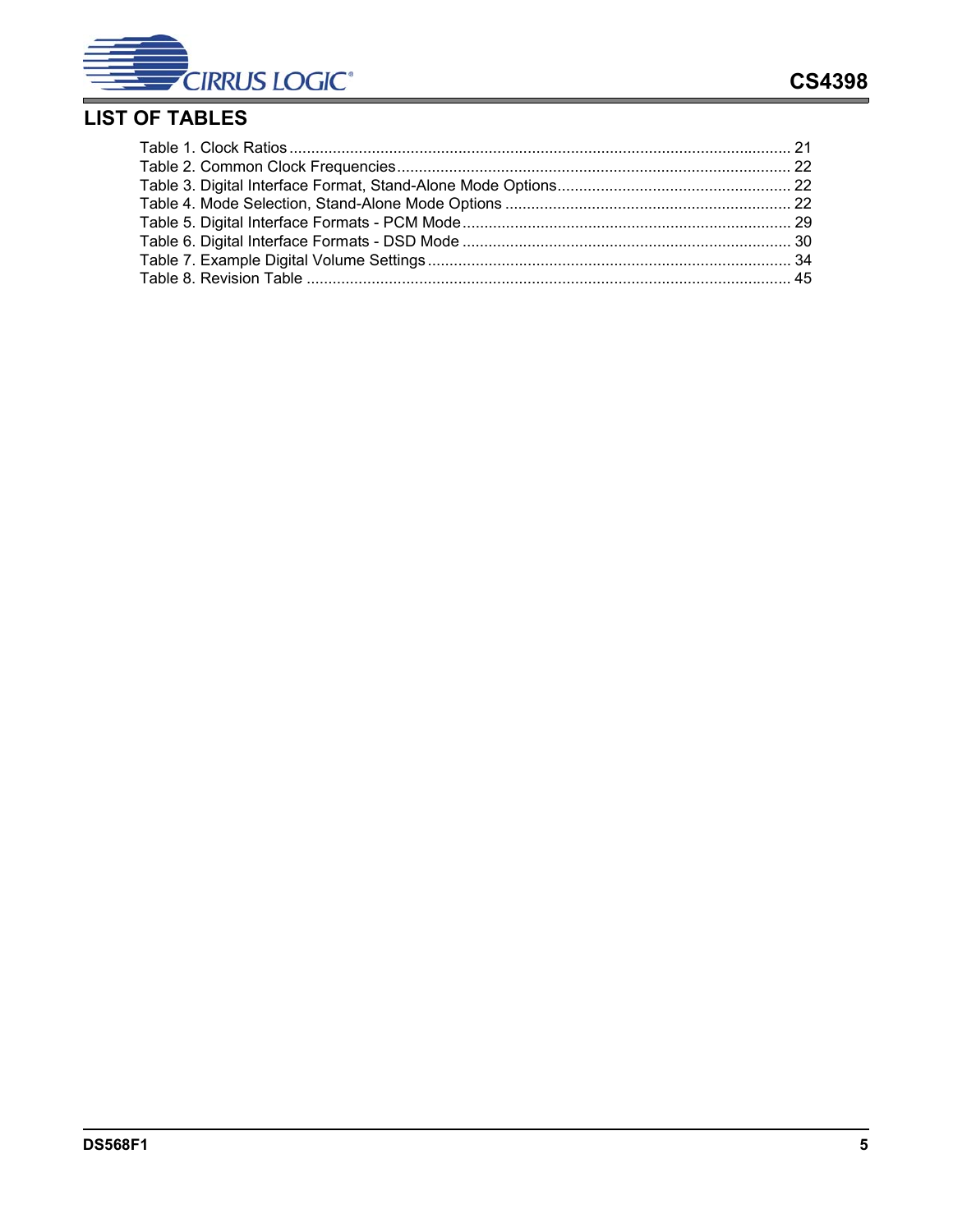

# <span id="page-5-0"></span>**1. PINOUT DRAWING**



<span id="page-5-1"></span>**Figure 1. Pinout Drawing**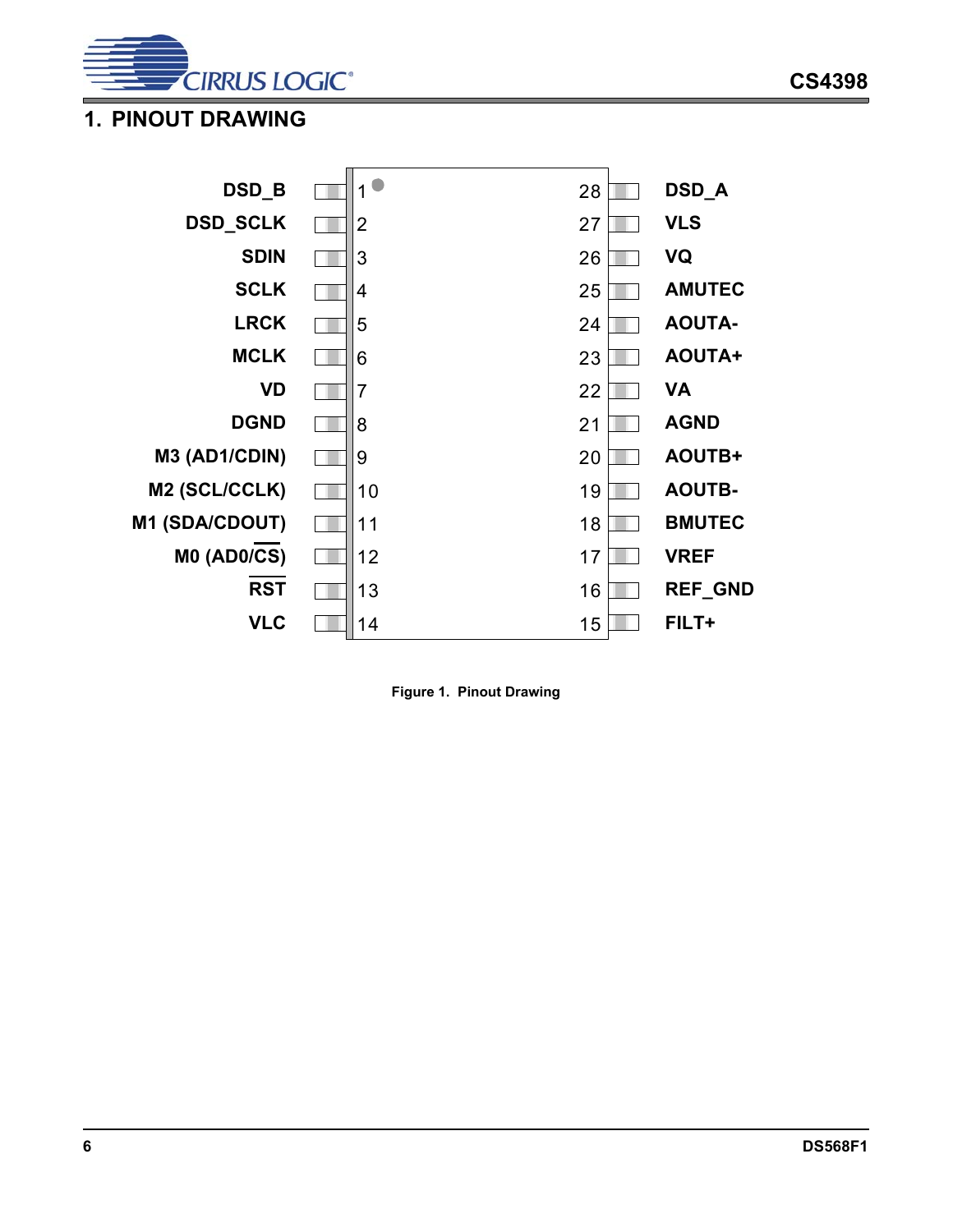

| <b>Pin Name</b>                      | Pin#                | <b>Pin Description</b>                                                                                                                                                                                                                              |
|--------------------------------------|---------------------|-----------------------------------------------------------------------------------------------------------------------------------------------------------------------------------------------------------------------------------------------------|
| DSD A                                | 28                  | Direct Stream Digital Input (Input) - Input for Direct Stream Digital serial audio data.                                                                                                                                                            |
| DSD_B                                | 1                   |                                                                                                                                                                                                                                                     |
| DSD_SCLK                             | 2                   | DSD Serial Clock (Input) - Serial clock for the Direct Stream Digital audio interface.                                                                                                                                                              |
| <b>SDIN</b>                          | 3                   | Serial Audio Data Input (Input) - Input for two's complement serial audio data.                                                                                                                                                                     |
| <b>SCLK</b>                          | 4                   | Serial Clock (Input) - Serial clock for the serial audio interface.                                                                                                                                                                                 |
| <b>LRCK</b>                          | 5                   | Left Right Clock (Input) - Determines which channel, Left or Right, is currently active on<br>the serial audio data line.                                                                                                                           |
| <b>MCLK</b>                          | 6                   | Master Clock (Input) - Clock source for the delta-sigma modulator and digital filters.                                                                                                                                                              |
| <b>VD</b>                            | $\overline{7}$      | Digital Power (Input) - Positive power for the digital section.                                                                                                                                                                                     |
| <b>DGND</b>                          | 8                   | Digital Ground (Input) - Ground reference for the digital section.                                                                                                                                                                                  |
| <b>RST</b>                           | 13                  | Reset (Input) - The device enters system reset when enabled.                                                                                                                                                                                        |
| <b>VLC</b>                           | 14                  | Control Port Power (Input) - Positive power for Control Port I/O.                                                                                                                                                                                   |
| FILT+                                | 15                  | Positive Voltage Reference (Output) - Positive reference voltage for the internal sam-<br>pling circuits.                                                                                                                                           |
| REF_GND                              | 16                  | Reference Ground (Input) - Ground reference for the internal sampling circuits.                                                                                                                                                                     |
| <b>VREF</b>                          | 17                  | Voltage Reference (Input) - Positive voltage reference for the internal sampling circuits.                                                                                                                                                          |
| <b>BMUTEC</b><br><b>AMUTEC</b>       | 18<br>25            | Mute Control (Output) - The Mute Control pin is active during power-up initialization, mut-<br>ing, power-down or if the master clock to left/right clock frequency ratio is incorrect. During<br>reset, these outputs are set to a high impedance. |
| AOUTB+<br>AOUTB-                     | 20<br>19            | Differential Right Channel Analog Output (Output) - The full-scale differential analog<br>output level is specified in the Analog Characteristics specification table.                                                                              |
| <b>AGND</b>                          | 21                  | Analog Ground (Input) - Ground reference for the analog section.                                                                                                                                                                                    |
| VA                                   | 22                  | Analog Power (Input) - Positive power for the analog section.                                                                                                                                                                                       |
| AOUTA+                               | 23                  | Differential Left Channel Analog Output (Output) - The full-scale differential analog out-                                                                                                                                                          |
| <b>AOUTA-</b>                        | 24                  | put level is specified in the Analog Characteristics specification table.                                                                                                                                                                           |
| VQ                                   | 26                  | Quiescent Voltage (Output) - Filter connection for internal quiescent voltage.                                                                                                                                                                      |
| <b>VLS</b>                           | 27                  | Serial Audio Interface Power (Input) - Positive power for serial audio interface I/O.                                                                                                                                                               |
| <b>Stand-Alone Mode Definitions</b>  |                     |                                                                                                                                                                                                                                                     |
| M3<br>M <sub>2</sub><br>M1<br>M0     | 9<br>10<br>11<br>12 | Mode Selection (Input) - Determines the operational mode of the device.                                                                                                                                                                             |
| <b>Control Port Mode Definitions</b> |                     |                                                                                                                                                                                                                                                     |
| AD1/CDIN                             | 9                   | Address Bit 1 (I <sup>2</sup> C) / Control Data Input (SPI) (Input) - AD1 is a chip address pin in I <sup>2</sup> C<br>mode; CDIN is the input data line for the Control Port interface in SPI mode.                                                |
| <b>SCL/CCLK</b>                      | 10                  | Serial Control Port Clock (Input) - Serial clock for the serial Control Port.                                                                                                                                                                       |
| SDA/CDOUT                            | 11                  | Serial Control Data (I <sup>2</sup> C) / Control Data Output (SPI) (Input/Output) - SDA is a data I/O<br>line in I <sup>2</sup> C mode. CDOUT is the output data line for the Control Port interface in SPI mode.                                   |
| AD0/CS                               | 12                  | Address Bit 0 (I <sup>2</sup> C) / Control Port Chip Select (SPI) (Input) - AD0 is a chip address pin<br>in I <sup>2</sup> C mode; CS is the chip select signal for SPI format.                                                                     |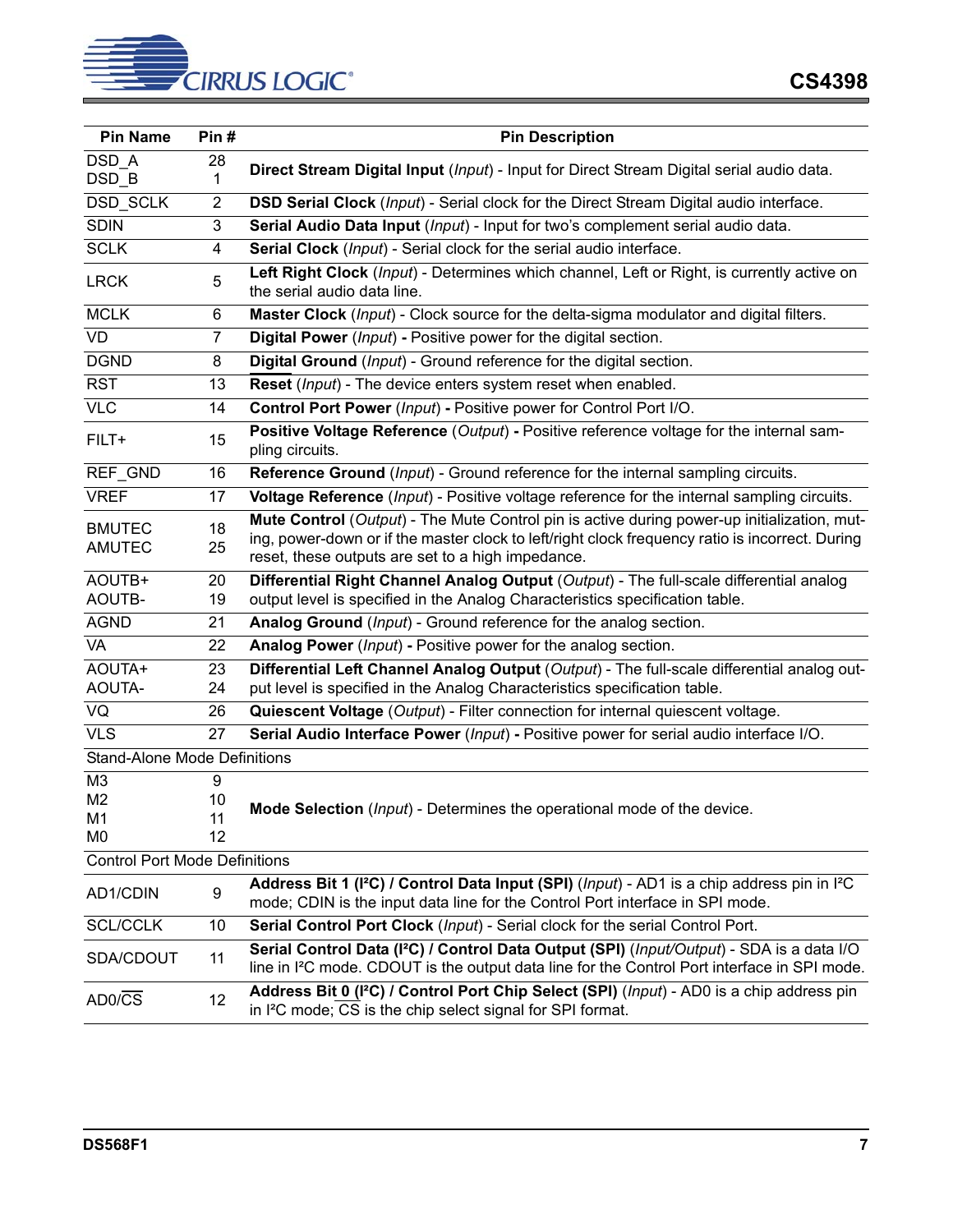

# <span id="page-7-0"></span>**2. CHARACTERISTICS AND SPECIFICATIONS**

(Min/Max performance characteristics and specifications are guaranteed over the Specified Operating Conditions. Typical performance characteristics are derived from measurements taken at  $T_A = 25 °C$ , VA = 5.0 V, VD = 3.3 V.)

# <span id="page-7-1"></span>**SPECIFIED OPERATING CONDITIONS**

(AGND = 0 V; all voltages with respect to ground.)

| <b>Parameters</b>           |                              |                | Min   | Typ                      | Max  | <b>Units</b> |
|-----------------------------|------------------------------|----------------|-------|--------------------------|------|--------------|
| <b>DC Power Supply</b>      | Analog power                 | VA             | 4.75  | 5.0                      | 5.25 |              |
|                             | Voltage reference            | VREF           | 4.75  | 5.0                      | 5.25 |              |
|                             | Digital power                | VD             | 3.1   | 3.3                      | 5.25 |              |
|                             | Serial audio interface power | <b>VLS</b>     | 1.7   | 3.3                      | 5.25 |              |
|                             | Control port interface power | <b>VLC</b>     | 1.7   | 3.3                      | 5.25 |              |
| Specified Temperature Range | $-CZ$ & $-CZZ$               | <sup>1</sup> A | $-10$ | $\overline{\phantom{a}}$ | 70   | $^{\circ}C$  |

# <span id="page-7-2"></span>**ABSOLUTE MAXIMUM RATINGS**

(AGND = 0 V; all voltages with respect to ground.)

|                                               | <b>Parameters</b>            | Symbol                      | Min    | Max       | <b>Units</b> |
|-----------------------------------------------|------------------------------|-----------------------------|--------|-----------|--------------|
| <b>DC Power Supply</b>                        | Analog power!                | VA                          | $-0.3$ | 6.0       | V            |
|                                               | Voltage reference            | <b>VREF</b>                 | $-0.3$ | 6.0       | V            |
|                                               | Digital power                | VD                          | $-0.3$ | 6.0       | V            |
|                                               | Serial audio interface power | <b>VLS</b>                  | $-0.3$ | 6.0       | V            |
|                                               | Control port interface power | <b>VLC</b>                  | $-0.3$ | 6.0       | V            |
| Input Current                                 | any pin except supplies      | <sup>l</sup> in             |        | ±10       | mA           |
| Digital Input Voltage                         | Serial audio interface       | $V_{IN\text{-LS}}$          | $-0.3$ | $VLS+0.4$ | V            |
|                                               | Control port interface       | $V_{IN-LC}$                 | $-0.3$ | $VLC+0.4$ | V            |
| Ambient Operating Temperature (power applied) |                              | $I_A$                       | -55    | 125       | $^{\circ}C$  |
| Storage Temperature                           |                              | $\mathsf{T}_{\mathsf{stg}}$ | $-65$  | 150       | $^{\circ}$ C |

**WARNING:** Operation at or beyond these limits may result in permanent damage to the device. Normal operation is not guaranteed at these extremes.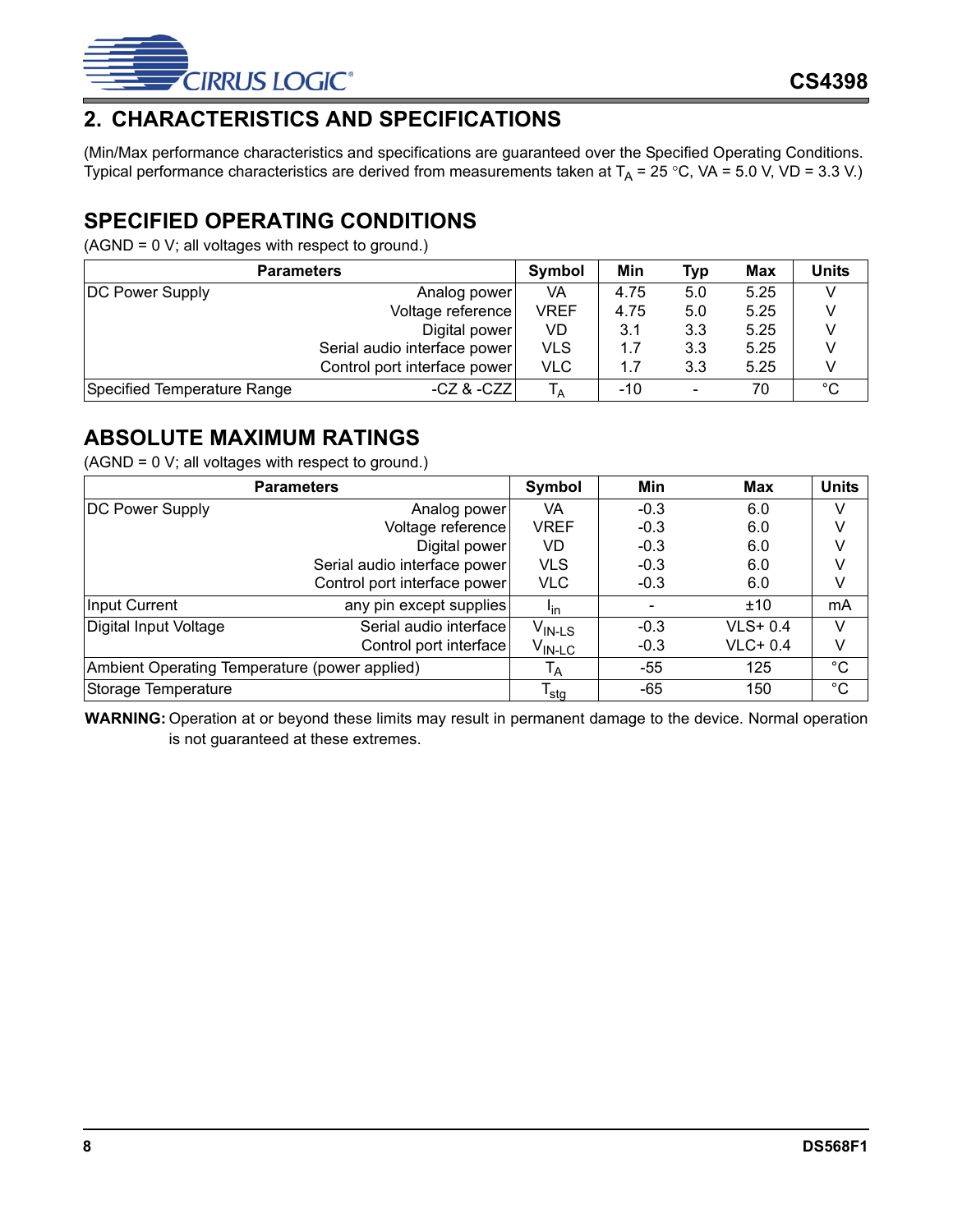

# <span id="page-8-0"></span>**ANALOG CHARACTERISTICS**

(Test conditions (unless otherwise specified): Input test signal is a 997 Hz sine wave at 0 dBFS; measurement bandwidth is 10 Hz to 20 kHz; test load  $R_L = 1$  k $\Omega$ ,  $C_L = 10$  pF.)

| <b>Parameter</b>                                                  |          |                     | <b>Symbol</b> | Min                         | <b>Typ</b>                  | <b>Max</b>               | <b>Unit</b> |
|-------------------------------------------------------------------|----------|---------------------|---------------|-----------------------------|-----------------------------|--------------------------|-------------|
| <b>Dynamic Performance - All PCM modes and DSD Processor mode</b> |          |                     |               |                             |                             |                          |             |
| Dynamic Range (Note 1)                                            | 24-bit   | A-Weighted          |               | 114                         | 120                         | $\overline{\phantom{a}}$ | dB          |
|                                                                   |          | unweighted          |               | 111                         | 117                         |                          | dB          |
|                                                                   | 16-bit   | A-Weighted          |               |                             | 97                          |                          | dB          |
|                                                                   |          | (Note 2) unweighted |               |                             | 94                          |                          | dB          |
| Total Harmonic Distortion + Noise                                 |          | (Note 1)            | THD+N         |                             |                             |                          |             |
|                                                                   | 24-bit   | $0$ dB              |               |                             | $-107$                      | $-100$                   | dB          |
|                                                                   |          | $-20dB$             |               |                             | $-97$                       |                          | dB          |
|                                                                   |          | $-60$ dB            |               |                             | $-57$                       |                          | dB          |
|                                                                   | 16-bit   | $0$ dB              |               |                             | -94                         |                          | dB          |
|                                                                   | (Note 2) | $-20dB$             |               |                             | $-74$                       |                          | dB          |
|                                                                   |          | $-60$ dB            |               |                             | $-34$                       |                          | dB          |
| Idle Channel Noise / Signal-to-noise ratio                        |          |                     |               |                             | 120                         | $\blacksquare$           | dB          |
| <b>Dynamic Performance - Direct DSD</b>                           |          |                     |               |                             |                             |                          |             |
| Dynamic Range (Note 3)                                            |          | A-Weighted          |               | 111                         | 117                         | $\blacksquare$           | dB          |
|                                                                   |          | unweighted          |               | 108                         | 114                         |                          | dB          |
| Total Harmonic Distortion + Noise                                 |          | (Note 3)            | THD+N         |                             |                             |                          |             |
|                                                                   |          | $0$ dB              |               |                             | $-104$                      | -98                      | dB          |
|                                                                   |          | $-20 dB$            |               |                             | $-94$                       |                          | dB          |
|                                                                   |          | $-60$ dB            |               |                             | $-54$                       |                          | dB          |
| <b>Dynamic Performance for All Modes</b>                          |          |                     |               |                             |                             |                          |             |
| Interchannel Isolation                                            |          | (1 kHz)             |               | $\blacksquare$              | 110                         | $\overline{\phantom{0}}$ | dB          |
| DC Accuracy                                                       |          |                     |               |                             |                             |                          |             |
| Interchannel Gain Mismatch                                        |          |                     | <b>ICGM</b>   | $\blacksquare$              | 0.1                         | $\blacksquare$           | dB          |
| <b>Gain Drift</b>                                                 |          |                     |               |                             | 100                         | $\blacksquare$           | ppm/°C      |
| Analog Output Characteristics and Specifications                  |          |                     |               |                             |                             |                          |             |
| <b>Full Scale Differential</b>                                    |          | PCM, DSD processor  |               | 132% $\cdot$ V <sub>A</sub> | 134% $\cdot$ V <sub>A</sub> | 136%•V <sub>A</sub>      | Vpp         |
| <b>Output Voltage</b>                                             |          | Direct DSD mode     |               | 94% $\cdot V_{A}$           | 96% $\cdot V_{A}$           | 98%•VA                   | Vpp         |
| Output Impedance                                                  |          |                     | $Z_{OUT}$     |                             | 118                         |                          | $\Omega$    |
| Minimum AC-Load Resistance                                        |          |                     | $R_L$         | $\blacksquare$              | 1                           | $\blacksquare$           | $k\Omega$   |
| Maximum Load Capacitance                                          |          |                     | $C_{L}$       | $\blacksquare$              | 100                         | $\blacksquare$           | pF          |

#### <span id="page-8-1"></span>**Notes:**

- 1. One-half LSB of triangular PDF dither is added to data.
- 2. Performance limited by 16-bit quantization noise.
- 3. DSD performance may be limited by the source recording. 0 dB-SACD = 50% modulation index.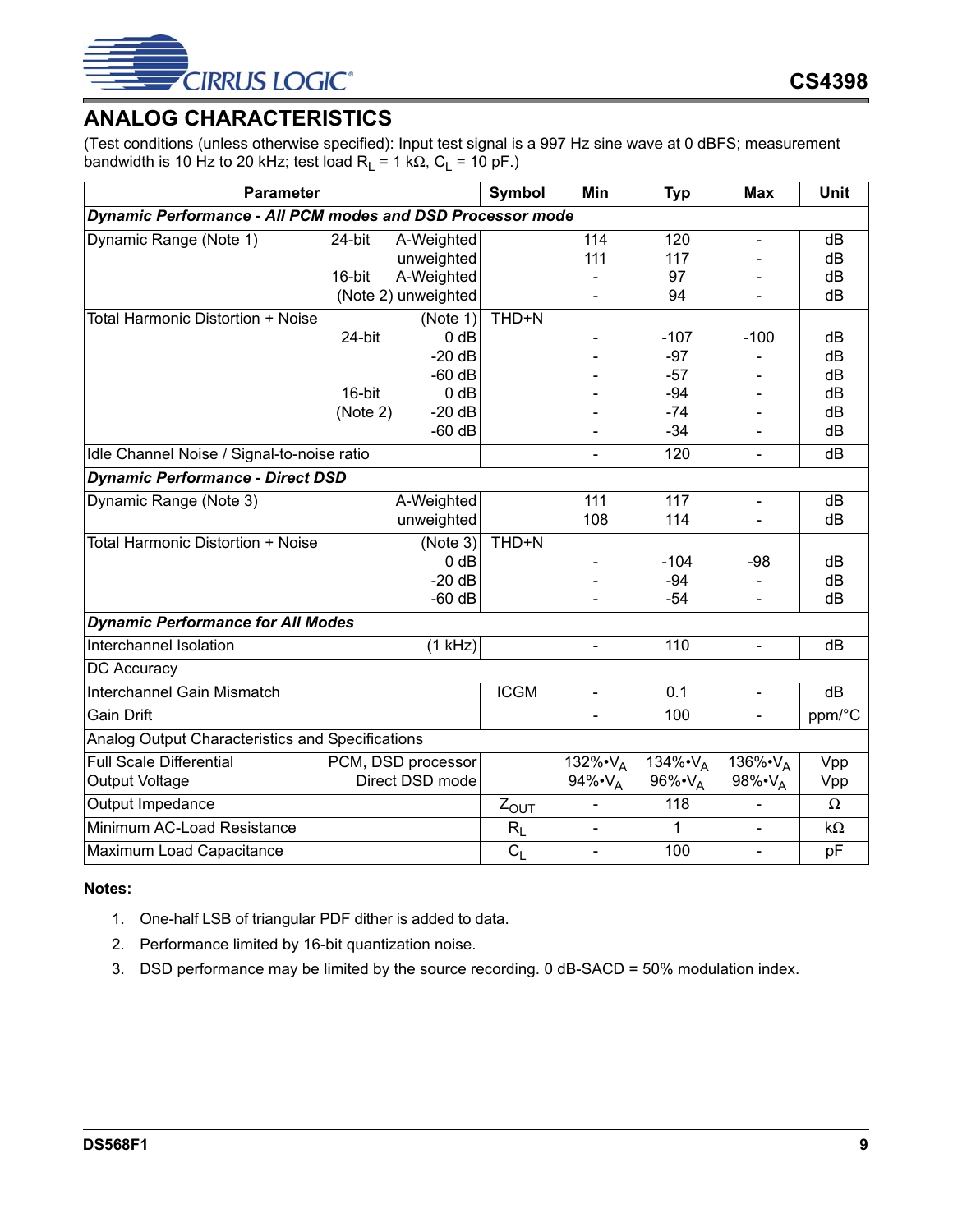

# <span id="page-9-0"></span>**COMBINED INTERPOLATION & ON-CHIP ANALOG FILTER RESPONSE**

The filter characteristics have been normalized to the sample rate (Fs) and can be referenced to the desired sample rate by multiplying the given characteristic by Fs.) (See note [9.](#page-9-1))

|                                                                                           |                                                                                           | <b>Fast Roll-Off</b>     |                          |                          |           |  |
|-------------------------------------------------------------------------------------------|-------------------------------------------------------------------------------------------|--------------------------|--------------------------|--------------------------|-----------|--|
| <b>Parameter</b>                                                                          |                                                                                           | Min                      | Typ                      | <b>Max</b>               | Unit      |  |
|                                                                                           | Combined Digital and On-Chip Analog Filter Response - Single-Speed Mode - 48 kHz (Note 5) |                          |                          |                          |           |  |
| Passband (Note 6)                                                                         | to -0.01 dB corner                                                                        | $\mathbf{0}$             |                          | .454                     | Fs        |  |
|                                                                                           | to -3 dB corner                                                                           | 0                        |                          | .499                     | Fs        |  |
| Frequency Response 10 Hz to 20 kHz                                                        |                                                                                           | $-0.01$                  | $\overline{\phantom{a}}$ | $+0.01$                  | dB        |  |
| StopBand                                                                                  |                                                                                           | 0.547                    | $\blacksquare$           |                          | <b>Fs</b> |  |
| <b>StopBand Attenuation</b>                                                               | (Note 7)                                                                                  | 102                      |                          |                          | dB        |  |
| <b>Group Delay</b>                                                                        |                                                                                           | $\overline{\phantom{0}}$ | 9.4/Fs                   | $\blacksquare$           | s         |  |
| De-emphasis Error (Note 8)                                                                | $Fs = 32 kHz$                                                                             |                          |                          | ±0.23                    | dB        |  |
| (Relative to 1 kHz)                                                                       | $Fs = 44.1 kHz$                                                                           |                          |                          | ±0.14                    | dB        |  |
|                                                                                           | $Fs = 48 kHz$                                                                             |                          |                          | ±0.09                    | dB        |  |
| Combined Digital and On-Chip Analog Filter Response - Double-Speed Mode - 96 kHz (Note 5) |                                                                                           |                          |                          |                          |           |  |
| Passband (Note 6)                                                                         | to -0.01 dB corner                                                                        | 0                        |                          | .430                     | <b>Fs</b> |  |
|                                                                                           | to -3 dB corner                                                                           | 0                        |                          | .499                     | Fs        |  |
| Frequency Response 10 Hz to 20 kHz                                                        |                                                                                           | $-0.01$                  | $\blacksquare$           | 0.01                     | dB        |  |
| StopBand                                                                                  |                                                                                           | .583                     | $\overline{\phantom{a}}$ | $\overline{\phantom{0}}$ | Fs        |  |
| <b>StopBand Attenuation</b>                                                               | (Note 7)                                                                                  | 80                       | $\overline{\phantom{a}}$ | $\overline{\phantom{a}}$ | dB        |  |
| <b>Group Delay</b>                                                                        |                                                                                           | $\overline{\phantom{0}}$ | $4.6$ /Fs                | $\blacksquare$           | s         |  |
| Combined Digital and On-Chip Analog Filter Response - Quad-Speed Mode - 192 kHz (Note 5)  |                                                                                           |                          |                          |                          |           |  |
| Passband (Note 6)                                                                         | to -0.01 dB corner                                                                        | 0                        |                          | .105                     | Fs        |  |
|                                                                                           | to -3 dB corner                                                                           | 0                        |                          | .490                     | Fs        |  |
| Frequency Response 10 Hz to 20 kHz                                                        |                                                                                           | $-0.01$                  | $\overline{\phantom{a}}$ | 0.01                     | dB        |  |
| StopBand                                                                                  |                                                                                           | .635                     | Ξ.                       | $\overline{\phantom{0}}$ | Fs        |  |
| <b>StopBand Attenuation</b>                                                               | (Note 7)                                                                                  | 90                       | $\overline{\phantom{a}}$ | $\blacksquare$           | dB        |  |
| <b>Group Delay</b>                                                                        |                                                                                           | $\blacksquare$           | 4.7/Fs                   | $\blacksquare$           | s         |  |

4. Slow Roll-off interpolation filter is only available in Control Port mode.

5. Filter response is guaranteed by design.

- 6. Response is clock-dependent and will scale with Fs.
- 7. For Single-Speed Mode, the Measurement Bandwidth is from stopband to 3 Fs. For Double-Speed Mode, the Measurement Bandwidth is from stopband to 3 Fs. For Quad-Speed Mode, the Measurement Bandwidth is from stopband to 1.34 Fs.
- 8. De-emphasis is available only in Single-Speed Mode; Only 44.1 kHz De-emphasis is available in Stand-Alone mode.
- <span id="page-9-1"></span>9. Amplitude vs. Frequency plots of this data are available in the ["Appendix" on page 41](#page-40-0).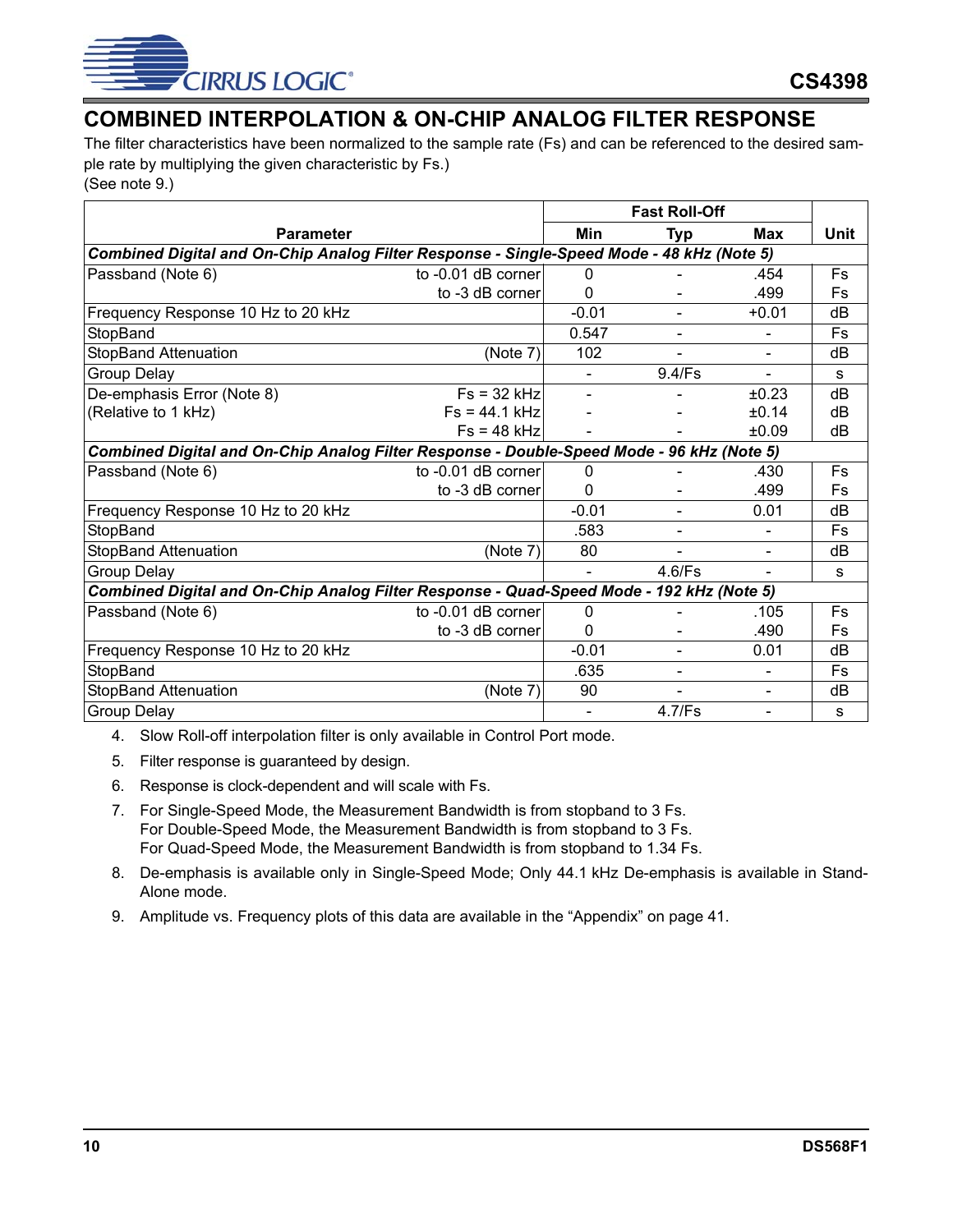

# <span id="page-10-0"></span>**COMBINED INTERPOLATION & ON-CHIP ANALOG FILTER RESPONSE**

(Continued)

|                                     |                    | Slow Roll-Off (Note 4) |                          |                          |           |
|-------------------------------------|--------------------|------------------------|--------------------------|--------------------------|-----------|
| <b>Parameter</b>                    |                    | Min                    | Typ                      | Max                      | Unit      |
| Single-Speed Mode - 48 kHz (Note 5) |                    |                        |                          |                          |           |
| Passband (Note 6)                   | to -0.01 dB corner | $\Omega$               | $\overline{\phantom{0}}$ | 0.417                    | <b>Fs</b> |
|                                     | to -3 dB corner    | 0                      |                          | 0.499                    | Fs        |
| Frequency Response 10 Hz to 20 kHz  |                    | $-0.01$                |                          | $+0.01$                  | dB        |
| StopBand                            |                    | .583                   |                          |                          | Fs        |
| StopBand Attenuation                | (Note 7)           | 64                     |                          | $\blacksquare$           | dB        |
| Group Delay                         |                    |                        | 6.65/Fs                  | $\blacksquare$           | S         |
| De-emphasis Error (Note 8)          | $Fs = 32 kHz$      |                        |                          | ±0.23                    | dB        |
| (Relative to 1 kHz)                 | $Fs = 44.1 kHz$    |                        |                          | ±0.14                    | dB        |
|                                     | $Fs = 48 kHz$      |                        |                          | ±0.09                    | dB        |
| Double-Speed Mode - 96 kHz (Note 5) |                    |                        |                          |                          |           |
| Passband (Note 6)                   | to -0.01 dB corner | $\Omega$               | $\overline{\phantom{a}}$ | .296                     | Fs        |
|                                     | to -3 dB corner    | $\Omega$               |                          | .499                     | Fs        |
| Frequency Response 10 Hz to 20 kHz  |                    | $-0.01$                | $\overline{\phantom{a}}$ | 0.01                     | dB        |
| StopBand                            |                    | .792                   | $\overline{\phantom{0}}$ | $\overline{\phantom{a}}$ | Fs        |
| <b>StopBand Attenuation</b>         | (Note 7)           | 70                     |                          | $\frac{1}{2}$            | dB        |
| <b>Group Delay</b>                  |                    |                        | 3.9/Fs                   | $\overline{\phantom{0}}$ | S         |
| Quad-Speed Mode - 192 kHz (Note 5)  |                    |                        |                          |                          |           |
| Passband (Note 6)                   | to -0.01 dB corner | $\Omega$               | $\blacksquare$           | .104                     | <b>Fs</b> |
|                                     | to -3 dB corner    | $\Omega$               |                          | .481                     | Fs        |
| Frequency Response 10 Hz to 20 kHz  |                    | $-0.01$                | $\overline{\phantom{a}}$ | 0.01                     | dB        |
| StopBand                            |                    | .868                   | $\overline{\phantom{a}}$ | $\blacksquare$           | Fs        |
| <b>StopBand Attenuation</b>         | (Note 7)           | 75                     | $\blacksquare$           | $\blacksquare$           | dB        |
| Group Delay                         |                    |                        | 4.2/Fs                   | $\blacksquare$           | s         |

# <span id="page-10-1"></span>**DSD COMBINED DIGITAL AND ON-CHIP ANALOG FILTER RESPONSE**

| <b>Parameter</b>                   |                   | Min     | <b>Typ</b>                   | <b>Max</b> | Unit   |
|------------------------------------|-------------------|---------|------------------------------|------------|--------|
| <b>DSD Processor Mode (Note 5)</b> |                   |         |                              |            |        |
| Passband (Note 6)                  | to -3 dB corner   |         | $\overline{\phantom{a}}$     | 50         | kHz    |
| Frequency Response 10 Hz to 20 kHz |                   | $-0.05$ |                              | 0.05       | dB     |
| Roll-off                           |                   | 27      | $\qquad \qquad \blacksquare$ |            | dB/Oct |
| Direct DSD Mode (Note 5)           |                   |         |                              |            |        |
| Passband (Note 6)                  | to -0.1 dB corner |         | $\qquad \qquad \blacksquare$ | 26.9       | kHz    |
|                                    | to -3 dB corner   |         | $\overline{\phantom{a}}$     | 176.4      | kHz    |
| Frequency Response 10 Hz to 20 kHz |                   | $-0.1$  | $\qquad \qquad \blacksquare$ |            | dB     |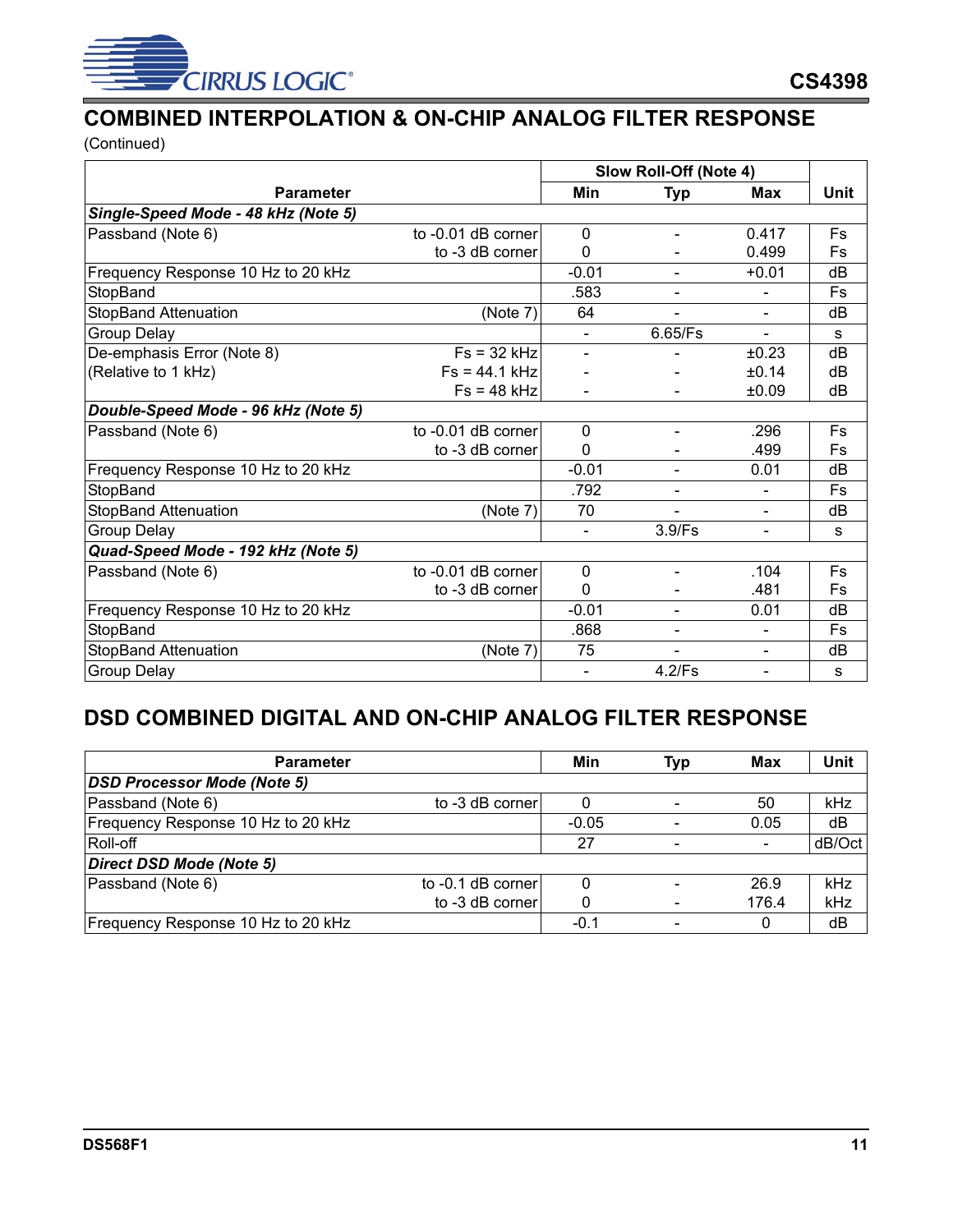

# <span id="page-11-0"></span>**SWITCHING CHARACTERISTICS**

(Inputs: Logic  $0 =$  GND, Logic  $1 =$  VLS,  $CL = 20 pF$ )

|                                       | <b>Parameters</b> | Symbol             | Min                                                   | <b>Typ</b>     | <b>Max</b> |            |  |
|---------------------------------------|-------------------|--------------------|-------------------------------------------------------|----------------|------------|------------|--|
| Input Sample Rate                     | Single-Speed Mode | <b>Fs</b>          | 30                                                    |                | 54         | kHz        |  |
|                                       | Double-Speed Mode | Fs                 | 50                                                    |                | 108        | kHz        |  |
|                                       | Quad-Speed Mode   | Fs                 | 100                                                   |                | 216        | <b>kHz</b> |  |
| <b>MCLK Frequency</b>                 |                   |                    | See Tables 1 & 2 (page 21) for compatible frequencies |                |            |            |  |
| <b>MCLK Duty Cycle</b>                |                   |                    | 40%                                                   |                | 60%        |            |  |
| <b>LRCK Duty Cycle</b>                |                   |                    | 45%                                                   | 50             | 55%        |            |  |
| <b>SCLK Pulse Width Low</b>           |                   | t <sub>sclkl</sub> | 20                                                    |                |            | ns         |  |
| <b>SCLK Pulse Width High</b>          |                   | t <sub>sclkh</sub> | 20                                                    | $\blacksquare$ |            | ns         |  |
| <b>SCLK Period</b>                    | Single-Speed Mode | t <sub>sclkw</sub> | 1<br>$(128)$ Fs                                       |                |            | ns         |  |
|                                       | Double-Speed Mode | t <sub>sclkw</sub> | 1<br>$\sqrt{(64)}$ Fs                                 |                |            | ns         |  |
|                                       | Quad-Speed Mode   | t <sub>sclkw</sub> | 2<br>MCLK                                             |                |            | ns         |  |
| SCLK rising to LRCK edge delay        |                   | t <sub>sird</sub>  | 20                                                    |                |            | ns         |  |
| SCLK rising to LRCK edge setup time   |                   | t <sub>sirs</sub>  | 20                                                    |                |            | ns         |  |
| SDATA valid to SCLK rising setup time |                   | t <sub>sdirs</sub> | 22                                                    |                |            | ns         |  |
| SCLK rising to SDATA hold time        |                   | t <sub>sdh</sub>   | 20                                                    |                |            | ns         |  |



<span id="page-11-1"></span>**Figure 2. Serial Mode Input Timing**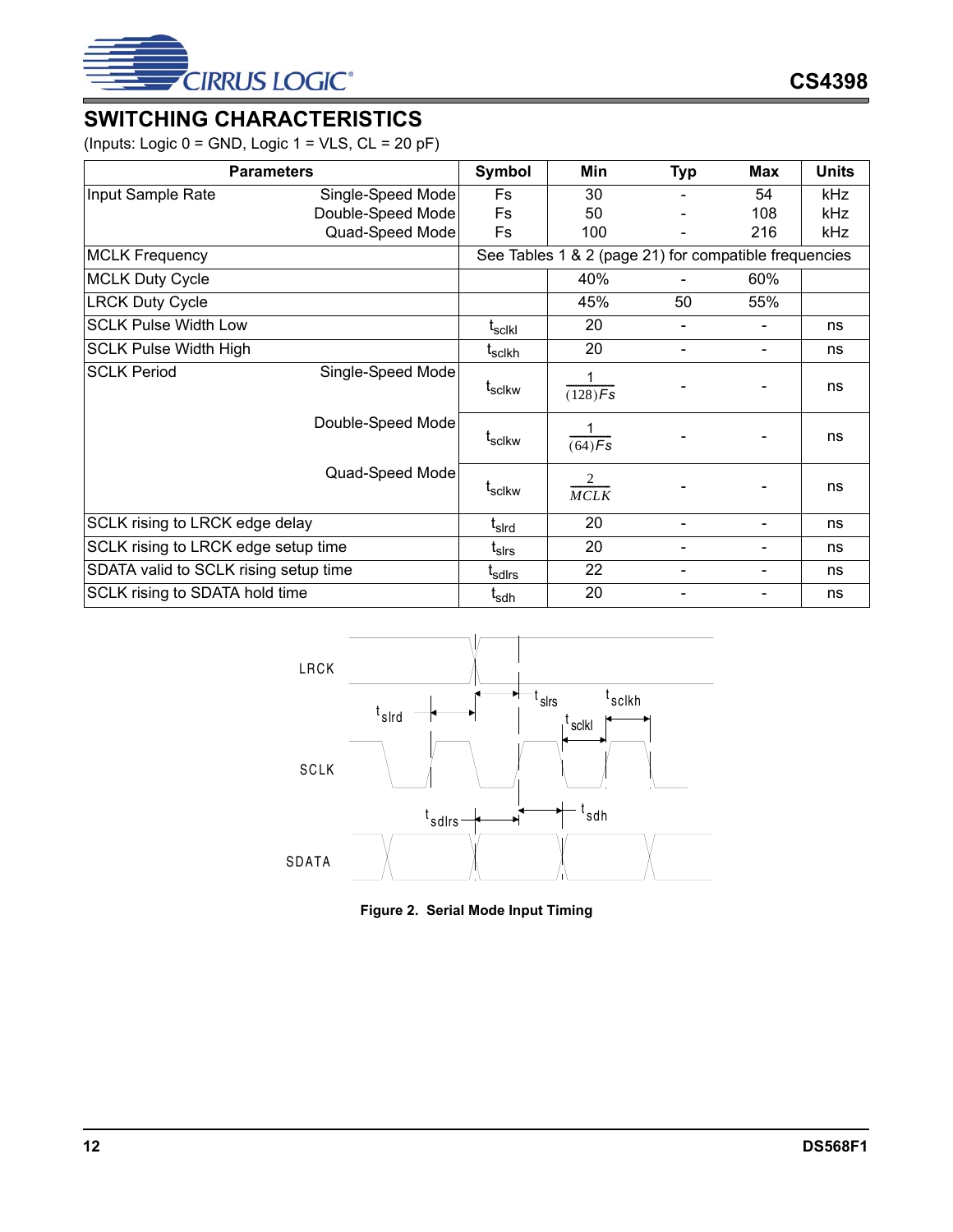





<span id="page-12-0"></span>

**Figure 4. Format 1 - I²S up to 24-bit Data**

<span id="page-12-1"></span>

<span id="page-12-2"></span>**Figure 5. Format 2, Right-Justified 16-Bit Data. Format 3, Right-Justified 24-Bit Data. Format 4, Right-Justified 20-Bit Data. (Available in Control Port Mode only) Format 5, Right-Justified 18-Bit Data. (Available in Control Port Mode only)**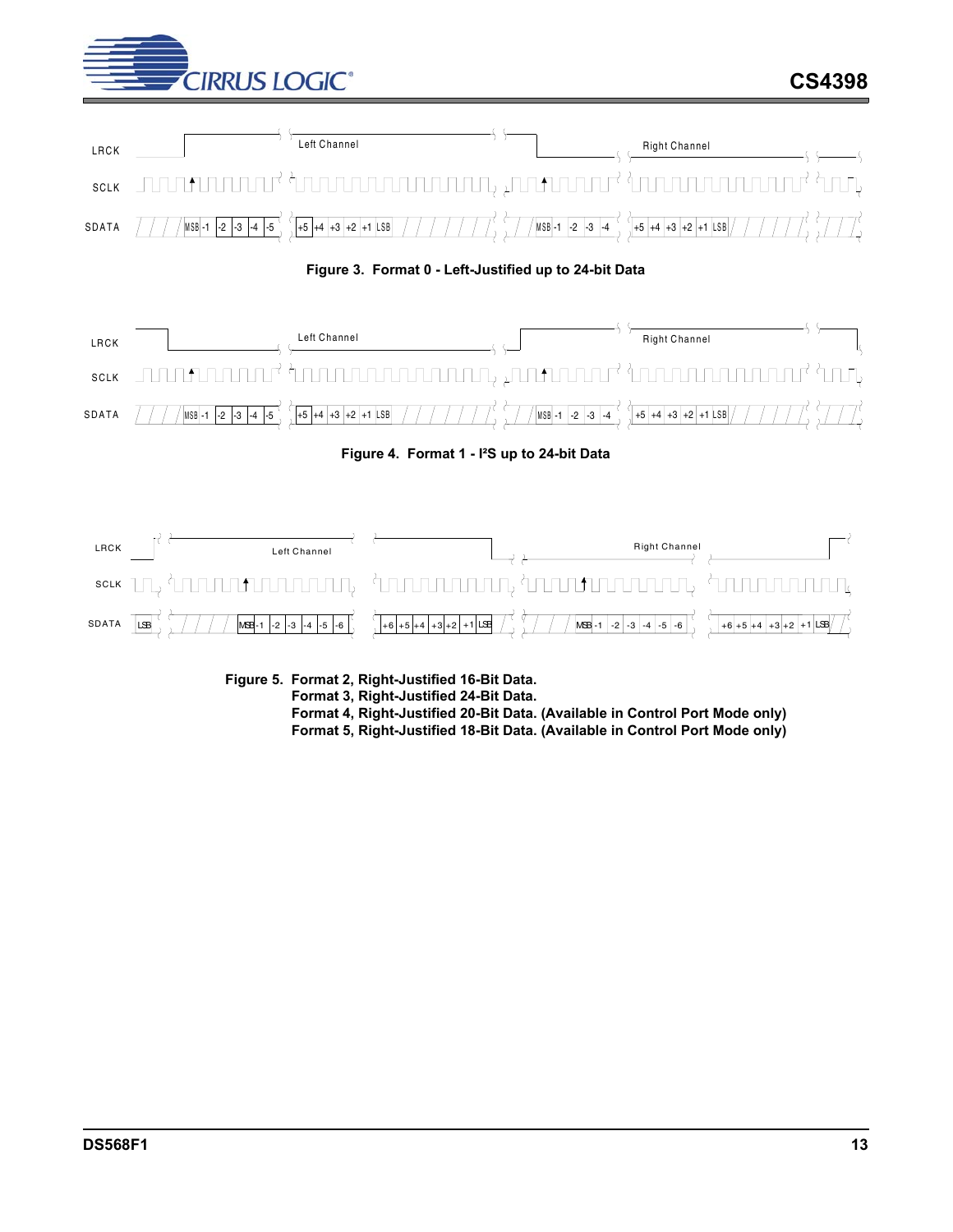

# <span id="page-13-0"></span>**SWITCHING CHARACTERISTICS - DSD**

(Logic  $0 = AGND = DGND$ ; Logic  $1 = VLS$  Volts;  $C_L = 20 pF$ )

| <b>Parameter</b>                                     | <b>Symbol</b>      | Min   | <b>Typ</b> | Max | Unit       |
|------------------------------------------------------|--------------------|-------|------------|-----|------------|
| <b>MCLK Duty Cycle</b>                               |                    | 40    |            | 60  | %          |
| <b>DSD SCLK Pulse Width Low</b>                      | <sup>L</sup> scikl | 160   |            |     | ns         |
| <b>DSD SCLK Pulse Width High</b>                     | <sup>L</sup> sclkh | 160   |            |     | ns         |
| <b>DSD SCLK Frequency</b><br>(64x Oversampled)       |                    | 1.024 |            | 3.2 | <b>MHz</b> |
| (128x Oversampled)                                   |                    | 2.048 |            | 6.4 | <b>MHz</b> |
| DSD A/ B valid to DSD SCLK rising setup time         | <sup>L</sup> sdirs | 20    |            |     | ns         |
| DSD SCLK rising to DSD A or DSD B hold time          | <sup>l</sup> sdh   | 20    |            |     | ns         |
| DSD clock to data transition (Phase Modulation mode) | I <sub>dpm</sub>   | -20   |            | 20  | ns         |



**Figure 6. Direct Stream Digital - Serial Audio Input Timing**

<span id="page-13-1"></span>

<span id="page-13-2"></span>**Figure 7. Direct Stream Digital - Serial Audio Input Timing for Phase Modulation Mode**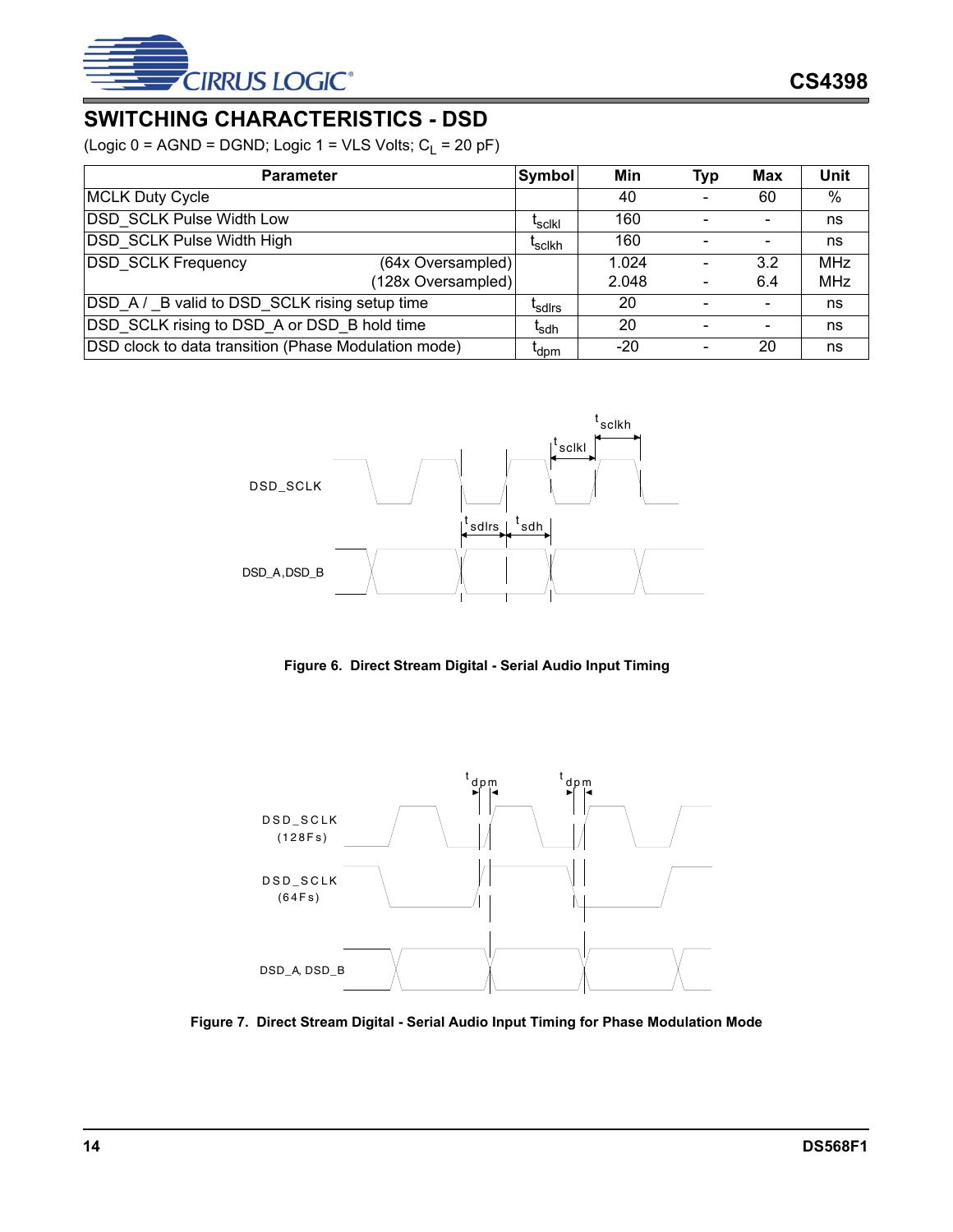

# <span id="page-14-0"></span>**SWITCHING CHARACTERISTICS - CONTROL PORT - I²C FORMAT**

(Inputs: Logic  $0 =$  GND, Logic  $1 =$  VLC,  $C_L = 20$  pF)

| <b>Parameter</b>                                       | Symbol                        | Min          | Max  | <b>Unit</b> |
|--------------------------------------------------------|-------------------------------|--------------|------|-------------|
| <b>SCL Clock Frequency</b>                             | $\mathsf{t}_{\mathsf{scl}}$   |              | 100  | <b>kHz</b>  |
| <b>RST Rising Edge to Start</b>                        | t <sub>irs</sub>              | 500          |      | ns          |
| <b>Bus Free-Time Between Transmissions</b>             | t <sub>buf</sub>              | 4.7          |      | μs          |
| Start Condition Hold Time (prior to first clock pulse) | <sup>I</sup> hdst             | 4.0          |      | μs          |
| <b>Clock Low Time</b>                                  | t <sub>low</sub>              | 4.7          |      | μs          |
| Clock High Time                                        | t <sub>high</sub>             | 4.0          |      | μs          |
| Setup Time for Repeated Start Condition                | <sup>L</sup> sust             | 4.7          |      | μs          |
| SDA Hold Time from SCL Falling<br>(Note 10)            | t <sub>hdd</sub>              | $\mathbf{0}$ |      | μs          |
| SDA Setup Time to SCL Rising                           | t <sub>sud</sub>              | 250          |      | ns          |
| Rise Time of SCL and SDA                               | $t_{\rm rc}$ , $t_{\rm rd}$   |              |      | μs          |
| Fall Time SCL and SDA                                  | $t_{\rm fc}$ , $t_{\rm fd}$   |              | 300  | ns          |
| Setup Time for Stop Condition                          | t <sub>susp</sub>             | 4.7          |      | μs          |
| Acknowledge Delay from SCL Falling                     | $\mathfrak{r}_{\mathsf{ack}}$ | 300          | 1000 | ns          |

10. Data must be held for sufficient time to bridge the transition time,  $t_{fc}$ , of SCL.



<span id="page-14-1"></span>**Figure 8. Control Port Timing - I²C Format**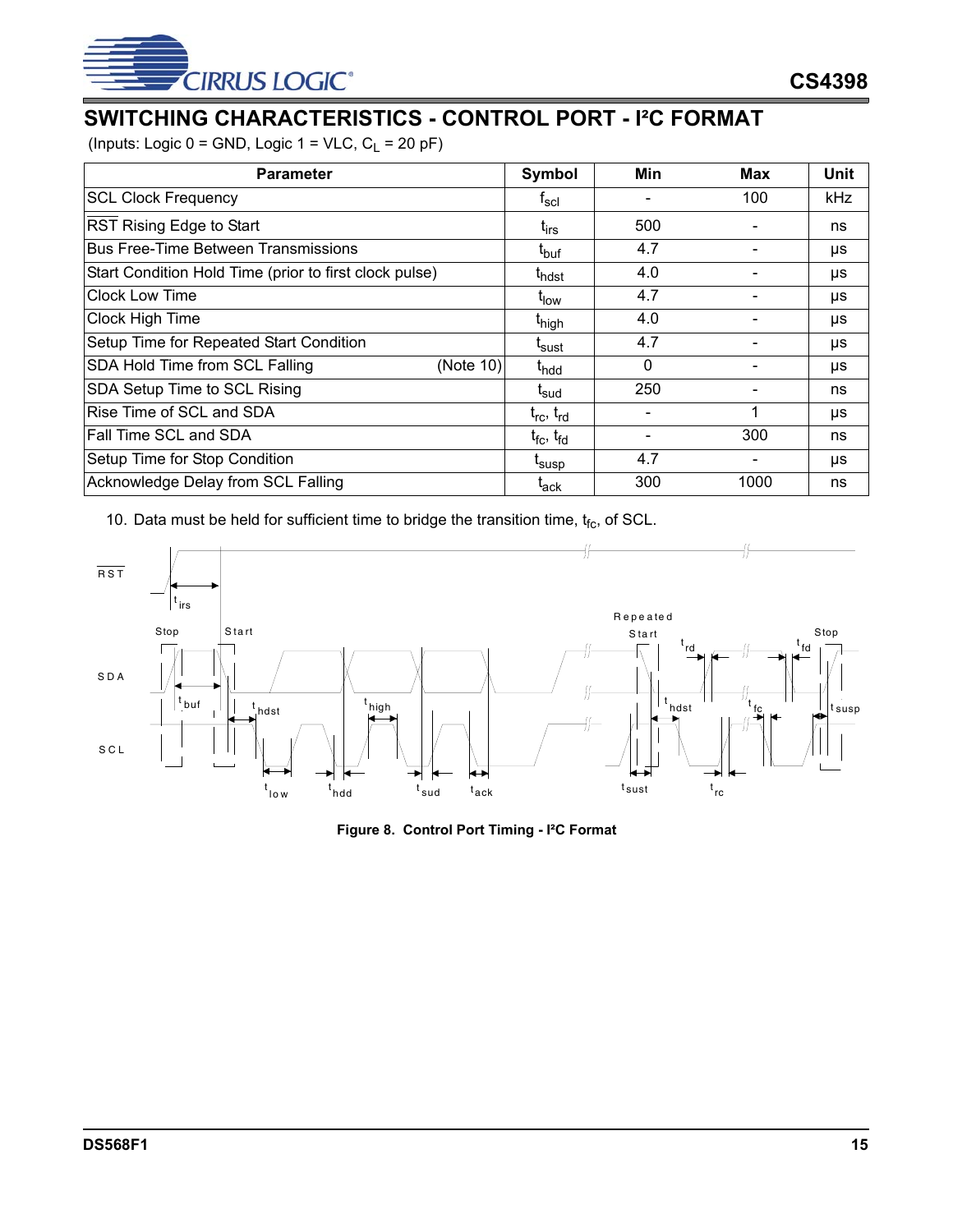

# <span id="page-15-0"></span>**SWITCHING CHARACTERISTICS - CONTROL PORT - SPI**™ **FORMAT**

(Inputs: Logic  $0 =$  GND, Logic  $1 =$  VLC,  $C_L = 20$  pF)

| <b>Parameter</b>                         | Symbol    | Min                         | Max | Unit |            |
|------------------------------------------|-----------|-----------------------------|-----|------|------------|
| <b>CCLK Clock Frequency</b>              |           | t <sub>sclk</sub>           |     | 6    | <b>MHz</b> |
| RST Rising Edge to CS Falling            |           | t <sub>srs</sub>            | 500 |      | ns         |
| <b>CCLK Edge to CS Falling</b>           | (Note 11) | t <sub>spi</sub>            | 500 |      | ns         |
| CS High Time Between Transmissions       |           | t <sub>csh</sub>            | 1.0 |      | μs         |
| CS Falling to CCLK Edge                  |           | $\mathfrak{t}_{\text{CSS}}$ | 20  |      | ns         |
| <b>CCLK Low Time</b>                     |           | $\mathsf{t}_{\mathsf{scl}}$ | 66  |      | ns         |
| <b>CCLK High Time</b>                    |           | t <sub>sch</sub>            | 66  |      | ns         |
| CDIN to CCLK Rising Setup Time           |           | t <sub>dsu</sub>            | 40  |      | ns         |
| <b>CCLK Rising to DATA Hold Time</b>     | (Note 12) | $t_{dh}$                    | 15  |      | ns         |
| Rise Time of CCLK and CDIN               | (Note 13) | $t_{r2}$                    |     | 100  | ns         |
| <b>Fall Time of CCLK and CDIN</b>        | (Note 13) | $t_{f2}$                    |     | 100  | ns         |
| Transition time from CCLK to CDOUT valid | (Note 14) | t <sub>scdov</sub>          |     | 40   | ns         |
| Time from CS rising to CDOUT high-Z      | (Note 15) | $t_{\text{cscolo}}$         |     | 20   | ns         |

11.  $t_{\text{spl}}$  only needed before first falling edge of  $\overline{CS}$  after  $\overline{RST}$  rising edge.  $t_{\text{spl}}$  = 0 at all other times.

12. Data must be held for sufficient time to bridge the transition time of CCLK.

- 13. For  $F_{SCK}$  < 1 MHz.
- 14. CDOUT should *not* be sampled during this time period.
- 15. This time is by design and not tested.



<span id="page-15-1"></span>**Figure 9. Control Port Timing - SPI Format (Read/Write)**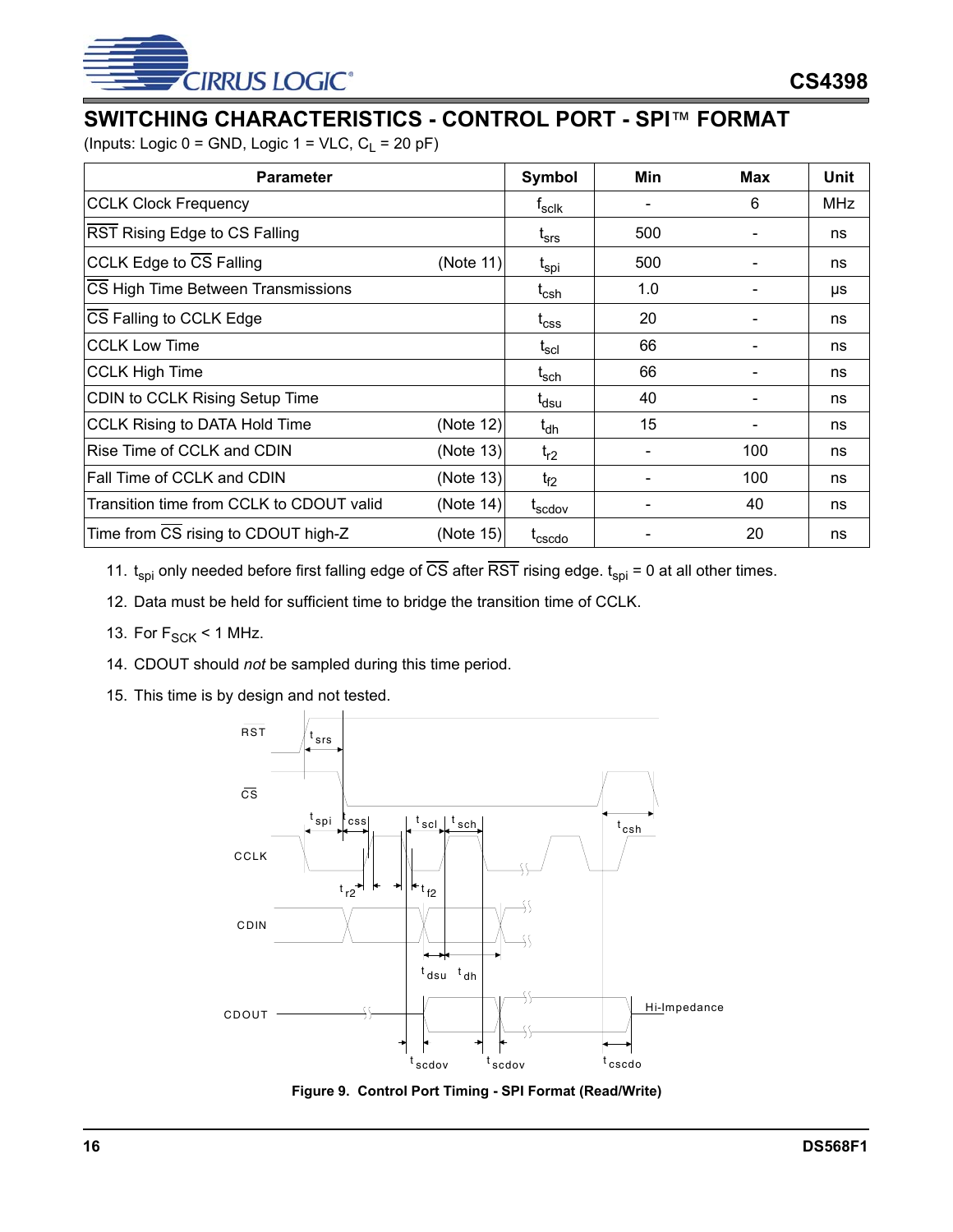

# <span id="page-16-0"></span>**DC ELECTRICAL CHARACTERISTICS**

|                                        | <b>Parameters</b>           | Symbol          | Min                      | <b>Typ</b>         | <b>Max</b>               | <b>Units</b>      |
|----------------------------------------|-----------------------------|-----------------|--------------------------|--------------------|--------------------------|-------------------|
| <b>Normal Operation (Note 16)</b>      |                             |                 |                          |                    |                          |                   |
| Power Supply Current                   | $V_A = 5 V (Note 17)$       | $I_A$           |                          | 25                 | 28                       | mA                |
|                                        | $V_{ref} = 5 V$             | $I_{ref}$       |                          | 1.5                | 2                        | mA                |
|                                        | $V_D = 5 V$                 | l <sub>D</sub>  |                          | 25                 | 38                       | mA                |
|                                        | $V_D = 3.3 V$               | l <sub>D</sub>  |                          | 18                 | 27                       | mA                |
|                                        | Interface current (Note 18) | $I_{LC}$        |                          | 2                  |                          | μA                |
|                                        |                             | $I_{LS}$        |                          | 80                 |                          | μA                |
| <b>Power Dissipation</b>               | $VA = 5 V, VD = 5 V$        |                 |                          | 258                | 340                      | mW                |
|                                        | $VA = 5 V, VD = 3.3 V$      |                 |                          | 192                | 240                      | mW                |
| Power-Down Mode (Note 19)              |                             |                 |                          |                    |                          |                   |
| Power Supply Current                   |                             | $I_{\text{pd}}$ | $\overline{\phantom{0}}$ | 200                | $\overline{\phantom{a}}$ | μA                |
| Power Dissipation                      | $VA = 5 V, VD = 5 V$        |                 |                          | 1                  | $\overline{\phantom{a}}$ | mW                |
|                                        | $VA = 5 V$ , $VD = 3.3 V$   |                 |                          | 1                  |                          | mW                |
| <b>All Modes of Operation</b>          |                             |                 |                          |                    |                          |                   |
| Power Supply Rejection Ratio (Note 20) | (1 kHz)                     | <b>PSRR</b>     |                          | 60                 |                          | dB                |
|                                        | (60 Hz)                     |                 |                          | 40                 |                          | dB                |
| Common Mode Voltage                    |                             | $V_Q$           | $\overline{\phantom{0}}$ | $0.5 \cdot V_{A}$  | $\blacksquare$           | V                 |
| Max Current draw from VQ               |                             | <b>I</b> Qmax   |                          | 1                  | $\blacksquare$           | μA                |
| FILT+ Nominal Voltage                  |                             |                 |                          | $0.93 \cdot V_{A}$ | $\blacksquare$           | $\vee$            |
| Maximum MUTEC Drive Current            | (Note 21)                   |                 | ۰                        | 3                  | $\blacksquare$           | mA                |
| <b>MUTEC High-Level Output Voltage</b> |                             | $V_{OL}$        |                          | VA                 |                          | V                 |
| <b>MUTEC Low-Level Output Voltage</b>  |                             | $V_{OL}$        |                          | $\mathbf 0$        |                          | $\overline{\vee}$ |

<span id="page-16-1"></span>16. Normal operation is defined as RST pin = High with a 997 Hz, 0 dBFS input sampled at the highest Fs for each speed mode, and open outputs, unless otherwise specified.

- 17.  $I_A$  measured with no loading on the AMUTEC and BMUTEC pins.
- 18.  $I_{LC}$  measured with no external loading on pin 11 (SDA).
- 19. Power-Down mode is defined as  $\overline{\text{RST}}$  pin = Low with all clock and data lines held static.
- 20. Valid with the recommended capacitor values on FILT+ and  $V_Q$  as shown in the ["Typical Connection Dia](#page-18-0)[gram" on page 19.](#page-18-0)
- 21. This current is sourced/sinked directly from the VA supply.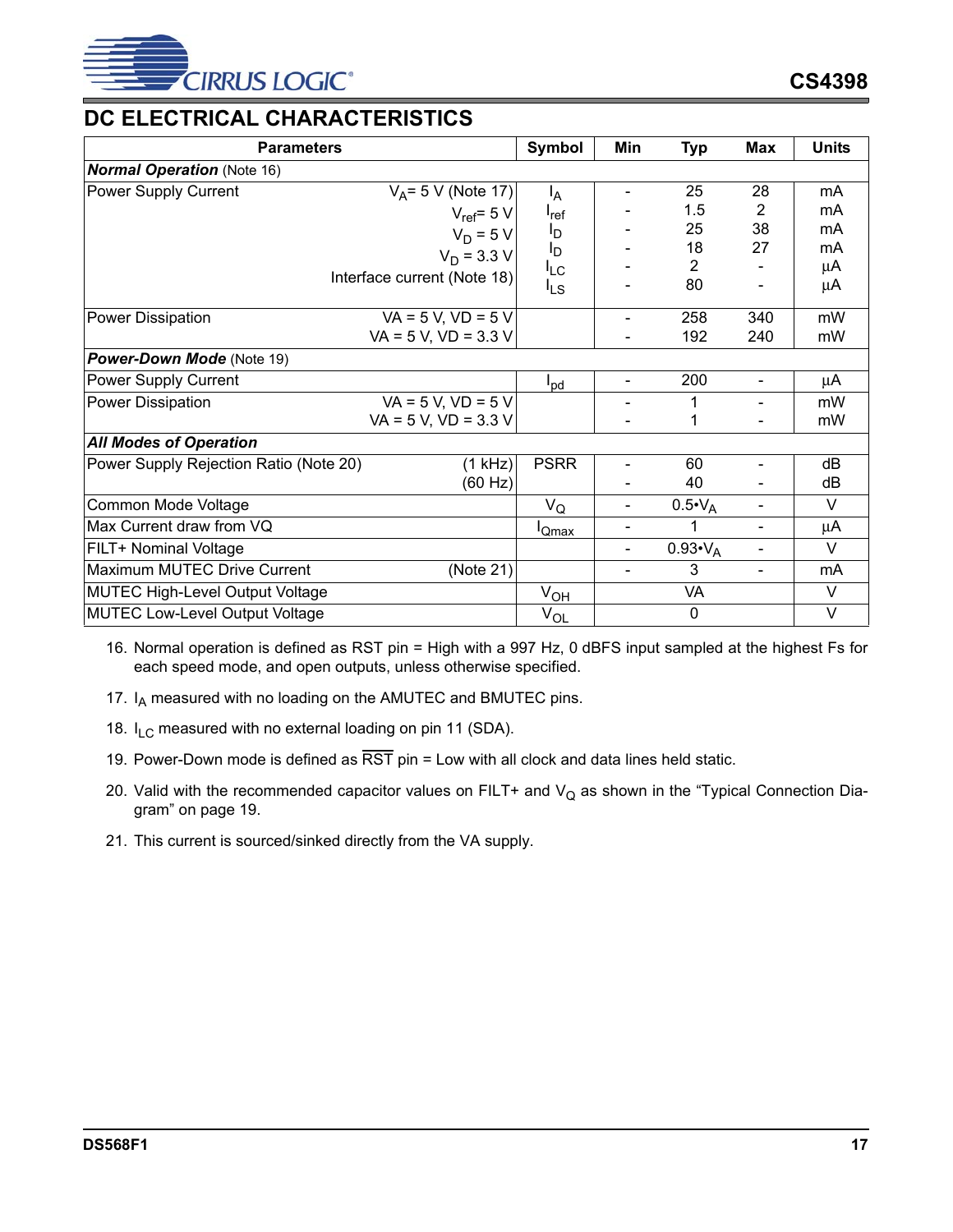

# <span id="page-17-0"></span>**DIGITAL INTERFACE SPECIFICATIONS**

| <b>Parameters</b>                                             |             | Symbol                | Min | <b>Typ</b>               | <b>Max</b>               | <b>Units</b> |
|---------------------------------------------------------------|-------------|-----------------------|-----|--------------------------|--------------------------|--------------|
| Input Leakage Current                                         |             | <u>I<sub>in</sub></u> |     |                          | ±10                      | μA           |
| Input Capacitance                                             |             |                       |     | 8                        | $\overline{\phantom{a}}$ | рF           |
| High-Level Input Voltage                                      | Serial I/O  | V <sub>IH</sub>       | 70% |                          | $\overline{\phantom{a}}$ | $V_{LS}$     |
|                                                               | Control I/O | V <sub>IH</sub>       | 70% |                          | $\overline{\phantom{a}}$ | $V_{LC}$     |
| Low-Level Input Voltage                                       | Serial I/O  | $V_{IL}$              |     |                          | 30%                      | $V_{LS}$     |
|                                                               | Control I/O | $V_{IL}$              |     | $\overline{\phantom{a}}$ | 30%                      | $V_{LC}$     |
| High-Level Output Voltage (I <sub>OH</sub> = -1.2 mA)         | Control I/O | $V_{OH}$              | 80% |                          | $\overline{\phantom{a}}$ | $V_{LC}$     |
| Low-Level Output Voltage ( $I_{\text{OI}} = 1.2 \text{ mA}$ ) | Control I/O | $V_{OL}$              |     |                          | 20%                      | $V_{LC}$     |
| MUTEC auto detect input high voltage                          |             |                       | 70% |                          |                          | VA           |
| MUTEC auto detect input low voltage                           |             |                       |     |                          | 30%                      | VA           |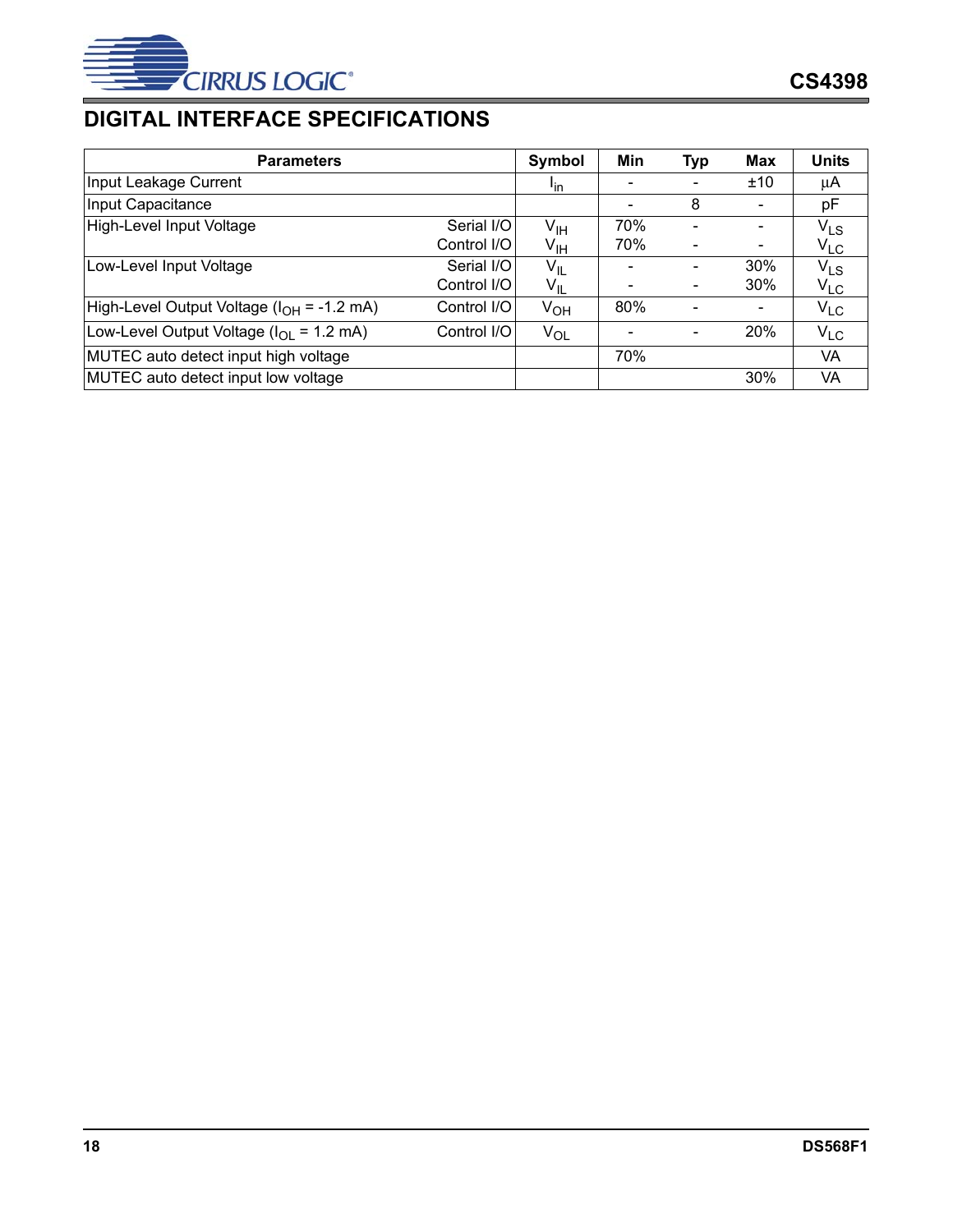

# <span id="page-18-0"></span>**3. TYPICAL CONNECTION DIAGRAM**



<span id="page-18-1"></span>**Figure 10. Typical Connection Diagram**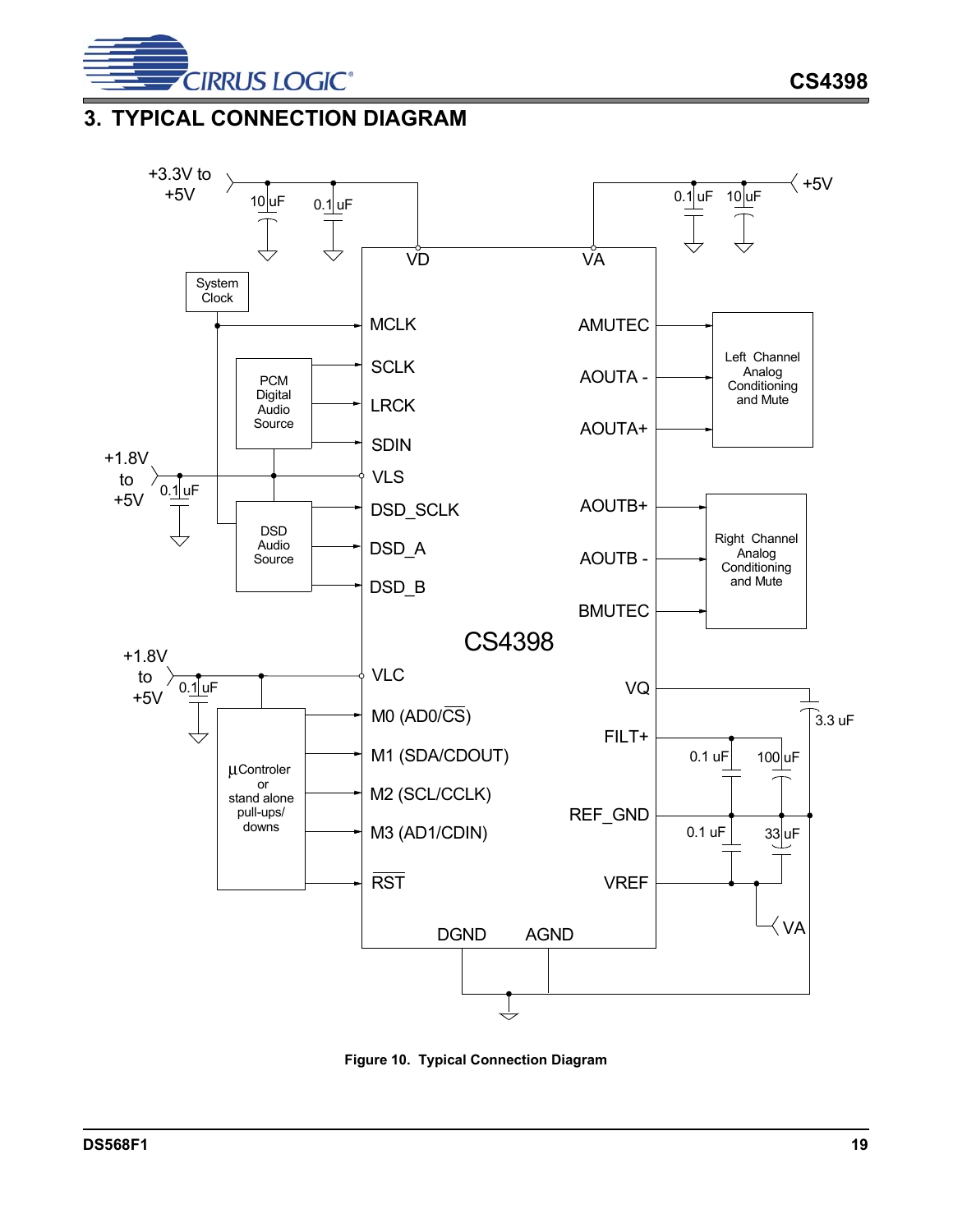

## <span id="page-19-0"></span>**4. APPLICATIONS**

## <span id="page-19-1"></span>**4.1 Grounding and Power Supply Decoupling**

As with any high resolution converter, the CS4398 requires careful attention to power supply and grounding arrangements to optimize performance. The [Typical Connection Diagram](#page-18-0) shows the recommended power arrangement with VA, VD, VLS and VLC connected to clean supplies. Decoupling capacitors should be located as close to the device package as possible. If desired, all supply pins may be connected to the same supply, but the recommended decoupling capacitors should still be placed on each supply pin. The AGND and DGND pins should be tied together with solid ground plane fill underneath the converter extending out to the GND side of the decoupling caps for VA, VD, VREF, and FILT+. This recommended layout can be seen in the CDB4398 evaluation board and datasheet.

## <span id="page-19-2"></span>**4.2 Analog Output and Filtering**

The Cirrus Logic application note "Design Notes for a 2-Pole Filter with Differential Input" (AN48) discusses the second-order Butterworth filter and differential to single-ended converter topology that was implemented on the CS4398 evaluation board, CDB4398, as seen in Figure [11](#page-19-4).

The CS4398 does not include phase or amplitude compensation for an external filter. Therefore, the DAC system phase and amplitude response is dependent on the external analog circuitry.



**Figure 11. Recommended Output Filter** 

#### <span id="page-19-4"></span><span id="page-19-3"></span>**4.3 The MUTEC Outputs**

The AMUTEC and BMUTEC pins have an auto-polarity detect feature. The MUTEC output pins are high impedance at the time of reset. The external mute circuitry needs to be self-biased into an active state in order to be muted during reset. Upon release of reset, the CS4398 detects the status of the MUTEC pins (high or low) and then selects that state as the polarity to drive when the mutes become active. The externalbias voltage level that the MUTEC pins see at the time of release of reset must meet the "MUTEC auto detect input high/low voltage" specifications as outlined in the Digital Characteristics in Section [2.](#page-7-0)

Figure [12](#page-20-2) shows a single example of both an active-high and an active-low mute drive circuit. In these designs, the pull-up and pull-down resistors have been specifically chosen to meet the input high/low threshold when used with the MMUN2111 and MMUN2211 internal bias resistances of 10 kΩ.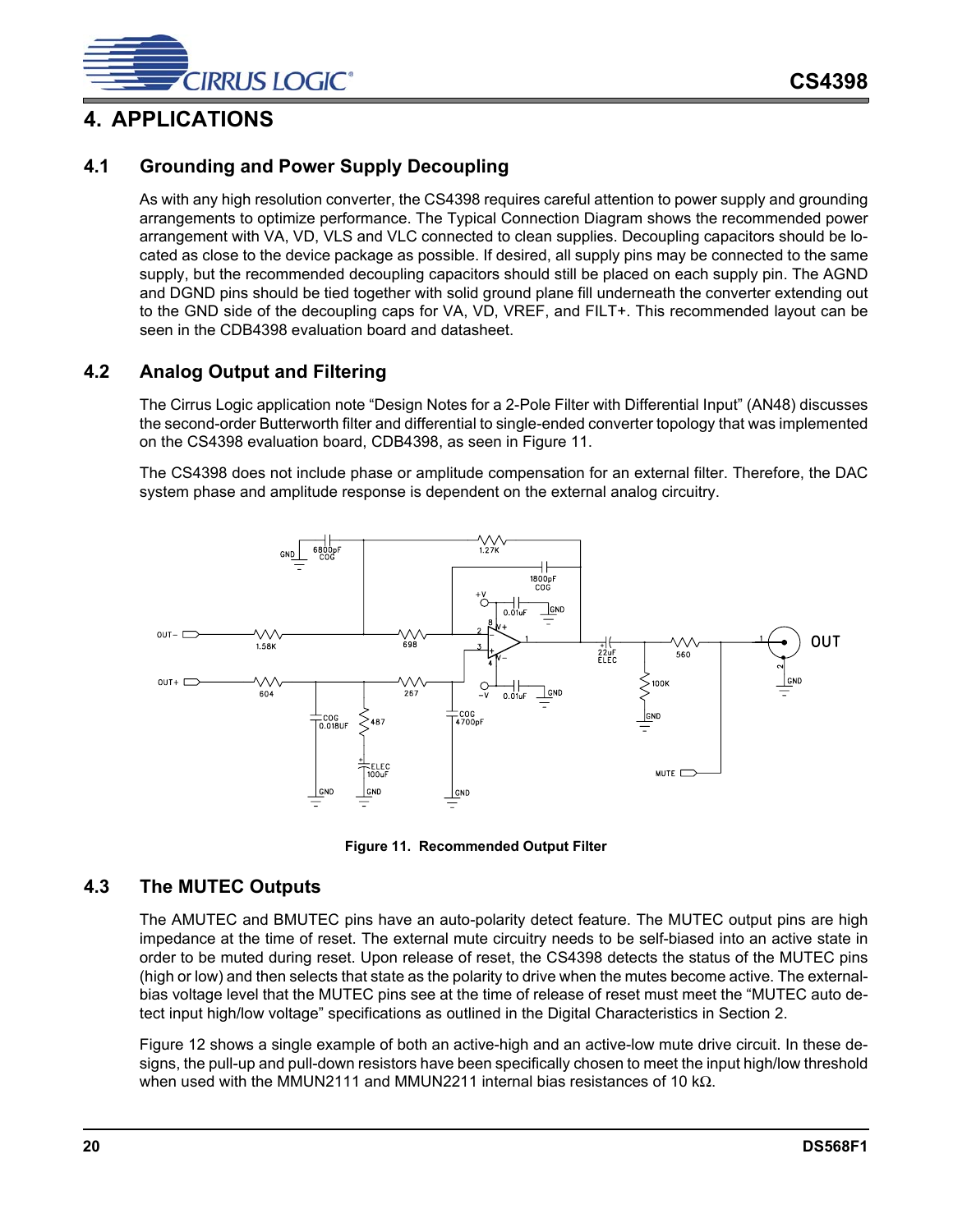

Use of the Mute Control function is not mandatory but recommended for designs requiring the absolute minimum in extraneous clicks and pops. Also, use of the Mute Control function can enable the system designer to achieve idle channel noise/signal-to-noise ratios which are only limited by the external mute circuit.



**Figure 12. Recommended Mute Circuitry** 

#### <span id="page-20-2"></span><span id="page-20-0"></span>**4.4 Oversampling Modes**

The CS4398 operates in one of three oversampling modes based on the input sample rate. Single-Speed mode supports input sample rates up to 50 kHz and uses a 128x oversampling ratio. Double-Speed mode supports input sample rates up to 100 kHz and uses an oversampling ratio of 64x. Quad-Speed mode supports input sample rates up to 200 kHz and uses an oversampling ratio of 32x.

#### <span id="page-20-1"></span>**4.5 Master and Serial Clock Ratios**

The required MCLK-to-LRCK ratio and suggested SCLK-to-LRCK ratio are outlined in Table [1](#page-20-3). MCLK can be at any phase in regards to LRCK and SCLK. SCLK, LRCK and SDATA must meet the phase and timing relationships outlined in Section [2.](#page-7-0) Some common MCLK frequencies have been outlined in Table [2](#page-21-1).

<span id="page-20-3"></span>

|                     | <b>MCLK/LRCK</b>                                                                             | <b>SCLK/LRCK</b>    | <b>LRCK</b> |  |  |  |  |  |  |
|---------------------|----------------------------------------------------------------------------------------------|---------------------|-------------|--|--|--|--|--|--|
| <b>Single-Speed</b> | 256, 384, 512, 768*, 1024*, 1152*                                                            | 32, 48, 64, 96, 128 | Fs          |  |  |  |  |  |  |
| <b>Double-Speed</b> | 128, 192, 256, 384, 512*                                                                     | 32, 48, 64          | Fs          |  |  |  |  |  |  |
|                     | 64                                                                                           | 32 (16 bits only)   | <b>Fs</b>   |  |  |  |  |  |  |
| Quad-Speed          | 96                                                                                           | 32, 48              | <b>Fs</b>   |  |  |  |  |  |  |
|                     | 128, 256*                                                                                    | 32, 64              | <b>Fs</b>   |  |  |  |  |  |  |
|                     | 192                                                                                          | 32, 48, 64, 96      | Fs          |  |  |  |  |  |  |
|                     | *These modes are only available in Control Port mode by setting the appropriate MCLKDIV bit. |                     |             |  |  |  |  |  |  |

**Table 1. Clock Ratios**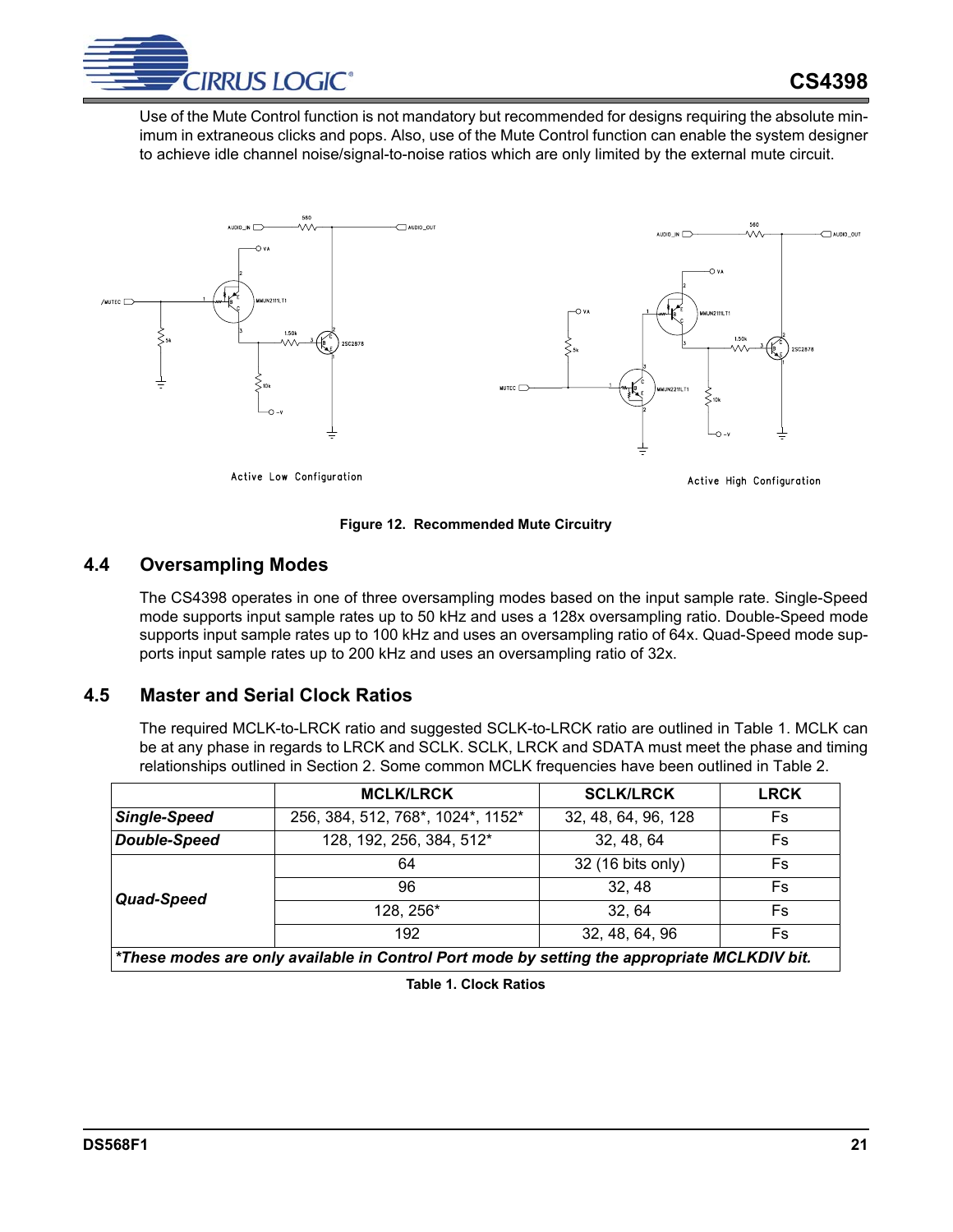

| <b>Mode</b>       | <b>Sample</b>                                                                               | <b>MCLK (MHz)</b> |         |                                                                                   |         |                 |                 |  |  |  |
|-------------------|---------------------------------------------------------------------------------------------|-------------------|---------|-----------------------------------------------------------------------------------|---------|-----------------|-----------------|--|--|--|
| (sample-          | Rate                                                                                        |                   |         |                                                                                   |         | <b>MCLKDIV2</b> | <b>MCLKDIV3</b> |  |  |  |
| rate range)       | (kHz)                                                                                       |                   |         |                                                                                   |         |                 |                 |  |  |  |
| <b>MCLK Ratio</b> |                                                                                             | 256x              | 384x    | 512x                                                                              | 768x    | 1024x           | 1152x           |  |  |  |
| Single-Speed      | 32                                                                                          | 8.1920            | 12.2880 | 16.3840                                                                           | 24.5760 | 32.7680         | 36.8640         |  |  |  |
| (32 to 50 kHz)    | 44.1                                                                                        | 11.2896           | 16.9344 | 22.5792                                                                           | 33.8688 | 45.1584         |                 |  |  |  |
|                   | 48                                                                                          | 12.2880           | 18.4320 | 24.5760                                                                           | 36.8640 | 49.1520         |                 |  |  |  |
| <b>MCLK Ratio</b> |                                                                                             | 128x              | 192x    | 256x                                                                              | 384x    | 512x            |                 |  |  |  |
| Double-Speed      | 64                                                                                          | 8.1920            | 12.2880 | 16.3840                                                                           | 24.5760 | 32.7680         |                 |  |  |  |
| (50 to 100 kHz)   | 88.2                                                                                        | 11.2896           | 16.9344 | 22.5792                                                                           | 33.8688 | 45.1584         |                 |  |  |  |
|                   | 96                                                                                          | 12.2880           | 18.4320 | 24.5760                                                                           | 36.8640 | 49.1520         |                 |  |  |  |
| <b>MCLK Ratio</b> |                                                                                             | $64x*$            | 96x     | 128x                                                                              | 192x    | 256x            |                 |  |  |  |
| <b>Quad-Speed</b> | 176.4                                                                                       | 11.2896*          | 16.9344 | 22.5792                                                                           | 33.8688 | 45.1584         |                 |  |  |  |
| (100 to 200 kHz)  | 192                                                                                         | 12.2880*          | 18.4320 | 24.5760                                                                           | 36.8640 | 49.1520         |                 |  |  |  |
|                   | These modes are only available in Control Port mode by setting the appropriate MCLKDIV bit. |                   |         |                                                                                   |         |                 |                 |  |  |  |
|                   |                                                                                             |                   |         | * This MCLK ratio limits the audio word length to 16 bits; see Table 1 on page 21 |         |                 |                 |  |  |  |

#### **Table 2. Common Clock Frequencies**

#### <span id="page-21-1"></span><span id="page-21-0"></span>**4.6 Stand-alone Mode Settings**

In Stand-Alone mode (also referred to as "Hardware mode") the device is configured using the M0 through M3 pins. These pins must be connected to either the VLC supply or ground. The Interface format is set by pins M0 and M1. The sample rate range/oversampling mode (Single/Double/Quad-Speed mode) and deemphasis are set by pins M2 and M3. The settings can be found in Tables [3](#page-21-2) and [4](#page-21-3).

| M1 | M0 | <b>Description</b>                | <b>Format</b> | <b>Figure</b> |
|----|----|-----------------------------------|---------------|---------------|
|    |    | Left-Justified, up to 24-bit data |               |               |
|    |    | $l^2S$ , up to 24-bit data        |               |               |
|    |    | Right-Justified, 16-bit Data      |               |               |
|    |    | Right-Justified, 24-bit Data      |               |               |

#### **Table 3. Digital Interface Format, Stand-Alone Mode Options**

<span id="page-21-2"></span>

| M3 | М2 | <b>Description</b>                                               |
|----|----|------------------------------------------------------------------|
|    |    | Single-Speed without De-Emphasis (32 to 50 kHz sample rates)     |
|    |    | Single-Speed with 44.1 kHz De-Emphasis; see Figure 17 on page 30 |
|    |    | Double-Speed (50 to 100 kHz sample rates)                        |
|    |    | Quad-Speed (100 to 200 kHz sample rates)                         |

#### **Table 4. Mode Selection, Stand-Alone Mode Options**

<span id="page-21-3"></span>The following features are always enabled in Stand-Alone mode: Auto-mute on zero data, Auto MUTEC polarity detect, ramp volume from mute to 0dB by 1/8th dB steps every LRCK (soft ramp) after reset or clock mode change, and the fast roll-off interpolation filter is used.

The following features are not available in Stand-Alone mode: DSD mode, Right-Justified 20- and 18-bit serial audio interfaces, MCLK divide-by-2 and MCLK divide-by-3 (allows 1024 and 1152 clock ratios), slow rolloff interpolation filter, volume control, ATAPI mixing, 48 kHz and 32 kHz de-emphasis, and all other features enabled by registers that are not mentioned above.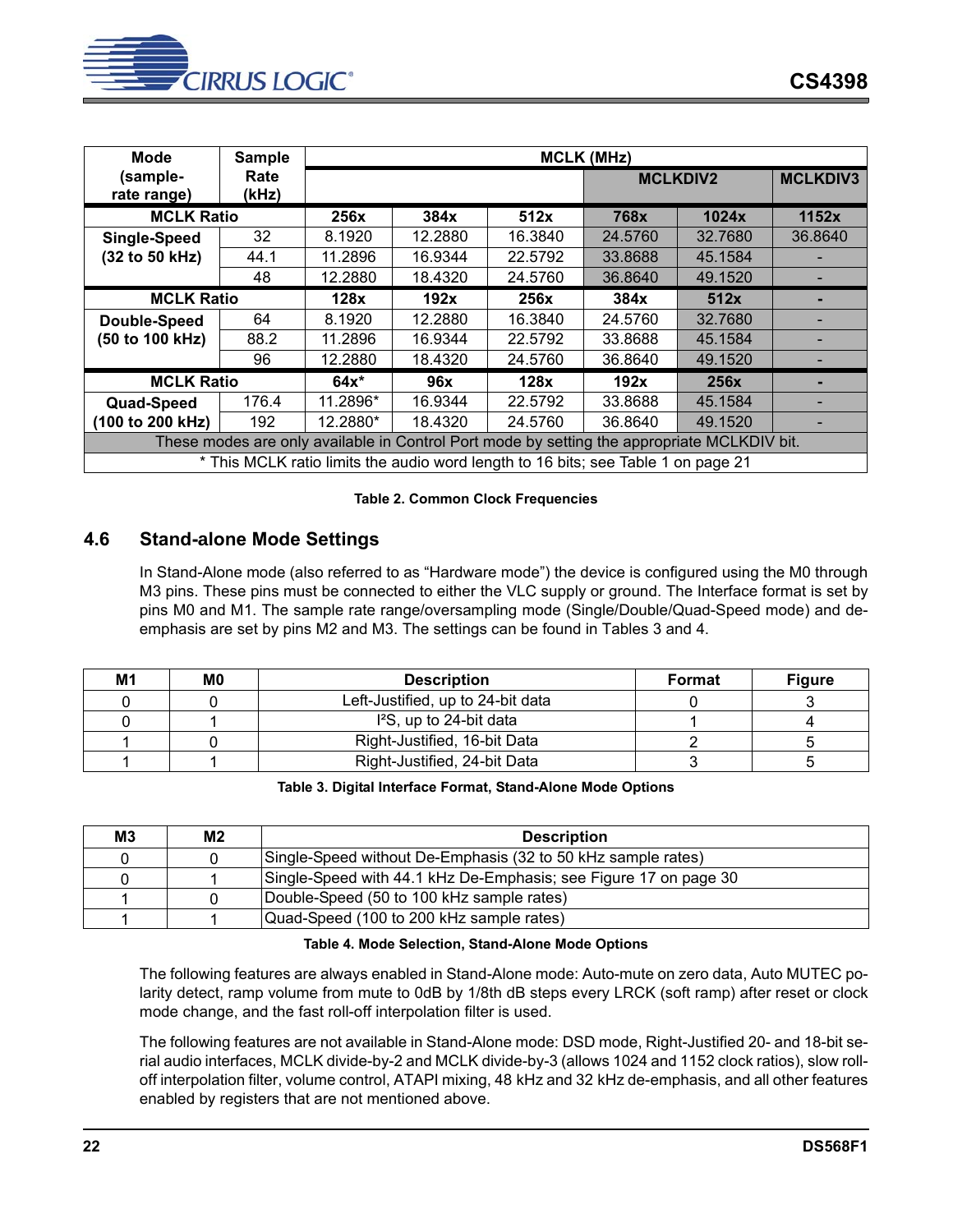

#### *4.6.1 Recommended Power-up Sequence (Stand-Alone Mode)*

- 1. Hold RST low until the power supply, master, and left/right clocks are stable. In this state, the Control Port is reset to its default settings.
- 2. Bring RST high. The device will remain in a low power state and will initiate the Stand-Alone powerup sequence following approximately 2<sup>18</sup> MCLK cycles.

#### <span id="page-22-0"></span>**4.7 Control Port Mode**

#### *4.7.1 Recommended Power-up Sequence (Control Port Mode)*

- 1. Hold RST low until the power supply, master, and left/right clocks are stable. In this state, the Control Port is reset to its default settings.
- 2. Bring RST high. Set the CPEN bit (Reg. 8h) prior to the completion of the Stand-Alone power-up sequence (approximately 2<sup>18</sup> MCLK cycles). Setting this bit halts the Stand-Alone power-up sequence and initializes the Control Port to its default settings. The desired register settings can be loaded while keeping the PDN bit (Reg. 8h) set to 1.
- 3. Clear the PDN bit to initiate the power-up sequence.

If the CPEN bit is not written within the allotted time, the device will start-up in stand-alone mode and begin converting data according to the current state of the M0 to M3 pins. Since these pins are also the control port pins an undesired mode may be entered. For this reason, if the CPEN bit is not set before the allotted time elapses, the SDIN line must be kept at static 0 (not dithered) until the device is properly configured. This will keep the device from converting data improperly.

## *4.7.2 Sample Rate Range/Oversampling Mode (Control Port Mode)*

Sample rate mode selection is determined by the FM bits (Reg. 02h).

#### *4.7.3 Serial Audio Interface Formats (Control Port Mode)*

The desired serial audio interface format is selected using the DIF2:0 bits (Reg. 02h).

#### *4.7.4 MUTEC Pins (Control Port Mode)*

The auto-mute polarity feature (mentioned in Section [4.3](#page-19-3)) is defeatable. The MUTEP1:0 bits in register 04h give the option to override the mute polarity which was auto detected at startup (see the [Register De](#page-28-3)[scription](#page-28-3) section for more details).

#### *4.7.5 Interpolation Filter (Control Port Mode)*

To accommodate the increasingly complex requirements of digital audio systems, the CS4398 incorporates selectable interpolation filters. A fast and a slow roll-off filter are available in each of Single-, Double- , and Quad-Speed modes. These filters have been designed to accommodate a variety of musical tastes and styles. The FILT SEL bit (Reg. 07h) is used to select which filter is used (see the [Register Description](#page-28-3) section for more details).

Filter specifications can be found in Section [2,](#page-7-0) and filter response plots can be found in Figures [20](#page-40-1) to [43](#page-43-5) in the ["Appendix" on page 41](#page-40-0).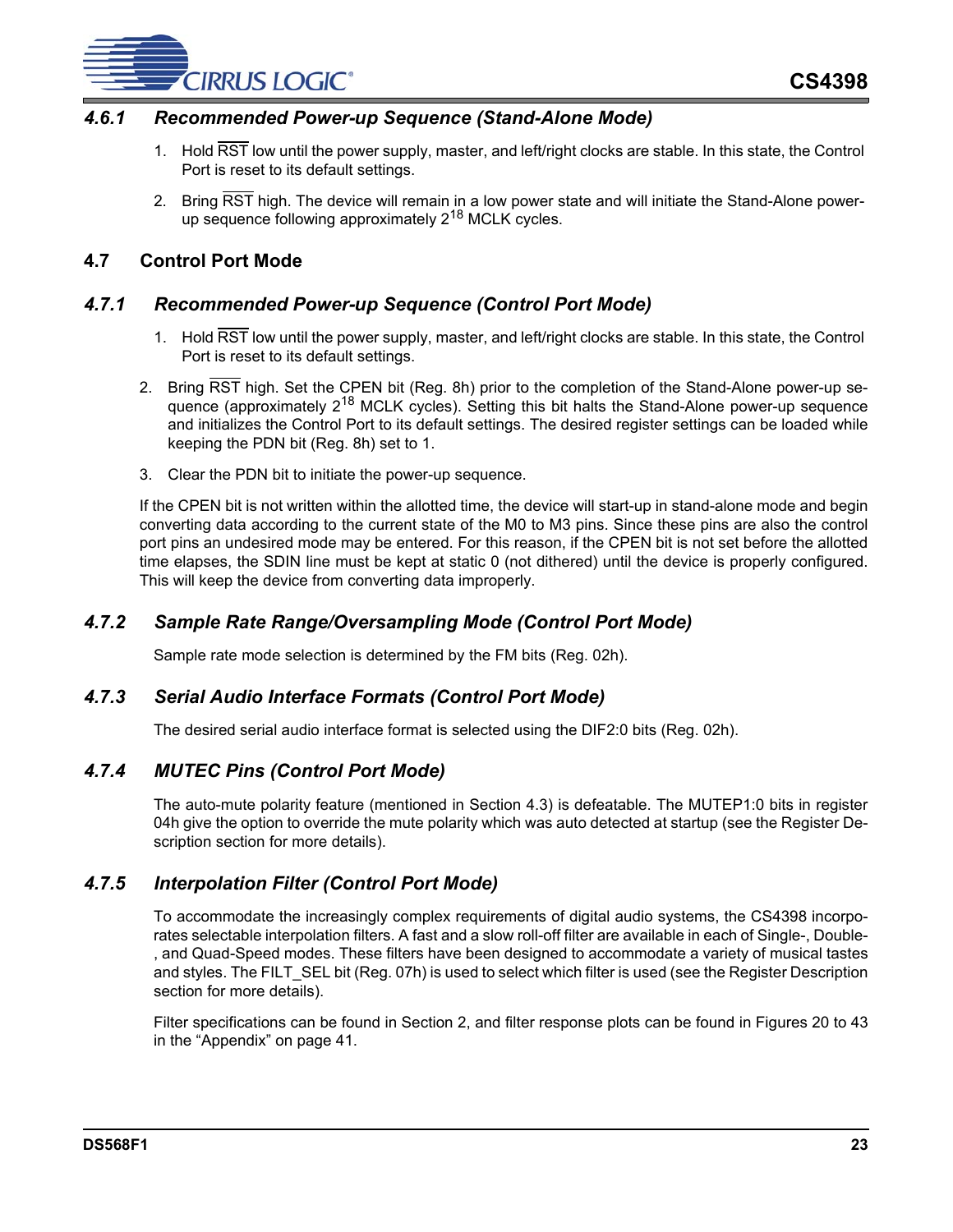

## *4.7.6 Direct Stream Digital (DSD) Mode (Control Port Mode)*

In Control Port mode, the FM bits (Reg. 02h) are used to configure the device for DSD mode. The DIF bits (Reg 02h) then control the expected DSD rate and MCLK ratio.

The DSD\_SRC bit (Reg. 02h) selects the input pins for DSD clocks and data. During DSD operation, the PCM-related pins should either be tied low or remain active with clocks. When the DSD related pins are not being used, they should either be tied low or remain active with clocks.

The DIR\_DSD bit (Reg 07h) selects between two proprietary methods for DSD-to-analog conversion. The first method uses a decimation-free DSD processing technique that allows for features such as matched PCM level output, DSD volume control, and 50 kHz on-chip filter. The second method sends the DSD data directly to the on-chip switched-capacitor filter for conversion (without the above mentioned features).

The DSD, PM, EN bit (Reg. 09h) selects Phase Modulation (data plus data inverted) as the style of data input. In this mode, the DSD\_PM\_mode bit selects whether a 128Fs or 64x clock is used for phase modulated 64x data (see Figure [13\)](#page-23-0). Use of phase modulation mode may not directly effect the performance of the CS4398, but may lower the sensitivity to board-level routing of the DSD data signals.

The CS4398 can detect errors in the DSD data that do not comply to the SACD specification. The STATIC\_DSD and INVALID\_DSD bits (Reg. 09h) allow the CS4398 to alter the incoming invalid DSD data. Depending on the error, the data may either be attenuated or replaced with a muted DSD signal (the MUTEC pins would set according to the DAMUTE bit (Reg. 04h)).

More information for any of these register bits can be found in the [Register Description](#page-28-3) section.

The DSD input structure and analog outputs are designed to handle a nominal 0 dB-SACD (50% modulation index) at full rated performance. Signals of +3 dB-SACD may be applied for brief periods of time; however, performance at these levels is not guaranteed. If sustained +3 dB-SACD levels are required, the digital volume control should be set to -3.0 dB. This same volume control register affects PCM output levels. There is no need to change the volume control setting between PCM and DSD in order to have the 0 dB output levels match (both 0 dBFS and 0 dB-SACD will output at -3 dB in this case).



<span id="page-23-0"></span>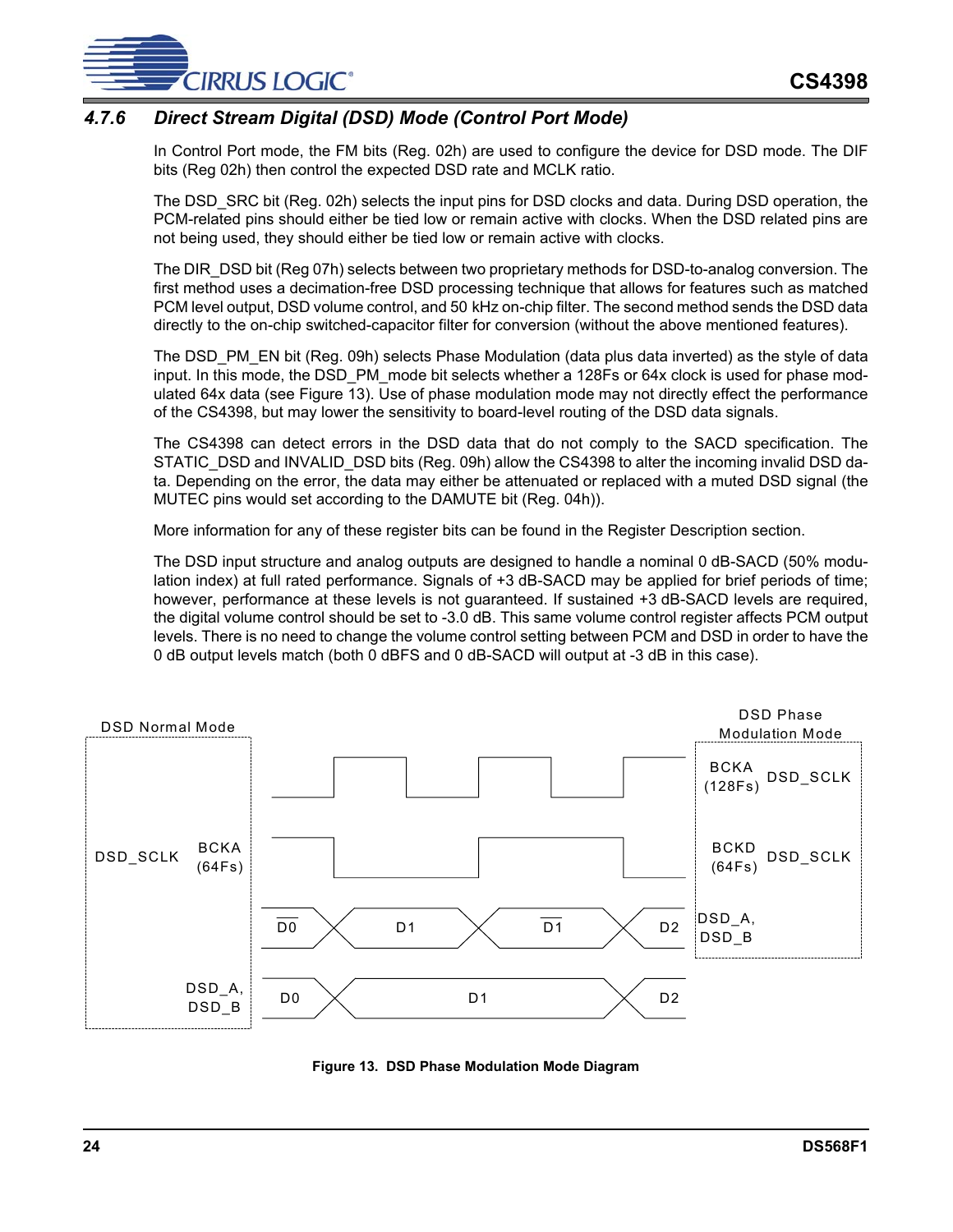

# <span id="page-24-0"></span>**5. CONTROL PORT INTERFACE**

The Control Port is used to load all the internal settings. The operation of the Control Port may be completely asynchronous with the audio sample rate. However, to avoid potential interference problems, the Control Port pins should remain static if no operation is required.

## <span id="page-24-1"></span>**5.1 Memory Address Pointer (MAP)**

#### *5.1.1 Memory Address Pointer (MAP) Register Detail*

|             |          |          | -        |      |                  |                  |      |
|-------------|----------|----------|----------|------|------------------|------------------|------|
| <b>INCR</b> | Reserved | Reserved | Reserved | MAP3 | MAP <sub>2</sub> | MAP <sub>1</sub> | MAP0 |
|             |          |          |          |      |                  |                  |      |

## *5.1.2 INCR (Auto Map Increment Enable)*

Default =  $'0'$ 

0 - Disabled, the MAP will stay constant for successive writes

1 - Enabled, the MAP will auto increment after each byte is written, allowing block reads or writes of successive registers

## *5.1.3 MAP3-0 (Memory Address Pointer)*

Default = '0000'

#### <span id="page-24-2"></span>**5.2 Enabling the Control Port**

On the CS4398, the Control Port pins are shared with Stand-Alone configuration pins. To enable the Control Port, the user must set the CPEN bit. This is done by performing an I²C or SPI write. Once the Control Port is enabled, these pins are dedicated to Control Port functionality.

To prevent audible artifacts, the CPEN bit (see Section [7\)](#page-28-3) should be set prior to the completion of the Stand-Alone power-up sequence, approximately  $2^{18}$  MCLK cycles. Setting this bit halts the stand-alone power-up sequence and initializes the Control Port to its default settings. Note, the CPEN bit can be set any time after RST goes high; however, setting this bit after the stand-alone power-up sequence has completed can cause audible artifacts.

#### <span id="page-24-3"></span>**5.3 Format Selection**

The Control Port has two formats: SPI and I²C, with the CS4398 operating as a slave device.

If I²C operation is desired, AD0/CS should be tied to VLC or GND. If the CS4398 ever detects a high-to-low transition on AD0/CS after power-up, SPI format will automatically be selected.

#### <span id="page-24-4"></span>**5.4 I²C Format**

In I<sup>2</sup>C Format, SDA is a bidirectional data line. Data is clocked into and out of the part by the clock, SCL, with a clock-to-data relationship as shown in Figure [14.](#page-25-1) The receiving device should send an acknowledge (ACK) after each byte received. There is no CS pin. Pins AD0 and AD1 form the partial chip address and should be tied to VLC or GND as required. The upper five bits of the 7-bit address field must be 10011.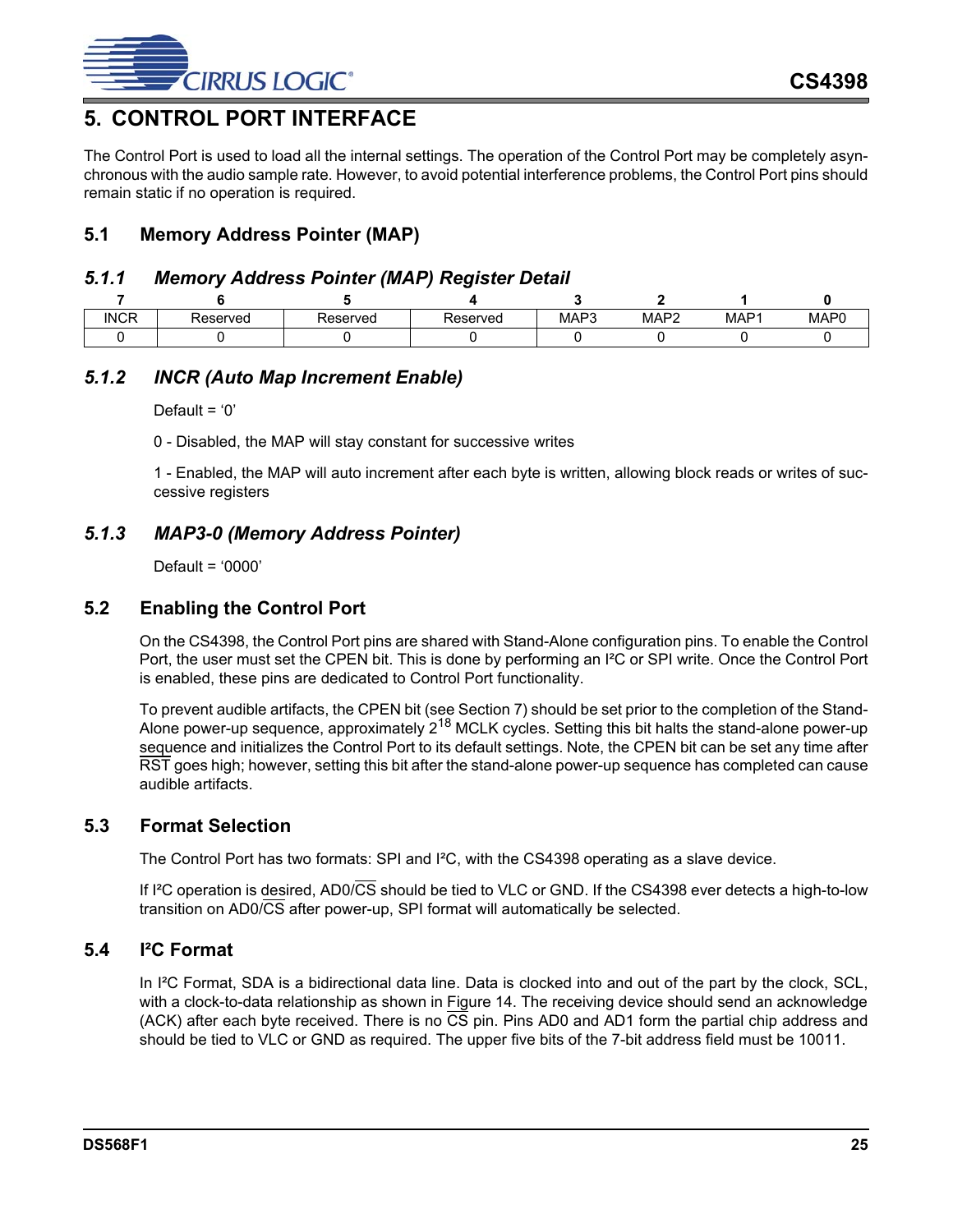

## *5.4.1 Writing in I²C Format*

To communicate with the CS4398, initiate a START condition of the bus (see [Figure 14.\)](#page-25-1). Next, send the chip address. The eighth bit of the address byte is the R/W bit (low for a write). The next byte is the Memory Address Pointer, MAP, which selects the register to be read or written. The MAP is then followed by the data to be written. To write multiple registers, continue providing a clock and data, waiting for the CS4398 to acknowledge between each byte. To end the transaction, send a STOP condition.

#### *5.4.2 Reading in I²C Format*

To communicate with the CS4398, initiate a START condition of the bus (see [Figure 14.\)](#page-25-1). Next, send the chip address. The eighth bit of the address byte is the R/W bit (high for a read). The contents of the register pointed to by the MAP will be output after the chip address. To read multiple registers, continue providing a clock and issue an ACK after each byte. To end the transaction, send a STOP condition.



Note: If operation is a write, this byte contains the M em ory Address Pointer, M AP.

**Figure 14. Control Port Timing, I²C Format**

#### <span id="page-25-1"></span><span id="page-25-0"></span>**5.5 SPI Format**

In SPI format,  $\overline{CS}$  is the CS4398 chip select signal; CCLK is the Control Port bit clock; CDIN is the input data line from the microcontroller; CDOUT is the output data line and the chip address is 1001100. CS, CCLK,and CDIN are all inputs, and data is clocked in on the rising edge of CCLK. CDOUT is an output and is high-impedance when not actively outputting data.

#### *5.5.1 Writing in SPI*

Figure [15](#page-26-0) shows the operation of the Control Port in SPI format. To write to a register, bring  $\overline{CS}$  low. The first seven bits on CDIN form the chip address and must be 1001100. The eighth bit is a read/write indicator (R/W), which must be low to write. The next eight bits form the Memory Address Pointer (MAP), which is set to the address of the register that is to be updated. The next eight bits are the data that will be placed into register designated by the MAP. To write multiple registers, keep  $\overline{CS}$  low and continue providing clocks on CCLK. End the read transaction by setting CS high.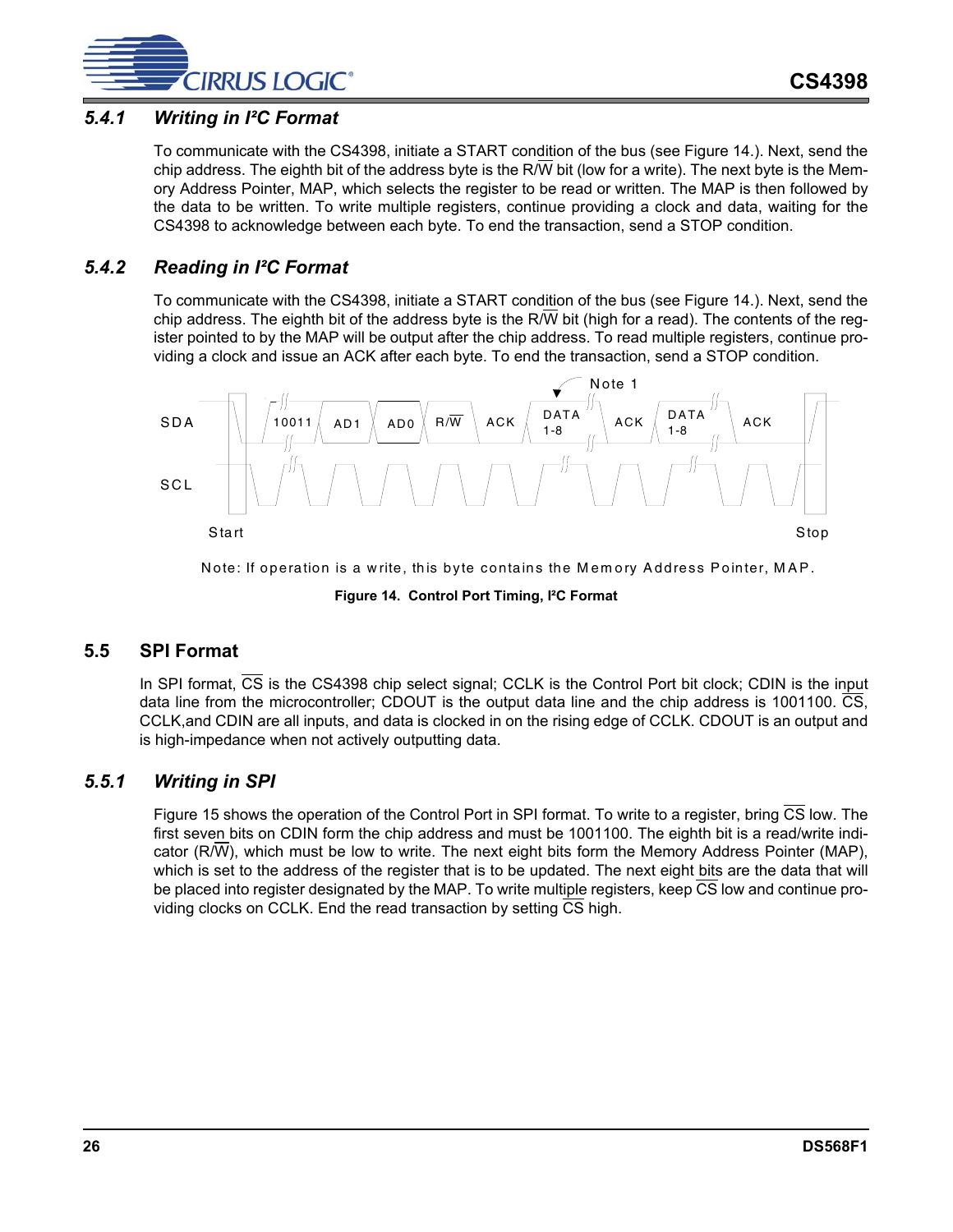



MAP = Memory Address Pointer

#### **Figure 15. Control Port Timing, SPI Format (Write)**

#### <span id="page-26-0"></span>*5.5.2 Reading in SPI*

Figure [16](#page-26-1) shows the operation of the Control Port in SPI format. To read to a register, bring  $\overline{\text{CS}}$  low. The first seven bits on CDIN form the chip address and must be 1001100. The eighth bit is a read/write control  $(R/\overline{W})$ , which must be high to read. The CDOUT line will then output the data from the register designated by the MAP. To read multiple registers, keep  $\overline{CS}$  low and continue providing clocks on CCLK. End the read transaction by setting  $\overline{CS}$  high. The CDOUT line will go to a high-impedance state once  $\overline{CS}$  goes high.



<span id="page-26-1"></span>**Figure 16. Control Port Timing, SPI Format (Read)**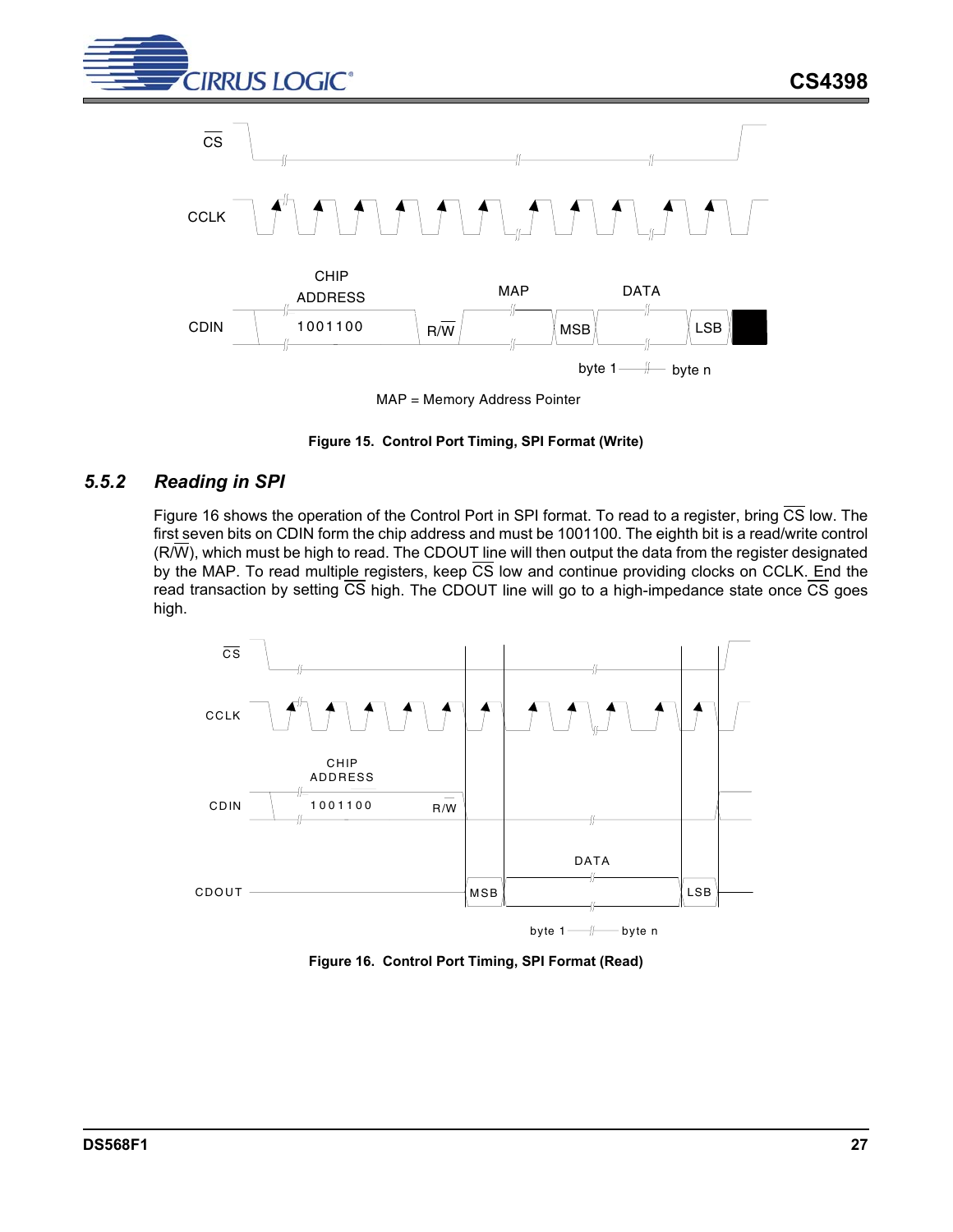

# <span id="page-27-0"></span>**6. REGISTER QUICK REFERENCE**

| <b>Addr</b>    | <b>Function</b>                             | $\overline{7}$ | 6                | 5                       | 4                | 3                           | $\overline{2}$               | 1                      | $\mathbf{0}$        |
|----------------|---------------------------------------------|----------------|------------------|-------------------------|------------------|-----------------------------|------------------------------|------------------------|---------------------|
| 1 <sub>h</sub> | Chip ID                                     | PART4          | PART3            | PART2                   | PART1            | PART0                       | REV <sub>2</sub>             | REV1                   | REV <sub>0</sub>    |
|                | default                                     | $\mathbf 0$    | $\mathbf{1}$     | $\mathbf{1}$            | $\mathbf{1}$     | 0                           | $\overline{\phantom{0}}$     |                        |                     |
| 2h             | Mode Control                                | DSD_SRC        | DIF <sub>2</sub> | DIF1                    | DIF <sub>0</sub> | DEM1                        | DEM <sub>0</sub>             | FM1                    | FM <sub>0</sub>     |
|                | default                                     | $\mathbf 0$    | $\mathbf 0$      | 0                       | $\mathbf 0$      | $\mathbf 0$                 | $\mathbf 0$                  | $\mathbf{0}$           | $\mathbf{0}$        |
| 3h             | Volume, Mixing,<br>and Inversion<br>Control | $VOLB = A$     | <b>INVERTA</b>   | <b>INVERTB</b>          | ATAPI4           | ATAPI3                      | ATAPI2                       | ATAPI1                 | ATAPI0              |
|                | default                                     | $\mathbf{0}$   | $\mathbf{0}$     | $\mathbf 0$             | $\mathbf 0$      | $\mathbf{1}$                | $\mathbf 0$                  | $\mathbf 0$            | $\mathbf{1}$        |
| 4h             | Mute Control                                | <b>PAMUTE</b>  | <b>DAMUTE</b>    | <b>MUTEC</b><br>$A = B$ | MUTE A           | MUTE B                      | Reserved                     | MUTEP1                 | <b>MUTEP0</b>       |
|                | default                                     | 1              | 1                | $\mathbf 0$             | $\mathbf{0}$     | $\mathbf{0}$                | $\mathbf 0$                  | $\mathbf{0}$           | $\Omega$            |
| 5h             | Channel A Vol-<br>ume Control               | VOL7           | VOL6             | VOL5                    | VOL <sub>4</sub> | VOL3                        | VOL <sub>2</sub>             | VOL1                   | VOL <sub>0</sub>    |
|                | default                                     | $\mathbf 0$    | $\mathbf 0$      | $\mathbf 0$             | $\mathbf{0}$     | 0                           | $\mathbf 0$                  | $\mathbf{0}$           | $\mathbf 0$         |
| 6h             | Channel B Vol-<br>ume Control               | VOL7           | VOL6             | VOL5                    | VOL <sub>4</sub> | VOL3                        | VOL <sub>2</sub>             | VOL1                   | VOL <sub>0</sub>    |
|                | default                                     | $\mathbf 0$    | $\mathbf 0$      | 0                       | $\mathbf{0}$     | $\mathbf 0$                 | $\mathbf 0$                  | $\mathbf 0$            | 0                   |
| 7h             | Ramp and Filter<br>Control                  | SZC1           | SZC0             | RMP_UP                  | RMP_DN           | Reserved                    | FILT_SEL                     | Reserved               | DIR DSD             |
|                | default                                     | $\mathbf{1}$   | $\mathbf 0$      | $\mathbf 1$             | 1                | $\mathbf 0$                 | $\mathbf 0$                  | $\mathbf 0$            | 0                   |
| 8h             | Misc. Control                               | <b>PDN</b>     | <b>CPEN</b>      | <b>FREEZE</b>           | MCLKDIV2         | MCLKDIV3                    | Reserved                     | Reserved               | Reserved            |
|                | default                                     | 1              | $\mathbf 0$      | 0                       | $\mathbf{0}$     | 0                           | $\mathbf 0$                  | $\mathbf 0$            | $\mathbf 0$         |
| 9h             | Misc. Control 2                             | Reserved       | Reserved         | Reserved                | Reserved         | <b>STATIC</b><br><b>DSD</b> | <b>INVALID</b><br><b>DSD</b> | DSD_PM_<br><b>MODE</b> | DSD PM<br><b>EN</b> |
|                | default                                     | 0              | $\pmb{0}$        | 0                       | $\mathbf 0$      | $\mathbf{1}$                | $\mathbf 0$                  | $\mathbf 0$            | $\Omega$            |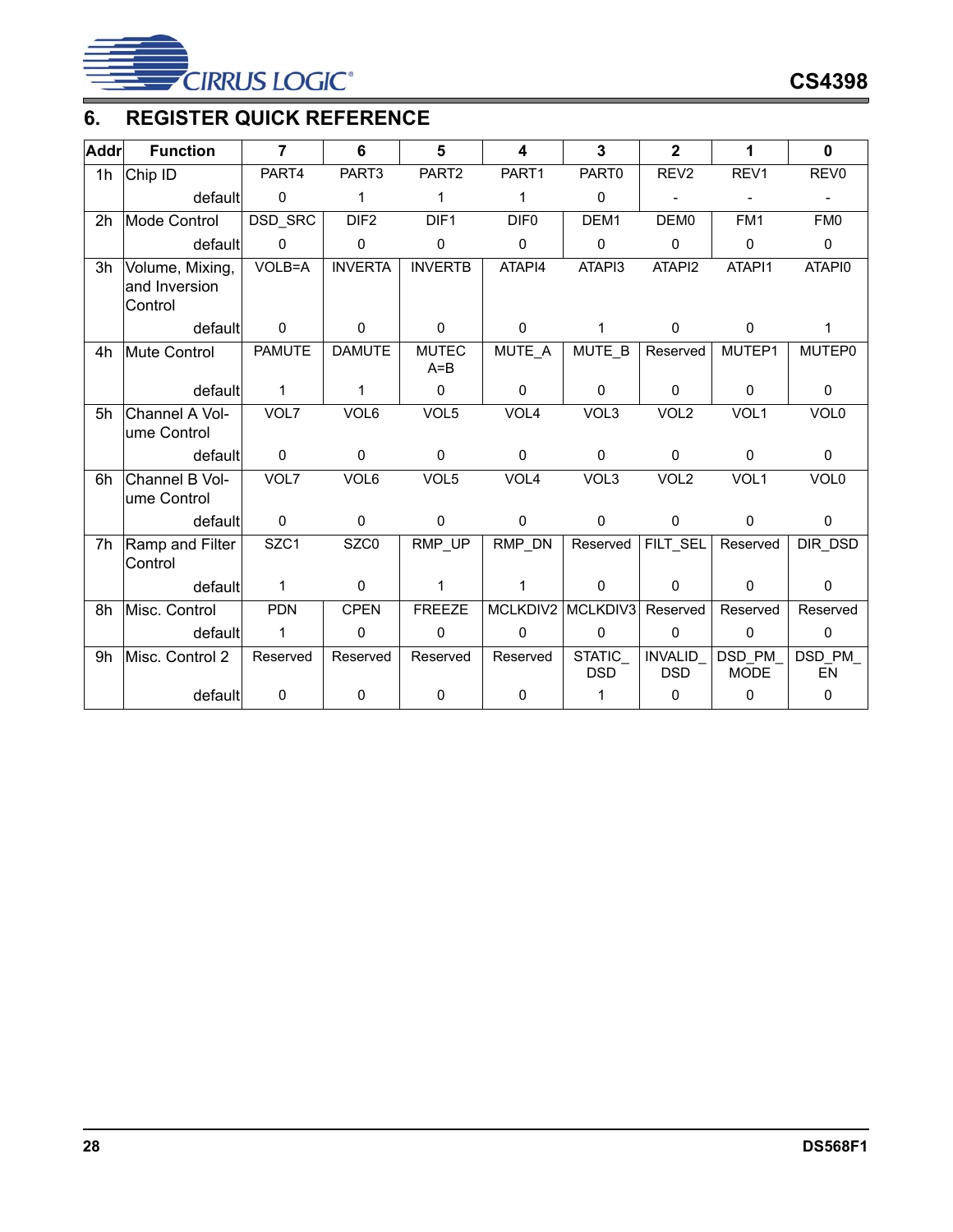

## <span id="page-28-3"></span>**7. REGISTER DESCRIPTION**

\*\* All register access is R/W unless specified otherwise\*\*

#### <span id="page-28-0"></span>**7.1 Chip ID - Register 01h**

| PART4 | PART3 | <b>PART?</b><br>$\mathbf{u}$ | PART1 | PART <sub>0</sub> | RFV2<br>∼<br>. L | REV1 | REV <sub>0</sub> |
|-------|-------|------------------------------|-------|-------------------|------------------|------|------------------|
|       |       |                              |       |                   | -                | -    |                  |

Function:

This register is Read-Only. Bits 7 through 3 are the part number ID, which is 01110b (14h), and the remaining Bits (2 through 0) are for the chip revision (Rev. A = 000, Rev. B = 001, ...)

#### <span id="page-28-1"></span>**7.2 Mode Control 1 - Register 02h**

| CDO<br><b>DOP</b><br>שפט<br>orc<br>$\overline{\phantom{0}}$ | DIF <sub>2</sub><br>- | DIF | DIF0 | DEM <sub>1</sub> | DEM0 | FM1 | FM <sub>0</sub> |
|-------------------------------------------------------------|-----------------------|-----|------|------------------|------|-----|-----------------|
|                                                             |                       |     |      |                  |      |     |                 |

## *7.2.1 DSD Input Source Select (DSD\_SRC) BIT 7*

Function:

When set to 0 (default), the dedicated DSD pins will be the active DSD inputs.

When set to 1, the source for DSD inputs will be as follows:

DSDA input on SDATA pin DSDB input on LRCK pin DSD\_SCLK input on SCLK pin

The dedicated DSD pins must be tied low while not in use.

## *7.2.2 Digital Interface Format (DIF2:0) BITs 6-4*

#### Function:

These bits select the interface format for the serial audio input. The Functional Mode bits determine whether PCM or DSD mode is selected.

PCM Mode: The required relationship between the Left/Right clock, serial clock and serial data is defined by the Digital Interface Format, and the options are detailed in Figures [3](#page-12-0) through [5.](#page-12-2)

<span id="page-28-2"></span>

| DIF <sub>2</sub> | DIF <sub>1</sub> | <b>DIF0</b> | <b>Description</b>                  | Format      | <b>Figure</b> |
|------------------|------------------|-------------|-------------------------------------|-------------|---------------|
| 0                |                  | 0           | Left-Justified, up to 24-bit data   | 0 (Default) |               |
|                  |                  |             | I <sup>2</sup> S, up to 24-bit data |             |               |
|                  |                  |             | Right-Justified, 16-bit data        | 2           | 5             |
|                  |                  |             | Right-Justified, 24-bit data        | 3           | 5             |
|                  |                  |             | Right-Justified, 20-bit data        |             | 5             |
|                  |                  |             | Right-Justified, 18-bit data        | 5           | 5             |
|                  |                  |             | Reserved                            |             |               |
|                  |                  |             | Reserved                            |             |               |

**Table 5. Digital Interface Formats - PCM Mode**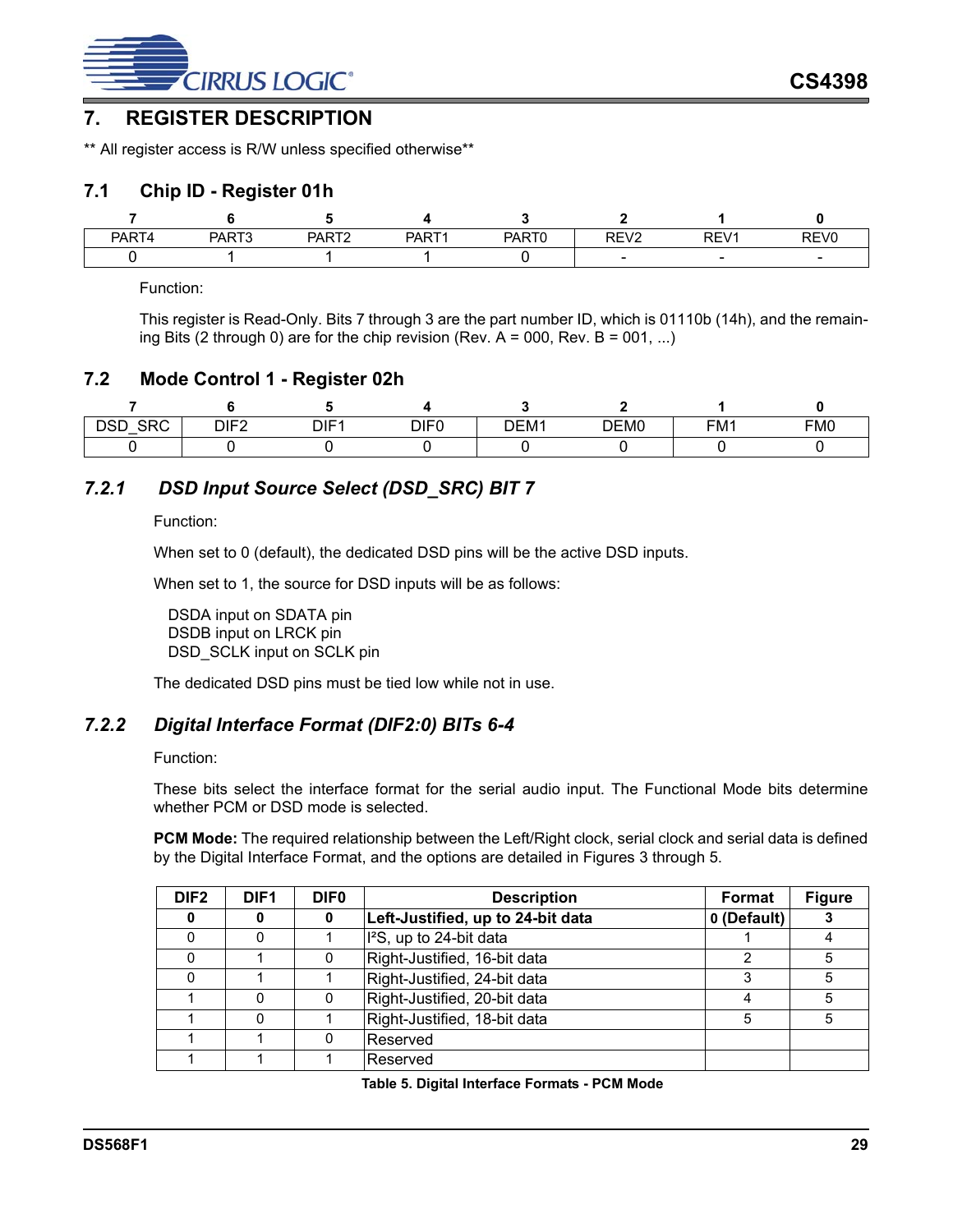**DSD Mode:** The relationship between the oversampling ratio of the DSD audio data and the required Master Clock to DSD data rate is defined by the Digital Interface Format pins.

| DIF <sub>2</sub> | DIF <sub>1</sub> | <b>DIFO</b> | <b>Description</b>                                                 |
|------------------|------------------|-------------|--------------------------------------------------------------------|
| 0                | 0                | 0           | 64x oversampled DSD data with a 4x MCLK to DSD data rate (Default) |
|                  | 0                |             | 64x oversampled DSD data with a 6x MCLK to DSD data rate           |
|                  |                  | $\Omega$    | 64x oversampled DSD data with a 8x MCLK to DSD data rate           |
|                  |                  |             | 64x oversampled DSD data with a 12x MCLK to DSD data rate          |
|                  | $\Omega$         |             | 128x oversampled DSD data with a 2x MCLK to DSD data rate          |
|                  | $\Omega$         |             | 128x oversampled DSD data with a 3x MCLK to DSD data rate          |
|                  |                  | $\Omega$    | 128x oversampled DSD data with a 4x MCLK to DSD data rate          |
|                  |                  |             | 128x oversampled DSD data with a 6x MCLK to DSD data rate          |

**Table 6. Digital Interface Formats - DSD Mode**

## *7.2.3 De-emphasis Control (DEM1:0) BITs 3-2.*

#### <span id="page-29-2"></span>*Default = 0*

00 - No De-emphasis 01 - 44.1 kHz De-emphasis 10 - 48 kHz De-emphasis 11 - 32 kHz De-emphasis

Function:

Selects the appropriate digital filter to maintain the standard 15 µs/50 µs digital de-emphasis filter response at 32, 44.1 or 48 kHz sample rates. (see Figure [17\)](#page-29-1)

**Notes:** De-emphasis is only available in Single-Speed Mode.

## *7.2.4 Functional Mode (FM1:0) BITs 1-0*

#### *Default = 00*

- 00 Single-Speed Mode (30 to 50 kHz sample rates)
- 01 Double-Speed Mode (50 to 100 kHz sample rates)
- 10 Quad-Speed Mode (100 to 200 kHz sample rates)
- 11 Direct Stream Digital Mode

#### Function:

Selects the required range of input sample rates or DSD Mode.

## <span id="page-29-0"></span>**7.3 Volume Mixing and Inversion Control - Register 03h**

| VOLB=A | <b>INVERT</b><br>A | <b>INVERT B</b> | ATAPI4 | ATAPI3 | ATAPI2 | ATAPI1 | ATAPI0 |
|--------|--------------------|-----------------|--------|--------|--------|--------|--------|
|        |                    |                 |        |        |        |        |        |



<span id="page-29-1"></span>**Figure 17. De-Emphasis Curve**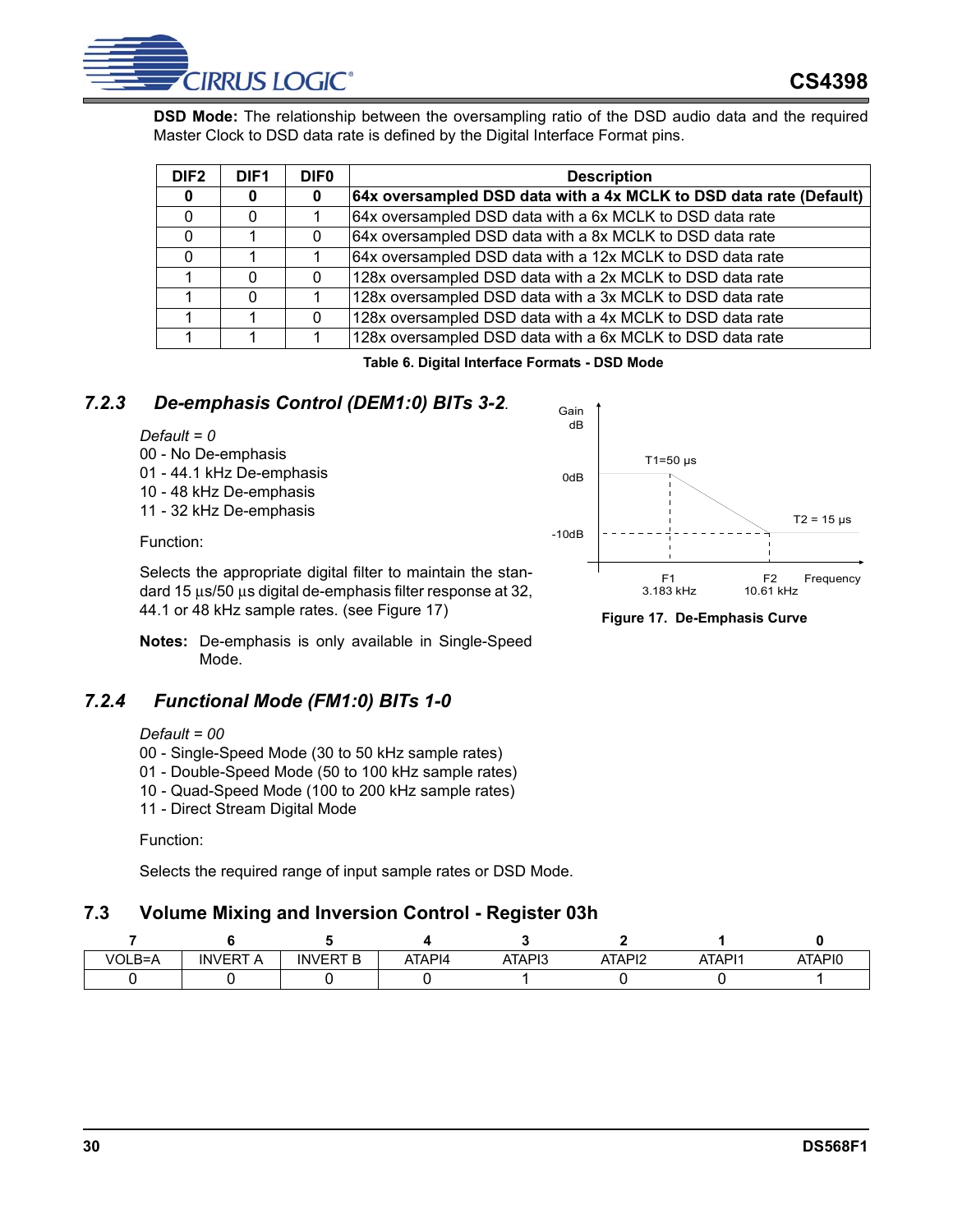

## *7.3.1 Channel B Volume = Channel A Volume (VOLB=A) Bit 7*

Function:

When set to 0 (default), the AOUTA and AOUTB volume levels are independently controlled by the A and the B Channel Volume Control Bytes.

When set to 1, the volume on both AOUTA and AOUTB are determined by the A Channel Attenuation and Volume Control Bytes, and the B Channel Bytes are ignored.

## *7.3.2 Invert Signal Polarity (Invert\_A) Bit 6*

Function:

When set to 1, this bit inverts the signal polarity of channel A.

When set to 0 (default), this function is disabled.

## *7.3.3 Invert Signal Polarity (Invert\_B) Bit 5*

Function:

When set to 1, this bit inverts the signal polarity of channel B.

When set to 0 (default), this function is disabled.

## *7.3.4 ATAPI Channel Mixing and Muting (ATAPI4:0) Bits 4-0*

Default = 01001 - AOUTA=aL, AOUTB=bR (Stereo)

Function:

The CS4398 implements the channel-mixing functions of the ATAPI CD-ROM specification. Refer to Table and Figure [18](#page-30-0) for additional information.



<span id="page-30-0"></span>**Figure 18. ATAPI Block Diagram**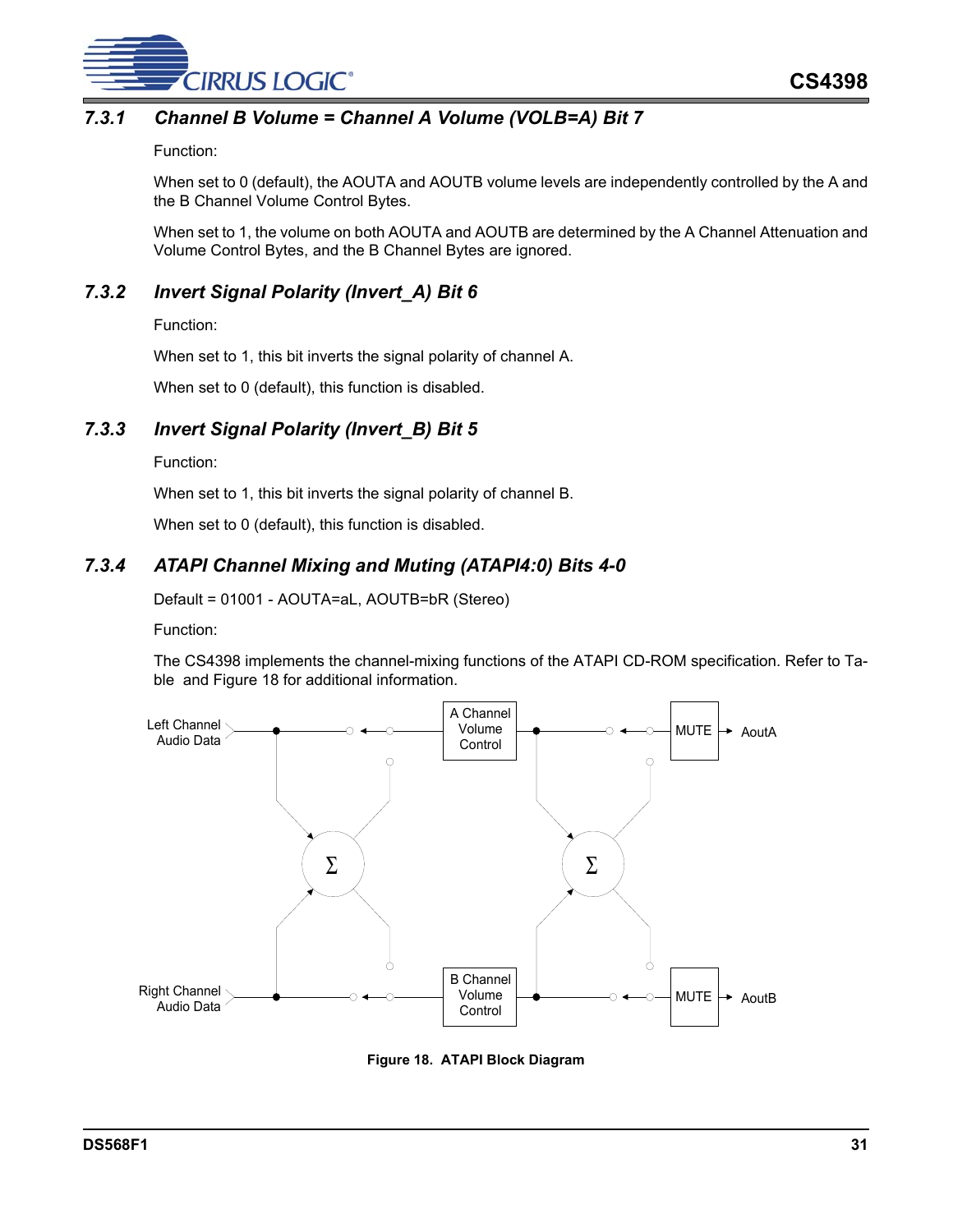

| ATAPI4         | ATAPI3         | ATAPI2         | <b>ATAPI1</b>  | <b>ATAPIO</b>  | <b>AOUTA</b>   | <b>AOUTB</b>    |
|----------------|----------------|----------------|----------------|----------------|----------------|-----------------|
| $\overline{0}$ | $\overline{0}$ | $\overline{0}$ | $\overline{0}$ | $\overline{0}$ | <b>MUTE</b>    | <b>MUTE</b>     |
| $\overline{0}$ | $\overline{0}$ | $\overline{0}$ | $\overline{0}$ | $\overline{1}$ | <b>MUTE</b>    | bR              |
| $\overline{0}$ | $\overline{0}$ | $\overline{0}$ | $\overline{1}$ | $\overline{0}$ | <b>MUTE</b>    | bl              |
| $\overline{0}$ | $\overline{0}$ | $\overline{0}$ | $\overline{1}$ | $\mathbf{1}$   | <b>MUTE</b>    | $b[(L+R)/2]$    |
| $\overline{0}$ | $\overline{0}$ | 1              | $\overline{0}$ | $\overline{0}$ | aR             | <b>MUTE</b>     |
| $\overline{0}$ | $\overline{0}$ | 1              | $\overline{0}$ | $\mathbf{1}$   | aR             | bR              |
| $\overline{0}$ | $\overline{0}$ | $\mathbf 1$    | $\mathbf{1}$   | $\overline{0}$ | aR             | bL              |
| $\overline{0}$ | $\overline{0}$ | 1              | $\overline{1}$ | 1              | aR             | $b[(L+R)/2]$    |
| $\overline{0}$ | $\overline{1}$ | $\overline{0}$ | $\overline{0}$ | $\overline{0}$ | $\overline{a}$ | <b>MUTE</b>     |
| $\overline{0}$ | $\mathbf{1}$   | $\overline{0}$ | $\overline{0}$ | $\overline{1}$ | $\overline{a}$ | bR              |
| $\overline{0}$ | $\overline{1}$ | $\overline{0}$ | $\overline{1}$ | $\overline{0}$ | aL             | bl              |
| $\overline{0}$ | $\overline{1}$ | $\overline{0}$ | $\overline{1}$ | $\mathbf{1}$   | $\overline{a}$ | $b[(L+R)/2]$    |
| $\overline{0}$ | $\overline{1}$ | $\overline{1}$ | $\overline{0}$ | $\overline{0}$ | $a[(L+R)/2]$   | <b>MUTE</b>     |
| $\overline{0}$ | $\overline{1}$ | $\overline{1}$ | $\overline{0}$ | $\overline{1}$ | $a[(L+R)/2]$   | bR              |
| $\overline{0}$ | $\overline{1}$ | $\overline{1}$ | $\overline{1}$ | $\overline{0}$ | $a[(L+R)/2]$   | bL              |
| $\overline{0}$ | $\mathbf{1}$   | 1              | $\overline{1}$ | $\mathbf{1}$   | $a[(L+R)/2]$   | $b[(L+R)/2]$    |
| $\overline{1}$ | $\overline{0}$ | $\overline{0}$ | $\overline{0}$ | $\overline{0}$ | <b>MUTE</b>    | <b>MUTE</b>     |
| $\mathbf 1$    | $\overline{0}$ | $\overline{0}$ | $\overline{0}$ | $\mathbf{1}$   | <b>MUTE</b>    | bR              |
| $\mathbf 1$    | $\overline{0}$ | $\overline{0}$ | $\overline{1}$ | $\overline{0}$ | <b>MUTE</b>    | bl              |
| 1              | $\pmb{0}$      | $\overline{0}$ | $\mathbf{1}$   | 1              | <b>MUTE</b>    | $[(bL+aR)/2]$   |
| $\mathbf 1$    | $\overline{0}$ | 1              | $\overline{0}$ | $\overline{0}$ | aR             | <b>MUTE</b>     |
| $\overline{1}$ | $\overline{0}$ | $\overline{1}$ | $\overline{0}$ | $\overline{1}$ | aR             | bR              |
| $\overline{1}$ | $\overline{0}$ | $\overline{1}$ | $\overline{1}$ | $\overline{0}$ | aR             | $b\overline{L}$ |
| $\mathbf{1}$   | $\overline{0}$ | $\overline{1}$ | $\overline{1}$ | $\mathbf{1}$   | aR             | $[(al+bR)/2]$   |
| $\overline{1}$ | $\overline{1}$ | $\overline{0}$ | $\overline{0}$ | $\overline{0}$ | $\overline{a}$ | <b>MUTE</b>     |
| $\overline{1}$ | $\overline{1}$ | $\overline{0}$ | $\overline{0}$ | 1              | aL             | bR              |
| $\mathbf 1$    | $\overline{1}$ | $\overline{0}$ | $\overline{1}$ | $\overline{0}$ | aL             | bL              |
| $\mathbf 1$    | $\mathbf{1}$   | $\overline{0}$ | $\mathbf{1}$   | $\mathbf{1}$   | a <sub>L</sub> | $[(al+bR)/2]$   |
| $\overline{1}$ | $\overline{1}$ | $\overline{1}$ | $\overline{0}$ | $\overline{0}$ | $[(al+bR)/2]$  | <b>MUTE</b>     |
| $\overline{1}$ | $\overline{1}$ | $\overline{1}$ | $\overline{0}$ | $\overline{1}$ | $[(aL+bR)/2]$  | bR              |
| $\mathbf 1$    | $\mathbf{1}$   | 1              | $\overline{1}$ | $\overline{0}$ | $[(bL+aR)/2]$  | bL              |
| $\overline{1}$ | $\overline{1}$ | $\overline{1}$ | $\overline{1}$ | 1              | $[(al+bR)/2]$  | $[(al+bR)/2]$   |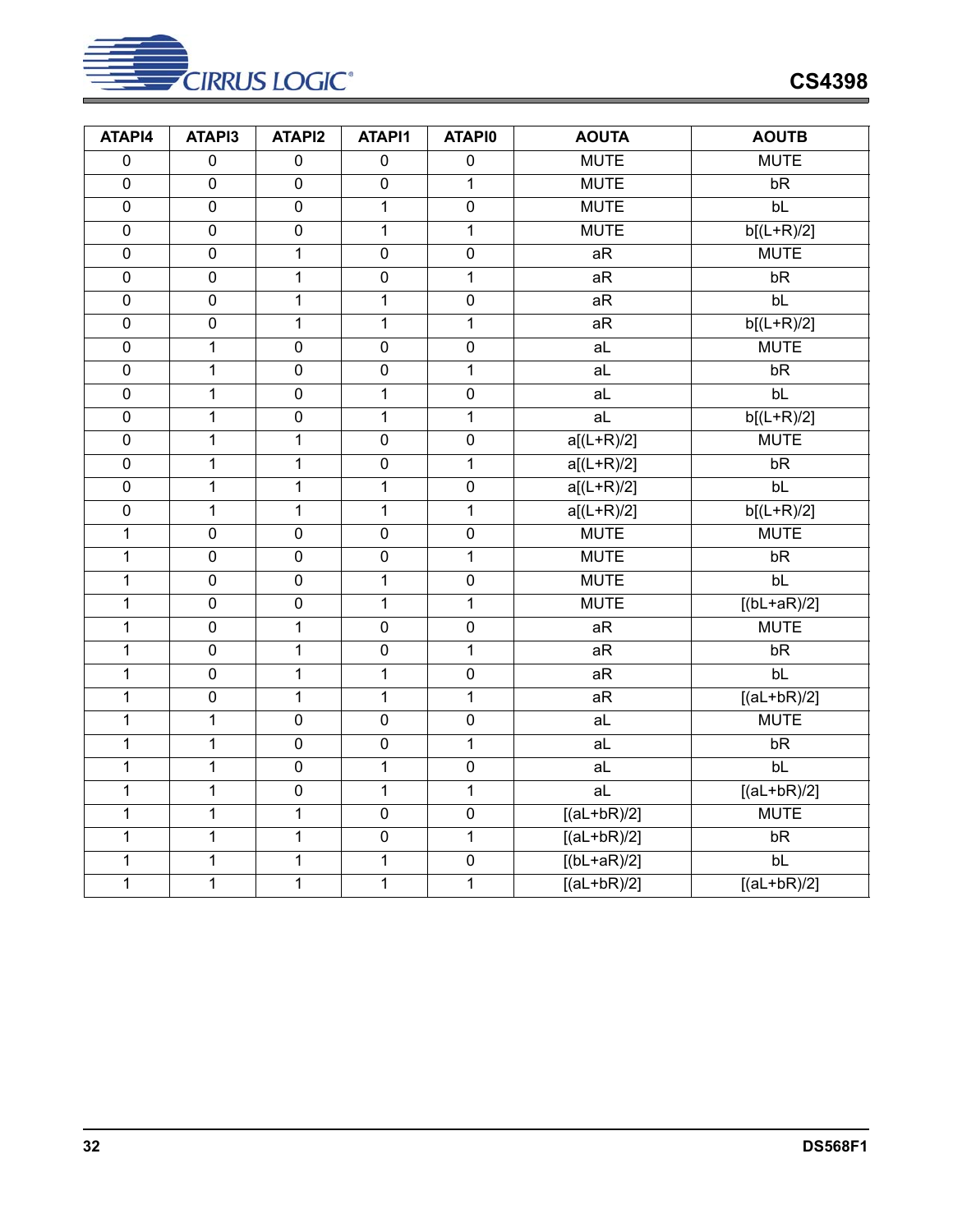

#### <span id="page-32-0"></span>**7.4 Mute Control - Register 04h**

| <b>PAMUTE</b> | JTE<br>DAMU | JTEC A=B<br>MU | ITF<br><b>MU</b><br><u>_</u><br>_ | <b>MUTE</b><br>∽<br>$\overline{\phantom{0}}$ | Reserved | TEP1<br><b>MU</b> | MUTEP0 |
|---------------|-------------|----------------|-----------------------------------|----------------------------------------------|----------|-------------------|--------|
|               |             |                |                                   |                                              |          |                   |        |

## *7.4.1 PCM Auto-mute (PAMUTE) Bit 7*

Function:

When set to 1 (default), the Digital-to-Analog converter output will mute following the reception of 8192 consecutive audio samples of static 0 or -1. A single sample of non-static data will release the mute. Detection and muting is done independently for each channel. The quiescent voltage on the output will be retained, and the Mute Control pin will go active during the mute period.

When set to 0, this function is disabled.

## *7.4.2 DSD Auto-mute (DAMUTE) Bit 6*

Function:

When set to 1 (default), the Digital-to-Analog converter output will mute following the reception of 256 repeated 8-bit DSD mute patterns (as defined in the SACD specification).

A single bit not fitting the repeated mute pattern (mentioned above) will release the mute. Detection and muting is done independently for each channel. The quiescent voltage on the output will be retained, and the Mute Control pin will go active during the mute period.

When set to 0, this function is disabled.

## *7.4.3 AMUTEC = BMUTEC (MUTEC A=B) Bit 5*

Function:

When set to 0 (default) the AMUTEC and BMUTEC pins operate independently.

When set to 1, the individual controls for AMUTEC and BMUTEC are internally connected through an AND gate prior to the output pins. Therefore, the external AMUTEC and BMUTEC pins will go active only when the requirements for both AMUTEC and BMUTEC are valid.

## *7.4.4 A Channel Mute (MUTE\_A) Bit 4 B Channel Mute (MUTE\_B) Bit 3*

Function:

When set to 1, the Digital-to-Analog converter output will mute. The quiescent voltage on the output will be retained. The muting function is effected, similar to attenuation changes, by the Soft and Zero Cross bits in the Volume and Mixing Control register. The corresponding MUTEC pin will go active following any ramping due to the soft and zero cross function.

When set to 0 (default), this function is disabled.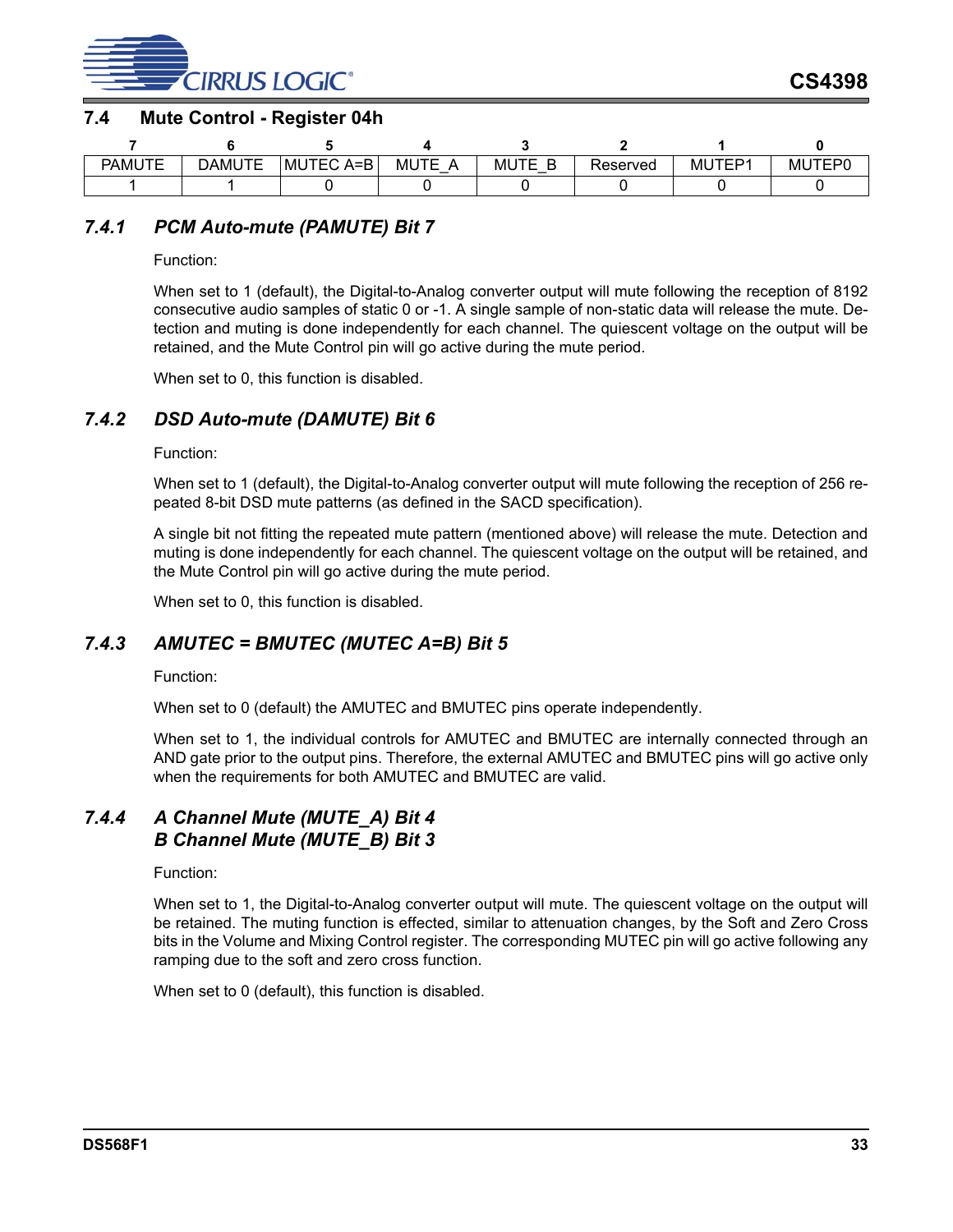

## *7.4.5 MUTE Polarity and DETECT (MUTEP1:0) Bits 1-0*

#### *Default = 00*

00 - Auto polarity detect, selected from AMUTEC pin

- 01 Reserved
- 10 Active low mute polarity
- 11 Active high mute polarity

Function:

Auto mute polarity detect (00)

See section [4.3](#page-19-3) on [page 20](#page-19-3) for description.

Active low mute polarity (10)

When RST is low, the outputs are high-impedance and will need to be biased active. Once reset has been released and after this bit is set, the MUTEC output pins will be active low polarity.

Active high mute polarity (11)

At reset time, the outputs are high-impedance and will need to be biased active. Once reset has been released and after this bit is set, the MUTEC output pins will be active high polarity.

## <span id="page-33-0"></span>**7.5 Channel A Volume Control - Register 05h**

#### <span id="page-33-1"></span>**7.6 Channel B Volume Control - Register 06h**

| VOL7 | <b>VOLt</b> | $V \cap F$<br>∪∟ט | $\overline{M}$<br>м<br>ັ | <b>VOL.</b> | MOLC<br>◡└└ | VOL<br>'UL1 | '/OLL |
|------|-------------|-------------------|--------------------------|-------------|-------------|-------------|-------|
|      |             |                   |                          |             |             |             |       |

## <span id="page-33-3"></span>*7.6.1 Digital Volume Control (VOL7:0) Bits 7-0*

Default =  $00h(0 dB)$ 

Function:

The Digital Volume Control registers allow independent control of the signal levels in 1/2 dB increments from 0 to -127.5 dB. Volume settings are decoded as shown in Table [7](#page-33-2). The volume changes are implemented as dictated by the Soft and Zero Cross bits in the Power and Muting Control register. Note that the values in the volume setting column in Table [7](#page-33-2) are approximate. The actual attenuation is determined by taking the decimal value of the volume register and multiplying by 6.02/12.

<span id="page-33-2"></span>

| <b>Binary Code</b> | <b>Decimal Value</b> | <b>Volume Setting</b> |
|--------------------|----------------------|-----------------------|
| 00000000           |                      | 0 <sub>d</sub> B      |
| 00000001           |                      | $-0.5$ dB             |
| 00000110           |                      | $-3.0$ dB             |
| 11111111           | 255                  | -127.5 dB             |

**Table 7. Example Digital Volume Settings**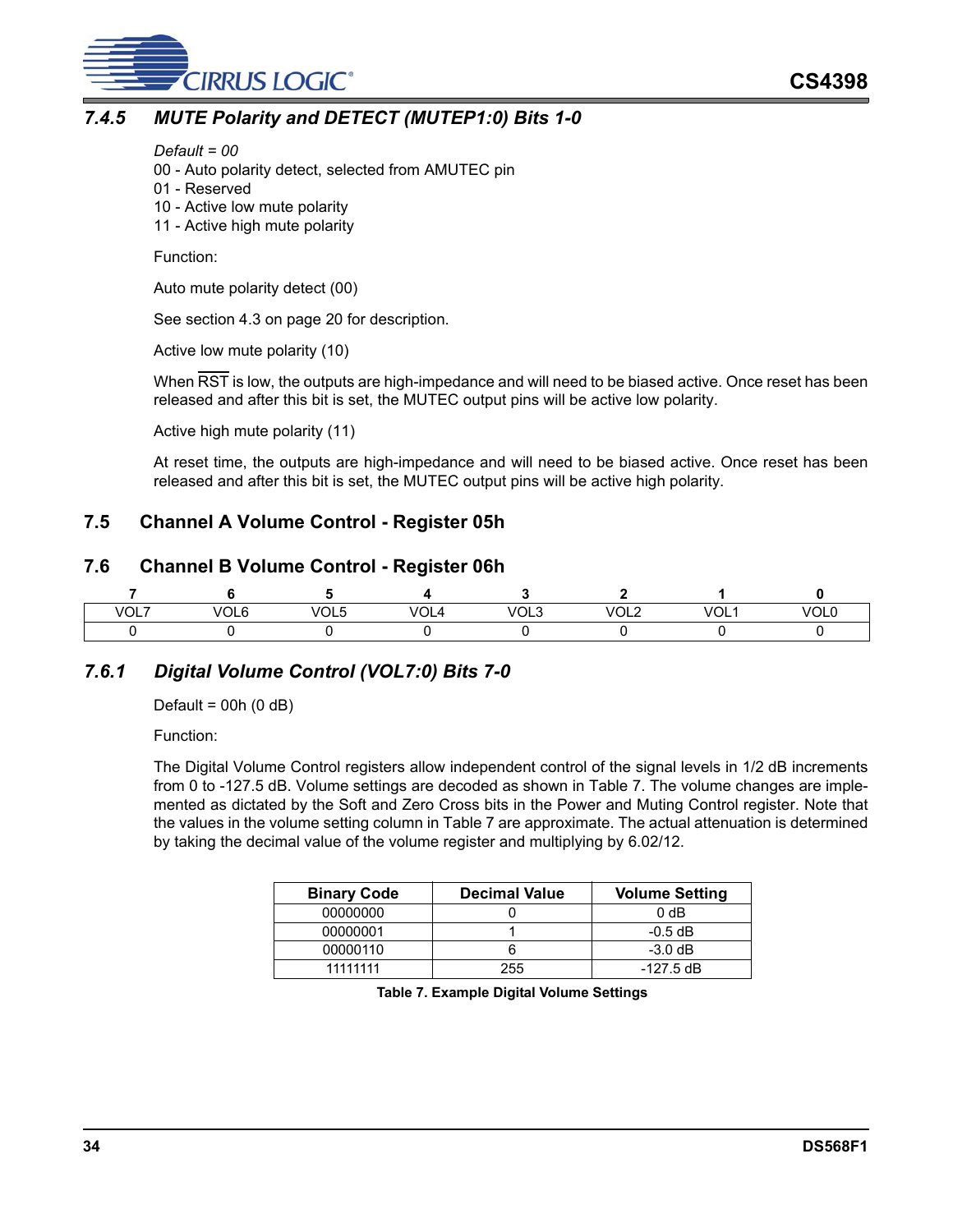

## <span id="page-34-0"></span>**7.7 Ramp and Filter Control - Register 07h**

| $\sim$ $\sim$ $\sim$ $\sim$<br>ںےں | $\sim$ 700<br>∪ب∟ت | <b>RMP</b><br>UP | DN<br>RMP<br>$\overline{\phantom{0}}$ | Reserved | $\cap$<br>╌<br>◡∟∟<br>.<br>_ | ∽<br>Reserved | DSD<br>DIR<br>- |
|------------------------------------|--------------------|------------------|---------------------------------------|----------|------------------------------|---------------|-----------------|
|                                    |                    |                  |                                       |          |                              |               |                 |

## *7.7.1 Soft Ramp AND Zero Cross CONTROL (SZC1:0) Bits 7-6*

#### *Default = 10*

| SZC <sub>1</sub> | <b>SZCO</b> | <b>PCM Description</b>      | <b>DSD Description</b> |
|------------------|-------------|-----------------------------|------------------------|
|                  |             | Immediate Change            | Immediate Change       |
|                  |             | <b>Zero Cross</b>           |                        |
|                  |             | Soft Ramp                   | Soft Ramp              |
|                  |             | Soft Ramp on Zero Crossings |                        |

Function:

#### Immediate Change

When Immediate Change is selected, all level changes will take effect immediately in one step.

#### Zero Cross

Zero Cross Enable dictates that signal-level changes, either by attenuation changes or muting, will occur on a signal zero crossing to minimize audible artifacts. The requested level-change will occur after a timeout period between 512 and 1024 sample periods (10.7 ms to 21.3 ms at 48 kHz sample rate) if the signal does not encounter a zero crossing. The zero cross function is independently monitored and implemented for each channel.

#### Soft Ramp PCM

Soft Ramp allows level changes, both muting and attenuation, to be implemented by incrementally ramping, in 1/8 dB steps, from the current level to the new level at a rate of 1 dB per 8 left/right clock periods.

#### Soft Ramp DSD

Soft Ramp allows level changes, both muting and attenuation, to be implemented by incrementally ramping, in 1/8 dB steps, from the current level to the new level at a rate of 1 dB per 512 DSD\_SCLK periods (1024 periods if 128x DSD\_SCLK is used).

#### Soft Ramp and Zero Cross

Soft Ramp and Zero Cross Enable dictate that signal-level changes, either by attenuation changes or muting, will occur in 1/8 dB steps and be implemented on a signal zero crossing. The 1/8 dB level change will occur after a time-out period between 512 and 1024 sample periods (10.7 ms to 21.3 ms at 48 kHz sample rate) if the signal does not encounter a zero crossing. The zero cross function is independently monitored and implemented for each channel.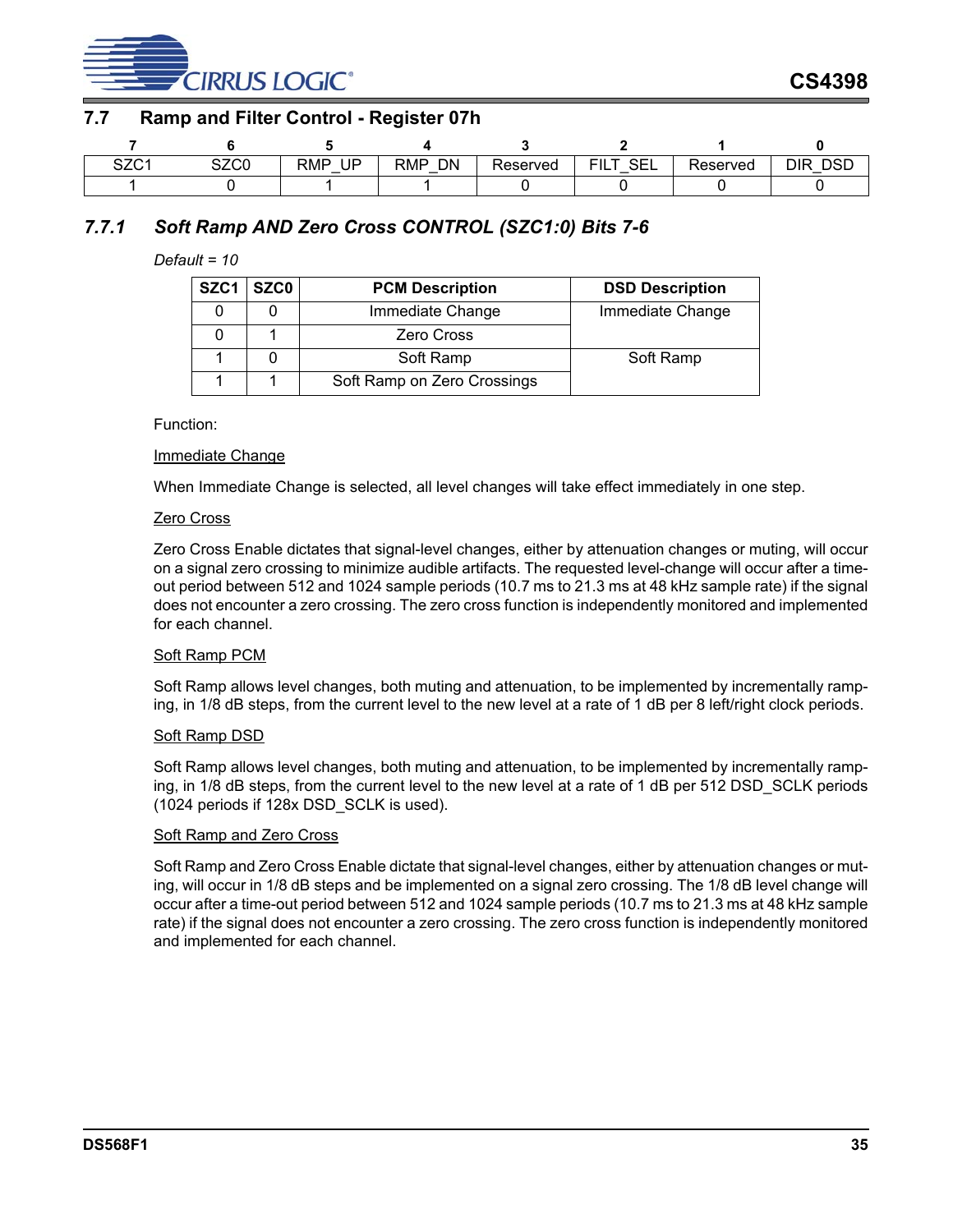

## *7.7.2 Soft Volume Ramp-up after Error (RMP\_UP) Bit 5*

#### Function:

An un-mute will be performed after executing an LRCK/MCLK ratio change or error, and after changing the Functional Mode.

When set to 1 (default), this un-mute is effected, similar to attenuation changes, by the Soft and Zero Cross bits in the Volume and Mixing Control register.

When set to 0, an immediate un-mute is performed in these instances.

**Notes:** For best results, it is recommended that this feature be used in conjunction with the RMP\_DN bit.

## *7.7.3 Soft Ramp-down before Filter Mode Change (RMP\_DN) Bit 4*

#### Function:

If either the FILT\_SEL or DEM bits are changed the DAC will stop conversion for a period of time to change its filter values. This bit selects how the data is effected prior to and after the change of the filter values.

When set to 1 (default), a mute will be performed prior to executing a filter mode change and an un-mute will be performed after executing the filter mode change. This mute and un-mute are effected, similar to attenuation changes, by the Soft and Zero Cross bits in the Volume and Mixing Control register.

When set to 0, an immediate mute is performed prior to executing a filter mode change.

**Notes:** For best results, it is recommended that this feature be used in conjunction with the RMP\_UP bit.

## *7.7.4 Interpolation Filter Select (FILT\_SEL) Bit 2*

Function:

When set to 0 (default), the Interpolation Filter has a fast roll off.

When set to 1, the Interpolation Filter has a slow roll off.

The specifications for each filter can be found in the Analog characteristics table, and response plots can be found in figures [20](#page-40-1) to [43](#page-43-5) found in the ["Appendix" on page 41.](#page-40-0)

## *7.7.5 Direct DSD Conversion (DIR\_DSD) Bit 0*

#### Function:

When set to 0 (default), DSD input data is sent to the DSD processor for filtering and volume control functions.

When set to 1, DSD input data is sent directly to the switched capacitor DACs for a pure DSD conversion. In this mode, the full-scale DSD and PCM levels will not be matched (see Section [2\)](#page-7-0), the dynamic range performance may be reduced, the volume control is inactive, and the 50 kHz low pass filter is not available (see Section [2](#page-7-0) for filter specifications).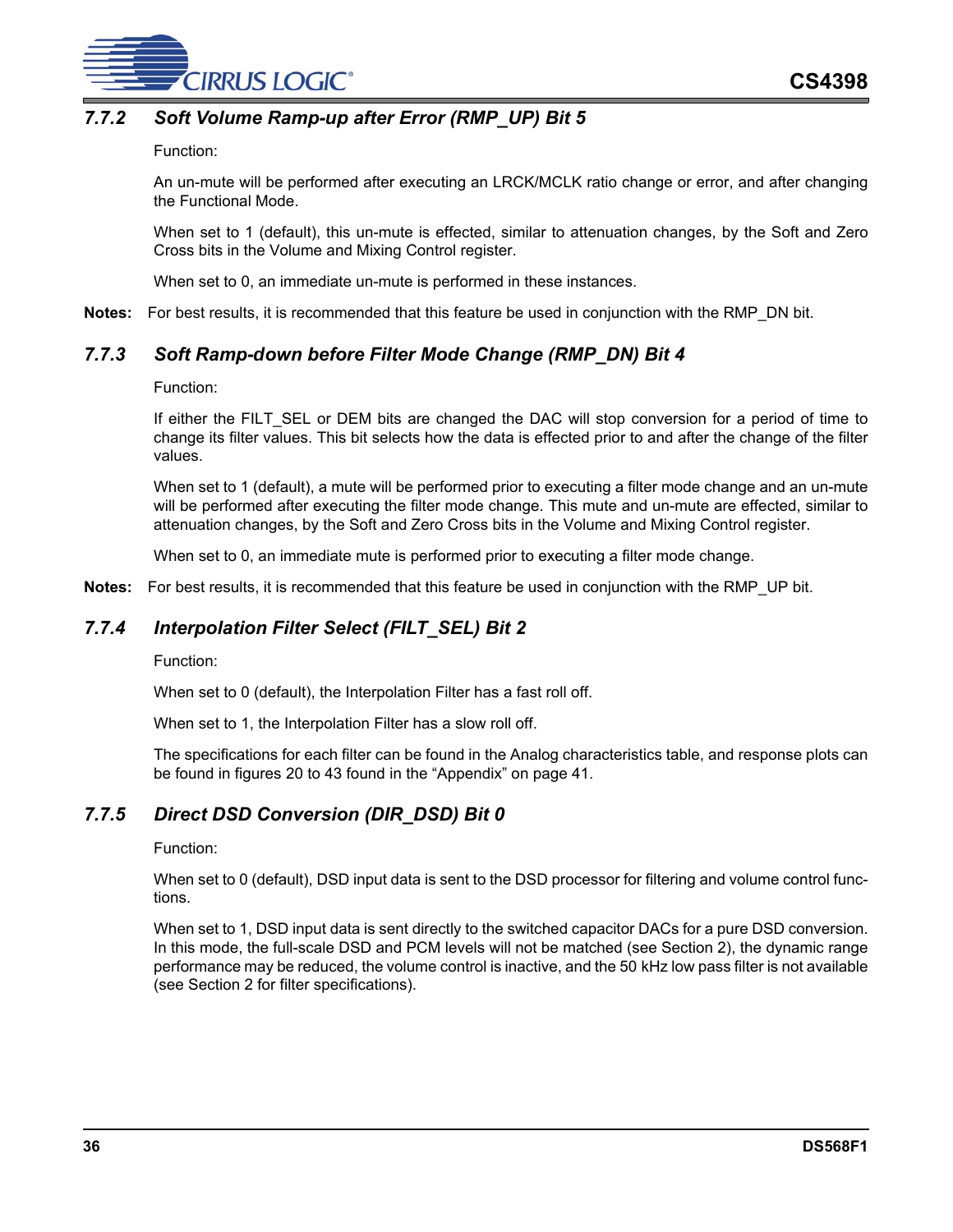

#### <span id="page-36-0"></span>**7.8 Misc. Control - Register 08h**

| <b>PDN</b> | `PFN | - - - - - -<br>___ | MCLKDIV2 | MCLKDIV3 | Reserved | Reserved | Reserved |
|------------|------|--------------------|----------|----------|----------|----------|----------|
|            |      |                    |          |          |          |          |          |

## *7.8.1 Power Down (PDN) Bit 7*

Function:

When set to 1 (default), the entire device enters a low-power state, and the contents of the control registers is retained. The power-down bit defaults to '1' on power-up and must be disabled before normal operation in Control Port mode can occur. This bit is ignored if CPEN is not set.

#### *7.8.2 Control Port Enable (CPEN) Bit 6*

Function:

This bit is set to 0 by default, allowing the device to power-up in Stand-Alone Mode. Control Port Mode can be accessed by setting this bit to 1. This allows operation of the device to be controlled by the registers, and the pin definitions will conform to Control Port Mode.

#### *7.8.3 Freeze Controls (Freeze) Bit 5*

Function:

When set to 1, this function allows modifications to be made to the registers without the changes taking effect until FREEZE is set back to 0. To make multiple changes in the Control Port registers take effect simultaneously, enable the FREEZE bit, make all register changes, then disable the FREEZE bit.

When set to 0 (default), register changes take effect immediately.

## *7.8.4 Master Clock Divide-by-2 ENABLE (MCLKDIV2) Bit 4*

Function:

When set to 1, the MCLKDIV bit enables a circuit which divides the externally applied MCLK signal by 2 prior to all other internal circuitry.

When set to 0 (default), MCLK is unchanged.

## *7.8.5 Master Clock Divide-by-3 ENABLE (MCLKDIV3) Bit 3*

Function:

When set to 1, the MCLKDIV bit enables a circuit that divides the externally applied MCLK signal by 3 prior to all other internal circuitry.

When set to 0 (default), MCLK is unchanged.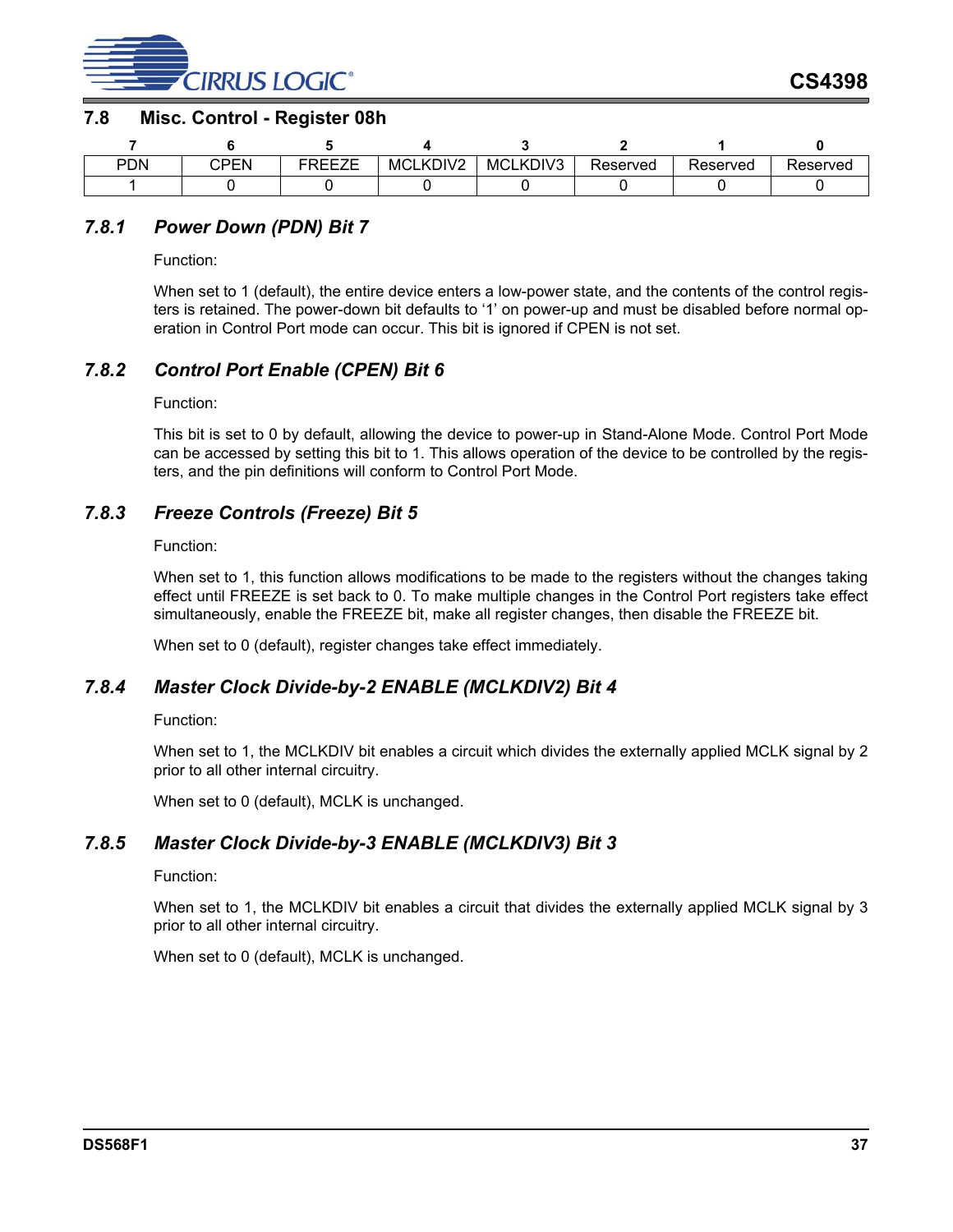

#### <span id="page-37-0"></span>**7.9 Misc. Control - Register 09h**

| Reserved | Reserved I | Reserved I | Reserved | <b>DSF</b><br>⊩STATIC | DSD<br><b>INVALID</b> | DSD<br>PM<br>MODE<br>- | EN<br>PM<br>nse |
|----------|------------|------------|----------|-----------------------|-----------------------|------------------------|-----------------|
|          |            |            |          |                       |                       |                        |                 |

## *7.9.1 Static DSD Detect (Static\_DSD) Bit 3*

Function:

When set to 1 (default), the DSD processor checks for 28 consecutive zeroes or ones and, if detected, sends a mute signal to the DACs. The MUTEC pins will eventually go active according to the DAMUTE register.

When set to 0, this function is disabled.

## *7.9.2 Invalid DSD Detect (Invalid\_DSD) Bit 2*

#### Function:

When set to 1, the DSD processor checks for greater than 24 out of 28 bits of the same value and, if detected, will attenuate the data sent to the DACs. The MUTEC pins go active according to the DAMUTE register.

When set to 0 (default), this function is disabled.

## *7.9.3 DSD Phase Modulation Mode Select (DSD\_PM\_mode) Bit 1*

Function:

When set to 0 (default), the 128Fs (BCKA) clock should be input to DSD\_SCLK for phase modulation mode. (See Figure [13](#page-23-0) on [page 24](#page-23-0))

When set to 1, the 64Fs (BCKD) clock should be input to DSD\_SCLK for phase modulation mode.

## *7.9.4 DSD Phase Modulation Mode Enable (DSD\_PM\_EN) Bit 0*

#### Function:

When set to 1, DSD phase modulation input mode is enabled and the DSD\_PM\_MODE bit should be set accordingly.

When set to 0 (default), this function is disabled (DSD normal mode).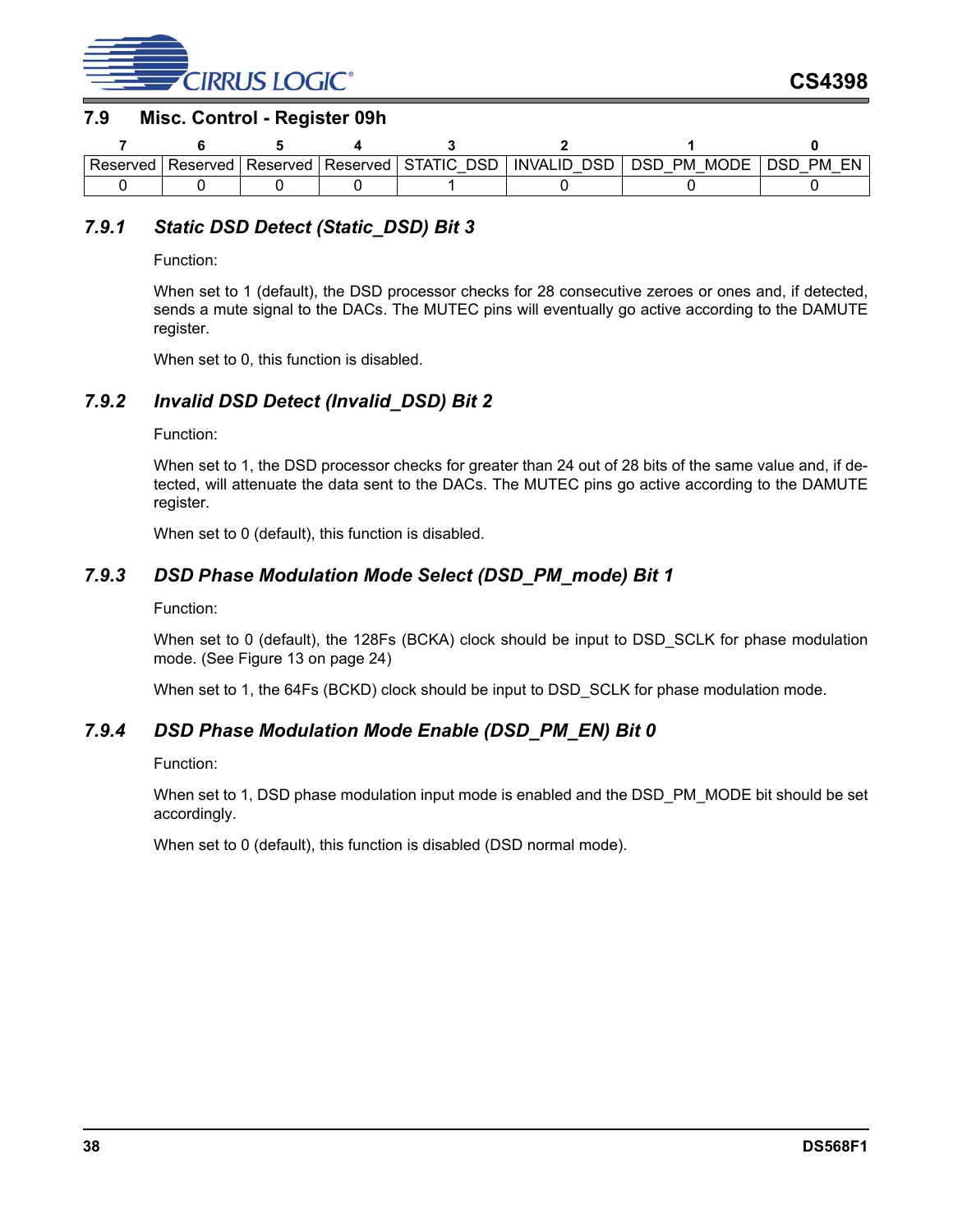

# <span id="page-38-0"></span>**8. PARAMETER DEFINITIONS**

#### **Total Harmonic Distortion + Noise (THD+N)**

THD+N is the ratio of the rms value of the signal to the rms sum of all other spectral components over the specified bandwidth (typically 10 Hz to 20 kHz), including distortion components. Expressed in decibels.

#### **Dynamic Range**

The ratio of the full-scale rms value of the signal to the rms sum of all other spectral components over the specified bandwidth. Dynamic range is a signal-to-noise measurement over the specified bandwidth made with a -60 dBFS signal. 60 dB is then added to the resulting measurement to refer the measurement to full scale. This technique ensures that the distortion components are below the noise level and do not effect the measurement. This measurement technique has been accepted by the Audio Engineering Society, AES17-1991, and the Electronic Industries Association of Japan, EIAJ CP-307.

#### **Interchannel Isolation**

A measure of crosstalk between the left and right channels. Measured for each channel at the converter's output with all zeros to the input under test and a full-scale signal applied to the other channel. Units in decibels.

#### **Interchannel Gain Mismatch**

The gain difference between left and right channels. Units in decibels.

#### **Gain Error**

The deviation from the nominal full-scale analog output for a full-scale digital input.

#### **Gain Drift**

The change in gain value with temperature. Units in ppm/°C.

# <span id="page-38-1"></span>**9. REFERENCES**

- 1. CDB4398 Evaluation Board Datasheet
- 2. "Design Notes for a 2-Pole Filter with Differential Input". Cirrus Logic Application Note AN48
- 3. The I²C-Bus Specification: Version 2.0" Philips Semiconductors, December 1998. http://www.semiconductors.philips.com "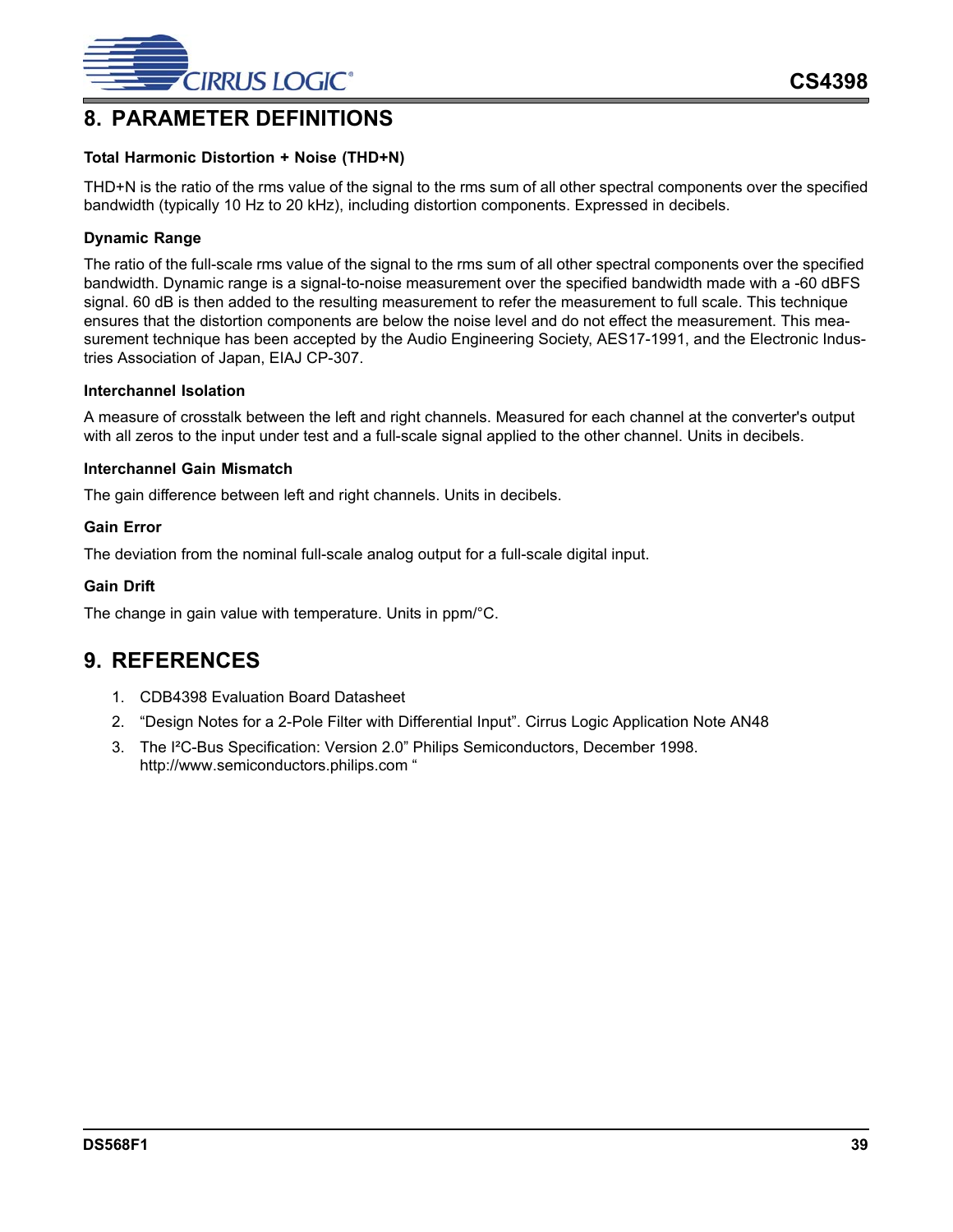

# <span id="page-39-0"></span>**10.PACKAGE DIMENSIONS**

## <span id="page-39-1"></span>**10.1 28-TSSOP**





|            | <b>Inches</b> |             |             | <b>Millimeters</b>                    |            |             |     |
|------------|---------------|-------------|-------------|---------------------------------------|------------|-------------|-----|
| <b>DIM</b> | <b>MIN</b>    | <b>NOM</b>  | <b>MAX</b>  | <b>MIN</b>                            | <b>NOM</b> | <b>MAX</b>  |     |
| A          |               | --          | 0.47        | $\hspace{0.05cm}$                     | --         | 1.20        |     |
| A1         | 0.002         | 0.004       | 0.006       | 0.05                                  | 0.10       | 0.15        |     |
| A2         | 0.03150       | 0.035       | 0.04        | 0.80                                  | 0.90       | 1.00        |     |
| b          | 0.00748       | 0.0096      | 0.012       | 0.19                                  | 0.245      | 0.30        | 2,3 |
| D          | 0.378 BSC     | 0.382 BSC   | 0.386 BSC   | 9.60 BSC                              | 9.70 BSC   | 9.80 BSC    |     |
| E          | 0.248         | 0.2519      | 0.256       | 6.30                                  | 6.40       | 6.50        |     |
| E1         | 0.169         | 0.1732      | 0.177       | 4.30                                  | 4.40       | 4.50        |     |
| е          |               | 0.026 BSC   | --          | $\hspace{0.05cm}$ – $\hspace{0.05cm}$ | 0.65 BSC   | --          |     |
|            | 0.020         | 0.024       | 0.029       | 0.50                                  | 0.60       | 0.75        |     |
| μ          | $0^{\circ}$   | $4^{\circ}$ | $8^{\circ}$ | $0^{\circ}$                           | $4^\circ$  | $8^{\circ}$ |     |

## *JEDEC #: MO-153*

*Controlling Dimension is Millimeters.*

#### **Figure 19. 28L TSSOP (4.4 mm Body) Package Drawing**

#### <span id="page-39-3"></span>**Notes:**

- 1. "D" and "E1" are reference datums and do not included mold flash or protrusions, but do include mold mismatch and are measured at the parting line, mold flash or protrusions shall not exceed 0.20 mm per side.
- <span id="page-39-5"></span>2. Dimension "b" does not include dambar protrusion/intrusion. Allowable dambar protrusion shall be 0.13 mm total in excess of "b" dimension at maximum material condition. Dambar intrusion shall not reduce dimension "b" by more than 0.07 mm at least material condition.
- <span id="page-39-6"></span>3. These dimensions apply to the flat section of the lead between 0.10 and 0.25 mm from lead tips.

# <span id="page-39-2"></span>**THERMAL CHARACTERISTICS AND SPECIFICATIONS**

| Parameters                                      | <b>Symbol</b> | Min                      | Typ | <b>Max</b> | Units   |
|-------------------------------------------------|---------------|--------------------------|-----|------------|---------|
| 28-TSSOP<br>Package Thermal Resistance (Note 4) | $\theta_{JA}$ | $\overline{\phantom{0}}$ | 37  | -          | °C/Watt |
|                                                 | uገC           | $\overline{\phantom{0}}$ | 13  | $\sim$     | °C/Watt |

<span id="page-39-4"></span>4.  $\theta_{JA}$  is specified according to JEDEC specifications for multi-layer PCBs.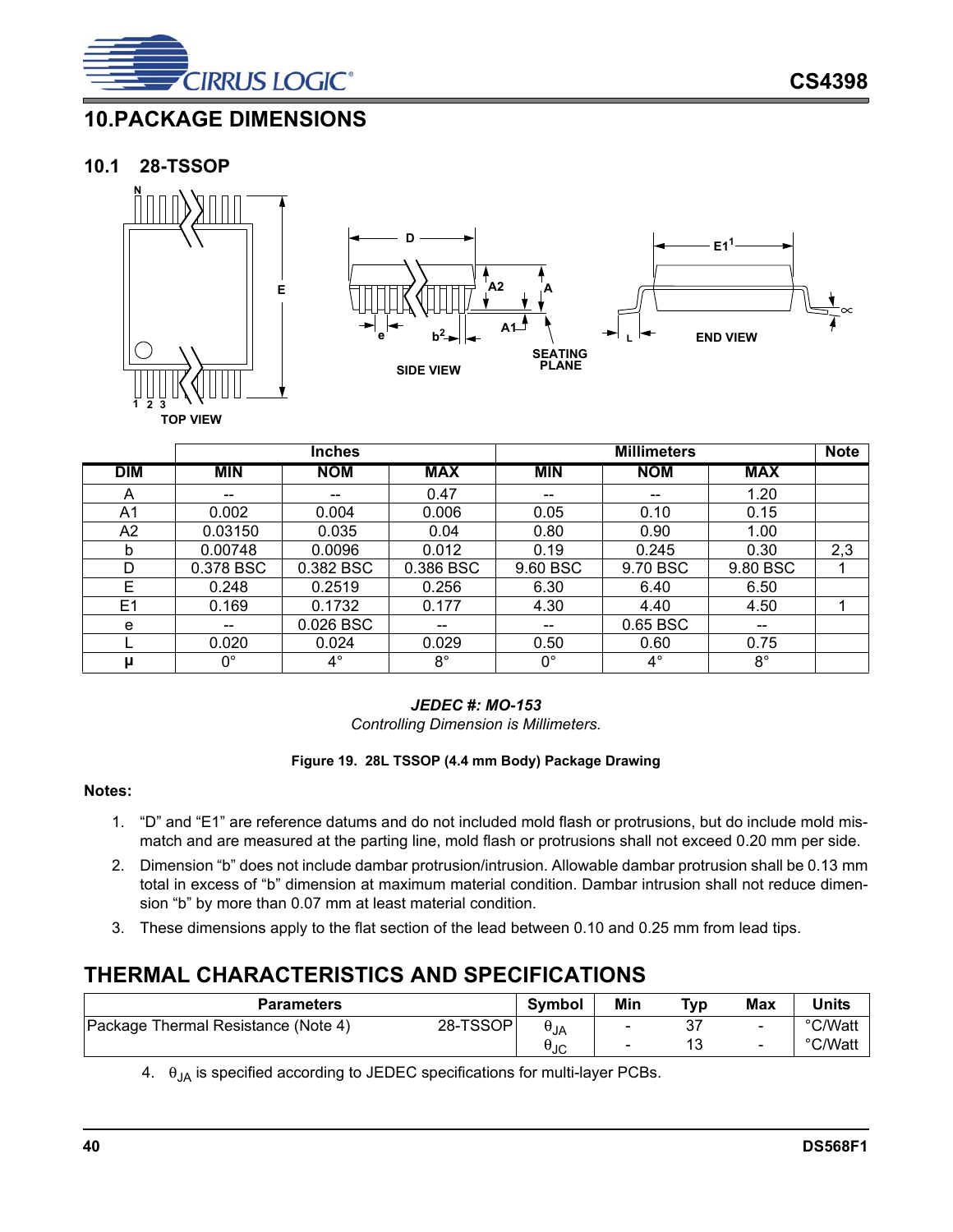

# <span id="page-40-0"></span>**11.APPENDIX**



<span id="page-40-1"></span>**Figure 20. Single-Speed (fast) Stopband Rejection Figure 21. Single-Speed (fast) Transition Band**



<span id="page-40-3"></span>**Figure 22. Single-Speed (fast) Transition Band (detail) Figure 23. Single-Speed (fast) Passband Ripple**



<span id="page-40-5"></span>



<span id="page-40-2"></span>



<span id="page-40-6"></span><span id="page-40-4"></span>

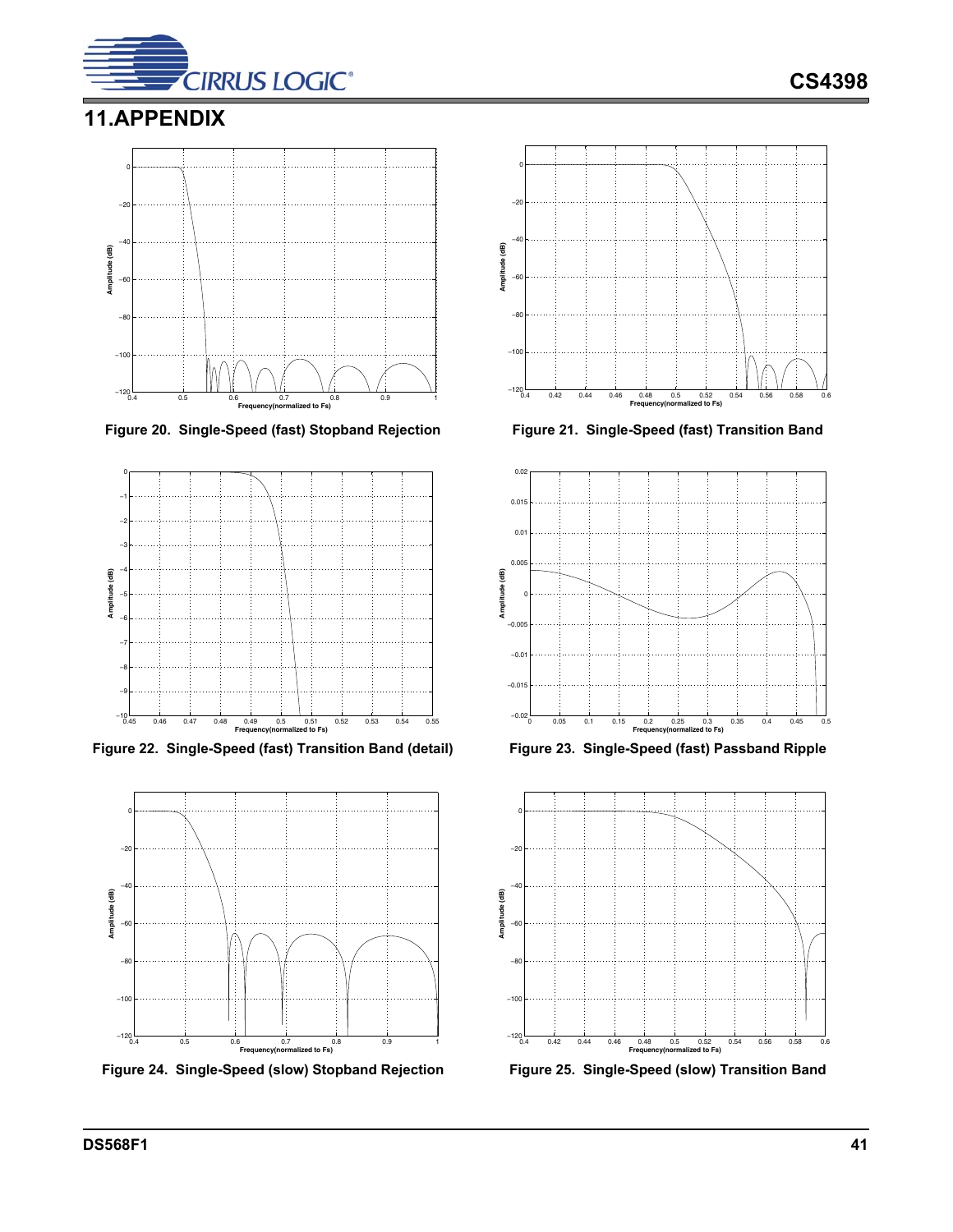



<span id="page-41-0"></span>**Figure 26. Single-Speed (slow) Transition Band (detail) Figure 27. Single-Speed (slow) Passband Ripple**



<span id="page-41-2"></span>Figure 28. Double-Speed (fast) Stopband Rejection Figure 29. Double-Speed (fast) Transition Band



<span id="page-41-4"></span>**Figure 30. Double-Speed (fast) Transition Band (detail) Figure 31. Double-Speed (fast) Passband Ripple**



<span id="page-41-1"></span>



<span id="page-41-3"></span>

<span id="page-41-5"></span>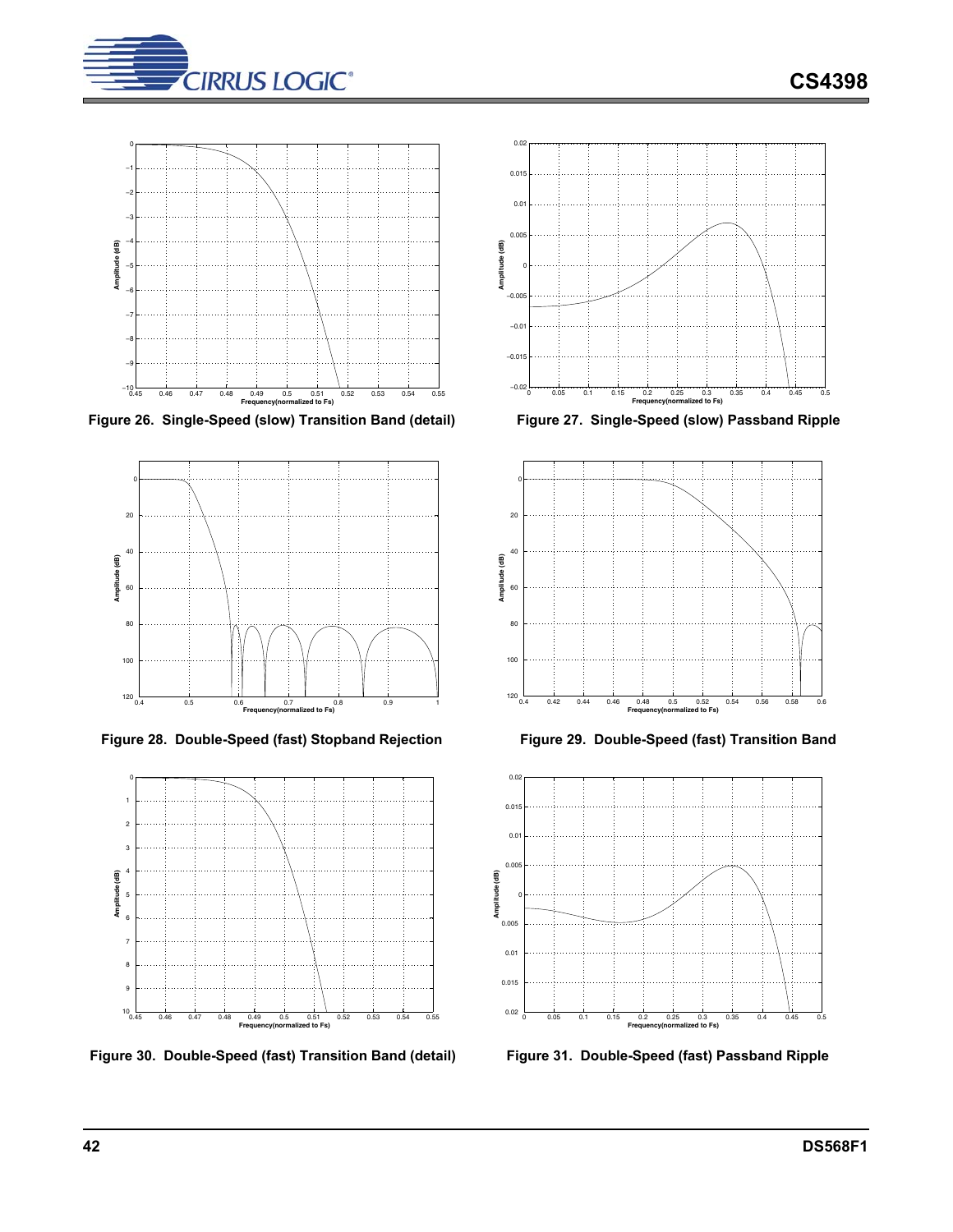



<span id="page-42-0"></span>Figure 32. Double-Speed (slow) Stopband Rejection Figure 33. Double-Speed (slow) Transition Band



<span id="page-42-2"></span>**Figure 34. Double-Speed (slow) Transition Band (detail) Figure 35. Double-Speed (slow) Passband Ripple**



<span id="page-42-4"></span>Figure 36. Quad-Speed (fast) Stopband Rejection Figure 37. Quad-Speed (fast) Transition Band



<span id="page-42-1"></span>



<span id="page-42-3"></span>



<span id="page-42-5"></span>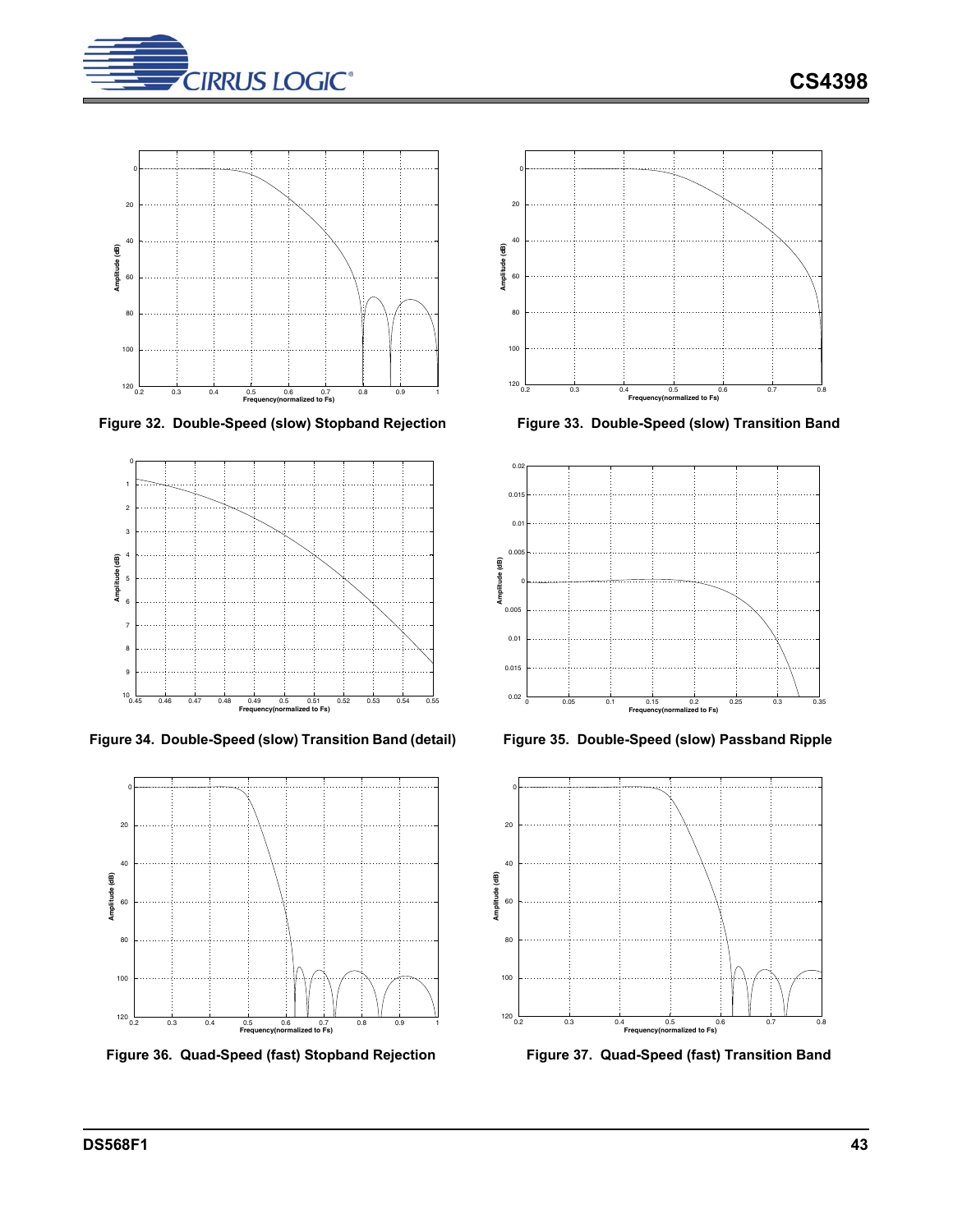



<span id="page-43-0"></span>**Figure 38. Quad-Speed (fast) Transition Band (detail) Figure 39. Quad-Speed (fast) Passband Ripple**



<span id="page-43-2"></span>Figure 40. Quad-Speed (slow) Stopband Rejection Figure 41. Quad-Speed (slow) Transition Band



<span id="page-43-4"></span>**Figure 42. Quad-Speed (slow) Transition Band (detail) Figure 43. Quad-Speed (slow) Passband Ripple**



<span id="page-43-1"></span>



<span id="page-43-3"></span>

<span id="page-43-5"></span>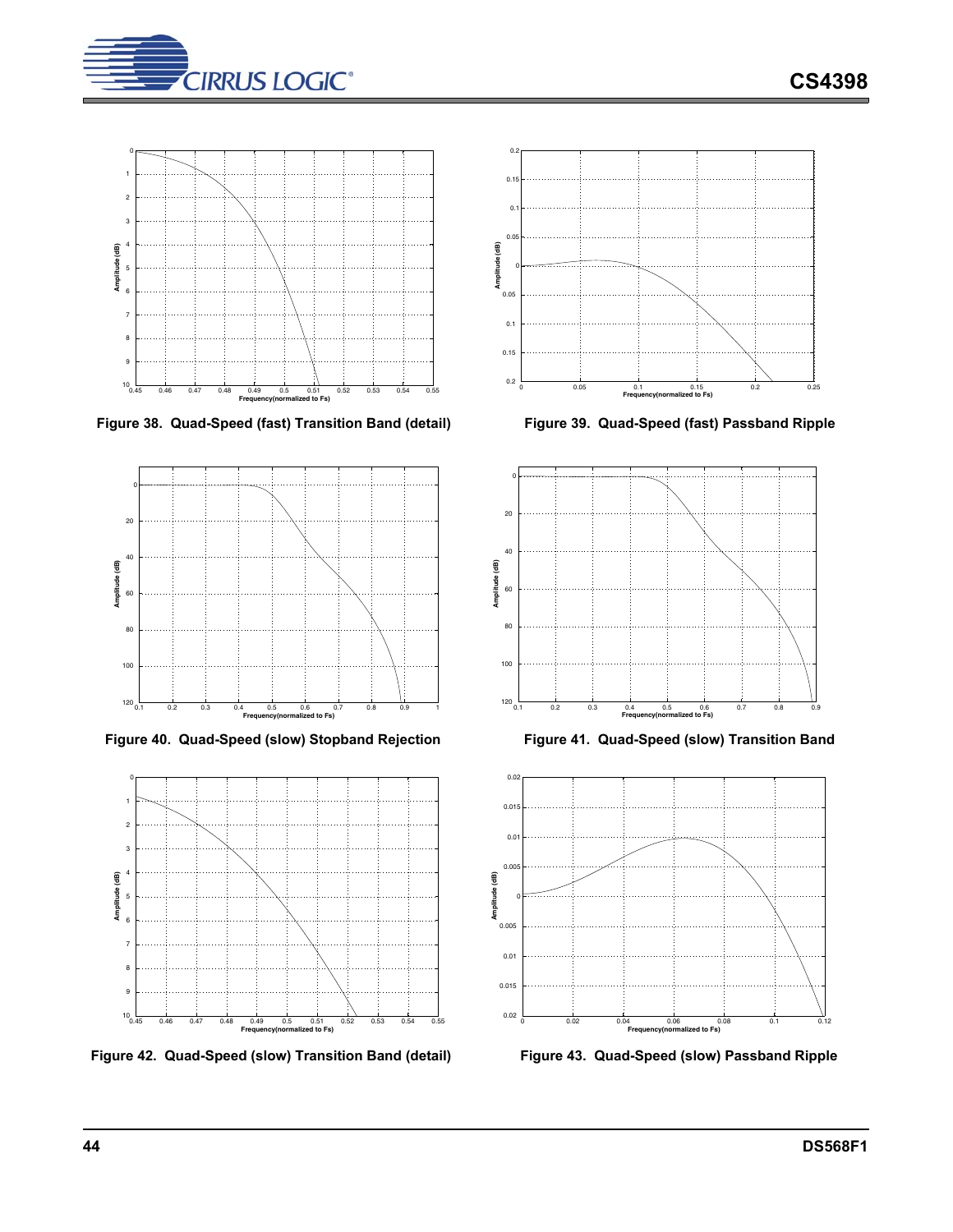

| <b>Release</b>  | <b>Date</b>      | <b>Changes</b>                                                                                                                                                                                                                                                                                                                                                                                                                                                                                                                                                                                                                                                  |  |  |
|-----------------|------------------|-----------------------------------------------------------------------------------------------------------------------------------------------------------------------------------------------------------------------------------------------------------------------------------------------------------------------------------------------------------------------------------------------------------------------------------------------------------------------------------------------------------------------------------------------------------------------------------------------------------------------------------------------------------------|--|--|
| A <sub>1</sub>  | November 2002    | <b>Initial Release</b>                                                                                                                                                                                                                                                                                                                                                                                                                                                                                                                                                                                                                                          |  |  |
| PP <sub>1</sub> | <b>July 2003</b> | -Updated Legal Notice on page 46.<br>-Moved Min/Max/Typ spec note from "ANALOG CHARACTERISTICS" (on<br>page 9) to "CHARACTERISTICS AND SPECIFICATIONS" on page 8.<br>-Changed heading "RECOMMENDED OPERATING CONDITIONS" to "SPECI-<br>FIED OPERATING CONDITIONS" on page 8.<br>Updated Full-scale Output Specifications on page 9<br>-Updated FILT+ nominal Voltage Specification on page 17<br>-Added control port note to Table 1 on page 21<br>-Added 64x MCLK ratio note to Table 2 on page 22<br>-Changed default value of DIF0 in register 02h on page 28 and<br>-Updated the definition of the "Digital Volume Control (VOL7:0) Bits 7-0" on<br>page 34 |  |  |
| PP <sub>2</sub> | February 2004    | -Updated front page block diagram<br>-Updated front page THD+N spec<br>-Added Note for -CZZ package option<br><b>Updated Legal Notice</b><br>Corrected 768x mode in tables 1 and 2 to use MCLKDIV2<br>Added note for 0 dB-SACD to ANALOG CHARACTERISTICS<br>-Updated Typ and Max THD+N specs<br>-Updated Full-scale output levels<br>-Updated VIL spec<br>Updated VOH and VOL levels and conditions<br>-Updated Max sample rate specs<br>-Updated recommended FILT+ capacitor value in Typical Connection Diagram<br>Corrected ATAPI table values 19d and 23d                                                                                                   |  |  |
| PP <sub>3</sub> | September 2004   | Updated DS w/ lead-free device ordering info.                                                                                                                                                                                                                                                                                                                                                                                                                                                                                                                                                                                                                   |  |  |
| PP <sub>4</sub> | May 2005         | -Removed -CZ ordering option (PCN_0044 dated Jan. 2005)<br>Improved Interchannel Isolation specification<br>-Updated analog output impedance<br>Corrected Ramp_UP and Ramp_DN bit descriptions<br><b>Updated legal text</b>                                                                                                                                                                                                                                                                                                                                                                                                                                     |  |  |
| F1              | <b>July 2005</b> | Changed datasheet status to Final<br><b>Updated legal text</b>                                                                                                                                                                                                                                                                                                                                                                                                                                                                                                                                                                                                  |  |  |

<span id="page-44-0"></span>**Table 8. Revision Table**